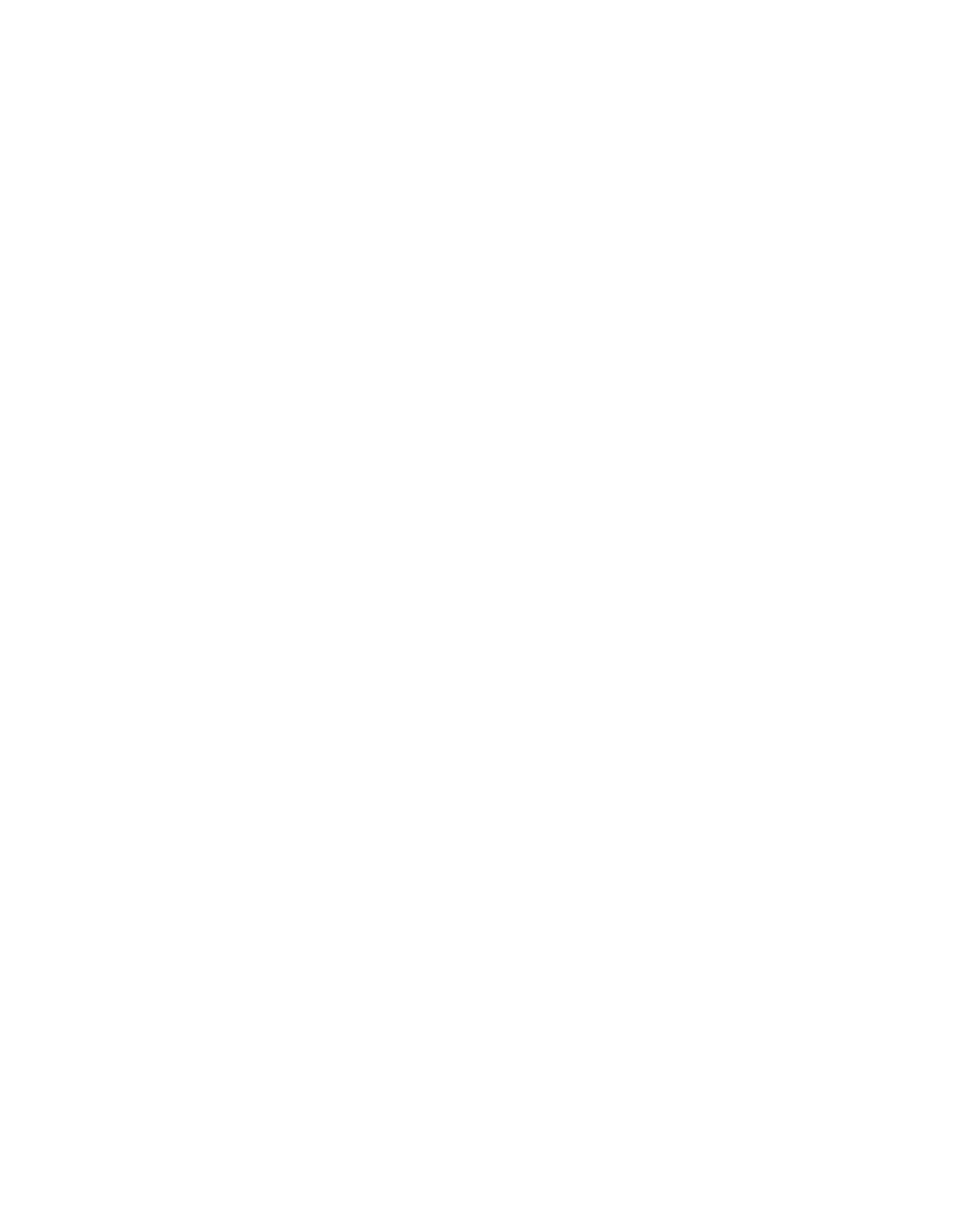## TESTING FOR QUALITY  *Benchmarking Energy-Saving Lamps in Asia*

#### **DISCLAIMER**

This report is made possible by the generous support of the United States Government through the Asia-Pacific Partnership on Clean Development and Climate (APP). The views expressed in this report do not necessarily reflect the views of APP, APP partner countries, the United States Agency for International Development, or the United States Government.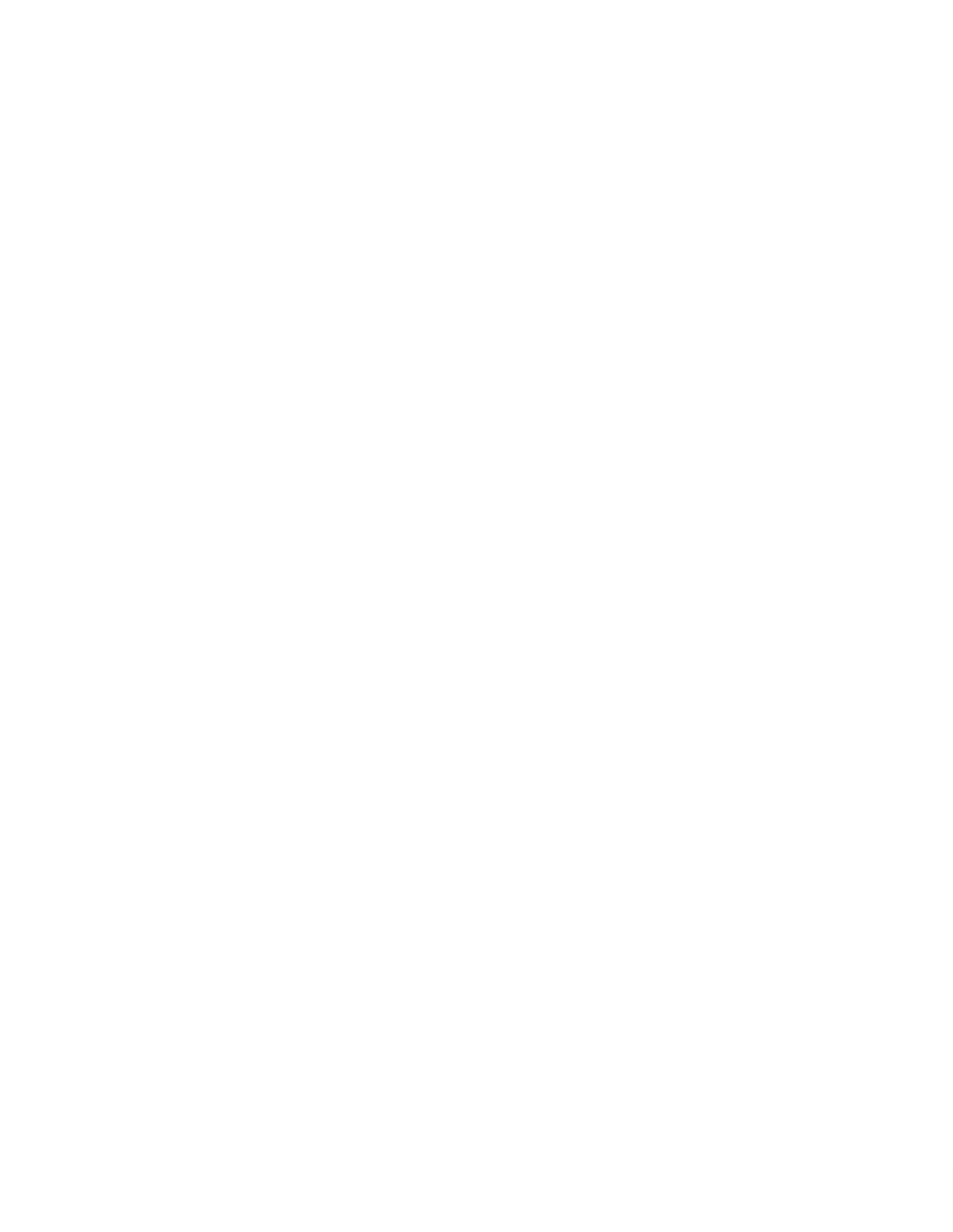# **TABLE OF CONTENTS**

| ATTACHMENT A: ENERGY SAVING TRUST LAMP SPECIFICATION VERSION 6.1 2009 - |  |
|-------------------------------------------------------------------------|--|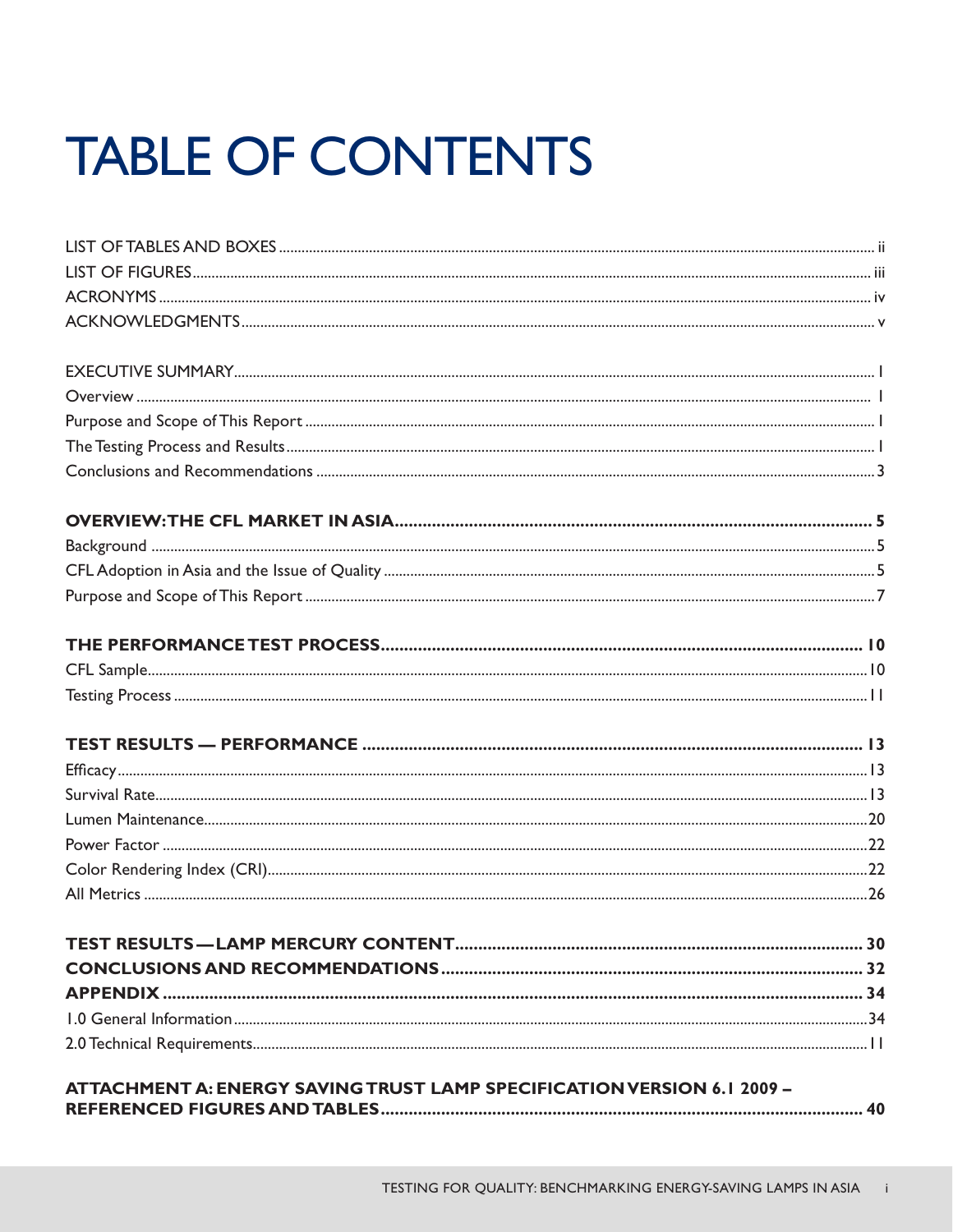# LIST OF TABLES AND BOXES

| $\mathbf{D}_{\text{ext}}$ $\mathbf{D}_{\text{ext}}$ $\mathbf{D}_{\text{ext}}$ $\mathbf{D}_{\text{ext}}$ $\mathbf{D}_{\text{ext}}$ $\mathbf{D}_{\text{ext}}$ | $\overline{ }$ |
|-------------------------------------------------------------------------------------------------------------------------------------------------------------|----------------|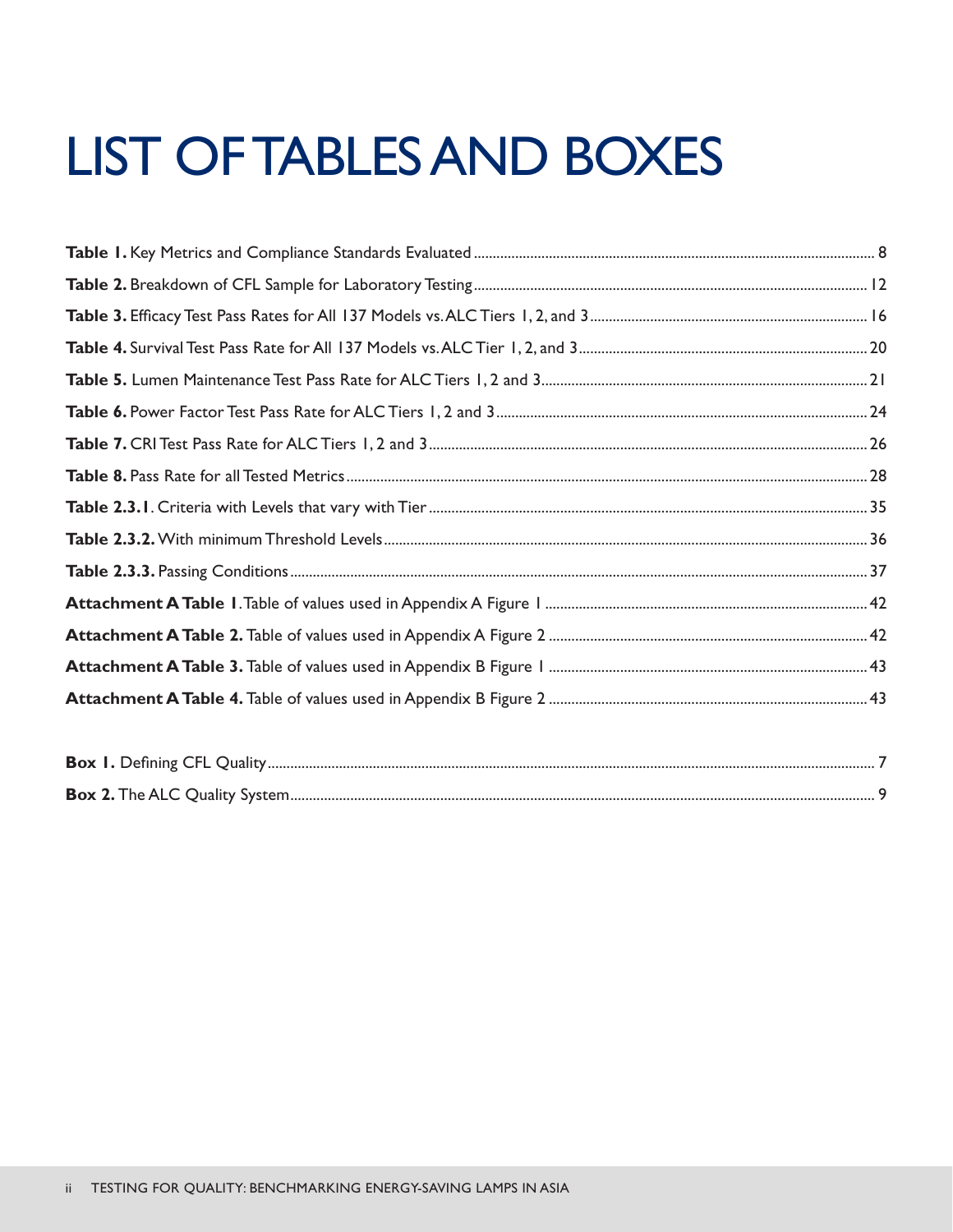# LIST OF FIGURES

| Figure 4. Average Efficacy (lumens/Watt) of Test Models vs. Measured Power Taken After a 100-hour      |  |
|--------------------------------------------------------------------------------------------------------|--|
|                                                                                                        |  |
|                                                                                                        |  |
|                                                                                                        |  |
|                                                                                                        |  |
|                                                                                                        |  |
|                                                                                                        |  |
|                                                                                                        |  |
|                                                                                                        |  |
|                                                                                                        |  |
|                                                                                                        |  |
|                                                                                                        |  |
|                                                                                                        |  |
|                                                                                                        |  |
|                                                                                                        |  |
|                                                                                                        |  |
|                                                                                                        |  |
|                                                                                                        |  |
|                                                                                                        |  |
|                                                                                                        |  |
|                                                                                                        |  |
|                                                                                                        |  |
|                                                                                                        |  |
|                                                                                                        |  |
|                                                                                                        |  |
| Appendix A Figure 2. Minimum limit for lumen maintenance of primary Classes 1, 2 and 3 lamps, and      |  |
| Appendix B Figure 1. Standard EN 60064 tungsten filament lamp rating equivalence claim requirements 41 |  |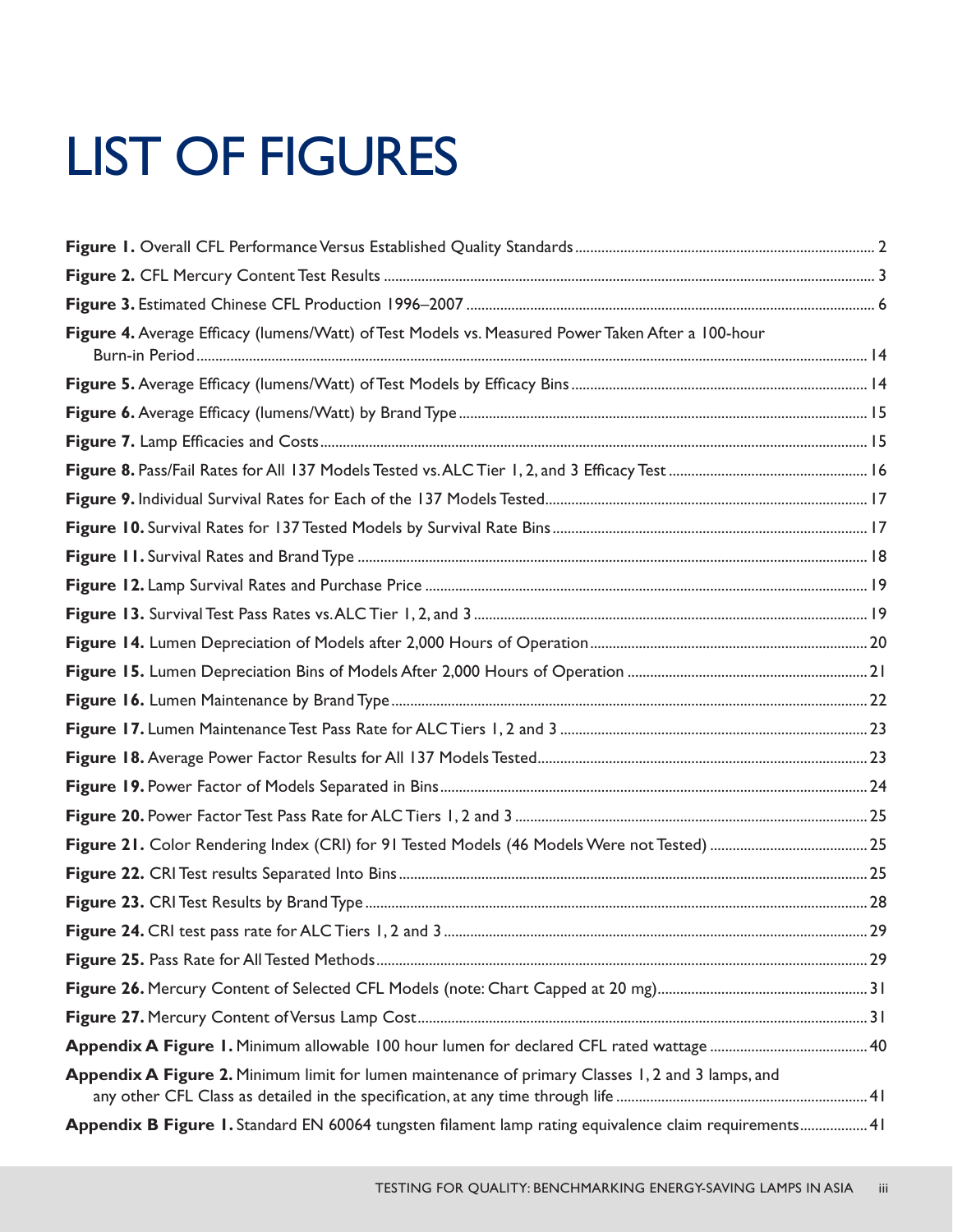## ACRONYMS

| <b>ALC</b>       | Asia Lighting Compact                                                |
|------------------|----------------------------------------------------------------------|
| <b>APP</b>       | Asia-Pacific Partnership on Clean Development and Climate            |
| <b>ASEAN</b>     | <b>Association of Southeast Asian Nations</b>                        |
| <b>AS/NZS</b>    | Australian/New Zealand Standard                                      |
| <b>BIS</b>       | Bureau of Indian Standards                                           |
| <b>CCT</b>       | correlated color temperature                                         |
| <b>CFL</b>       | compact fluorescent lamp                                             |
| <b>CISPR</b>     | Comité International Spécial des Perturbations Radioélectriques      |
| <b>CRI</b>       | color rendering index                                                |
| <b>DEWHA</b>     | Department of Environment, Water, Heritage, and the Arts (Australia) |
| EC               | European Commission                                                  |
| <b>ECO-Asia</b>  | <b>Environmental Cooperation-Asia</b>                                |
| ELI              | <b>Efficient Lighting Initiative</b>                                 |
| <b>EMC</b>       | electromagnetic compatibility                                        |
| <b>ERDA</b>      | Electrical Research and Development Association (India)              |
| <b>EST</b>       | Energy Saving Trust (UK)                                             |
| <b>GEF</b>       | <b>Global Environment Facility</b>                                   |
| <b>GLS</b>       | general lighting service                                             |
| <b>HPF</b>       | high power factor                                                    |
| hrs              | hours                                                                |
| <b>IEC</b>       | International Electrotechnical Commission                            |
| Im               | lumen                                                                |
| mg               | milligram                                                            |
| <b>NGO</b>       | non-governmental organization                                        |
| <b>NLTC</b>      | National Lighting Test Center (China)                                |
| NPL              | National Physical Laboratory (India)                                 |
| <b>NSW</b>       | New South Wales (Australia)                                          |
| <b>RDMAUSAID</b> | Regional Development Mission for Asia                                |
| <b>SDCM</b>      | <b>Standard Deviation of Color Matching</b>                          |
| THD              | total harmonic distortion                                            |
| UK               | <b>United Kingdom</b>                                                |
| US.              | <b>United States</b>                                                 |
| <b>USAID</b>     | United States Agency for International Development                   |
| W                | watt                                                                 |
| <b>WEEE</b>      | <b>Waste Electrical and Electronic Equipment</b>                     |
|                  |                                                                      |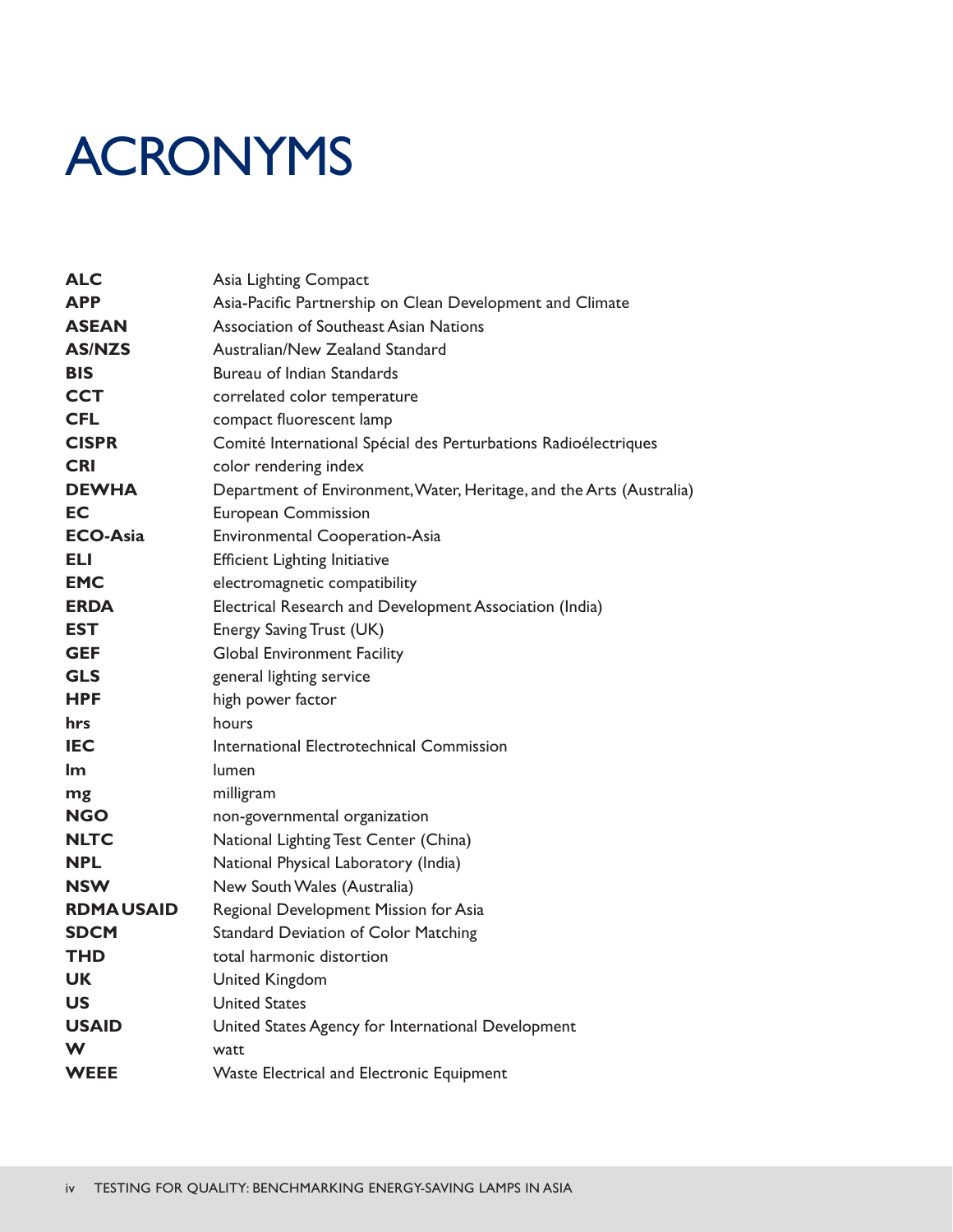# ACKNOWLEDGMENTS

This report was funded by the United States<br>Agency for International Development's Reg<br>Development Mission for Asia (USAID/RDN<br>Athrough its Environmental Cooperation Asia Clean Agency for International Development's Regional Development Mission for Asia (USAID/RDMA) through its Environmental Cooperation-Asia Clean Development and Climate Program (ECO-Asia). Support for the testing efforts was provided by the Department of Environment, Water, Heritage, and the Arts (DEWHA), Australian Government as part of the Asia-Pacific Partnership on Clean Development and Climate (APP).

Erik Page of Erik Page & Associates was the primary report author. Data analysis was conducted by a core team comprising Erik Page and Steven Beletich of Beletich Associates. Additional content and revisions were provided by My Ton, Team Leader, Efficient Lighting, ECO-Asia. The report was produced under the overall guidance and supervision of Peter du Pont, Chief of Party, ECO-Asia, Orestes Anastasia, Regional Environment Advisor for RDMA, and Melanie Slade, Director, Lighting and Equipment Energy Efficiency, DEWHA. A draft of the report was reviewed by a number of international experts, including Stuart Jeffcott of the International CFL Harmonization Initiative.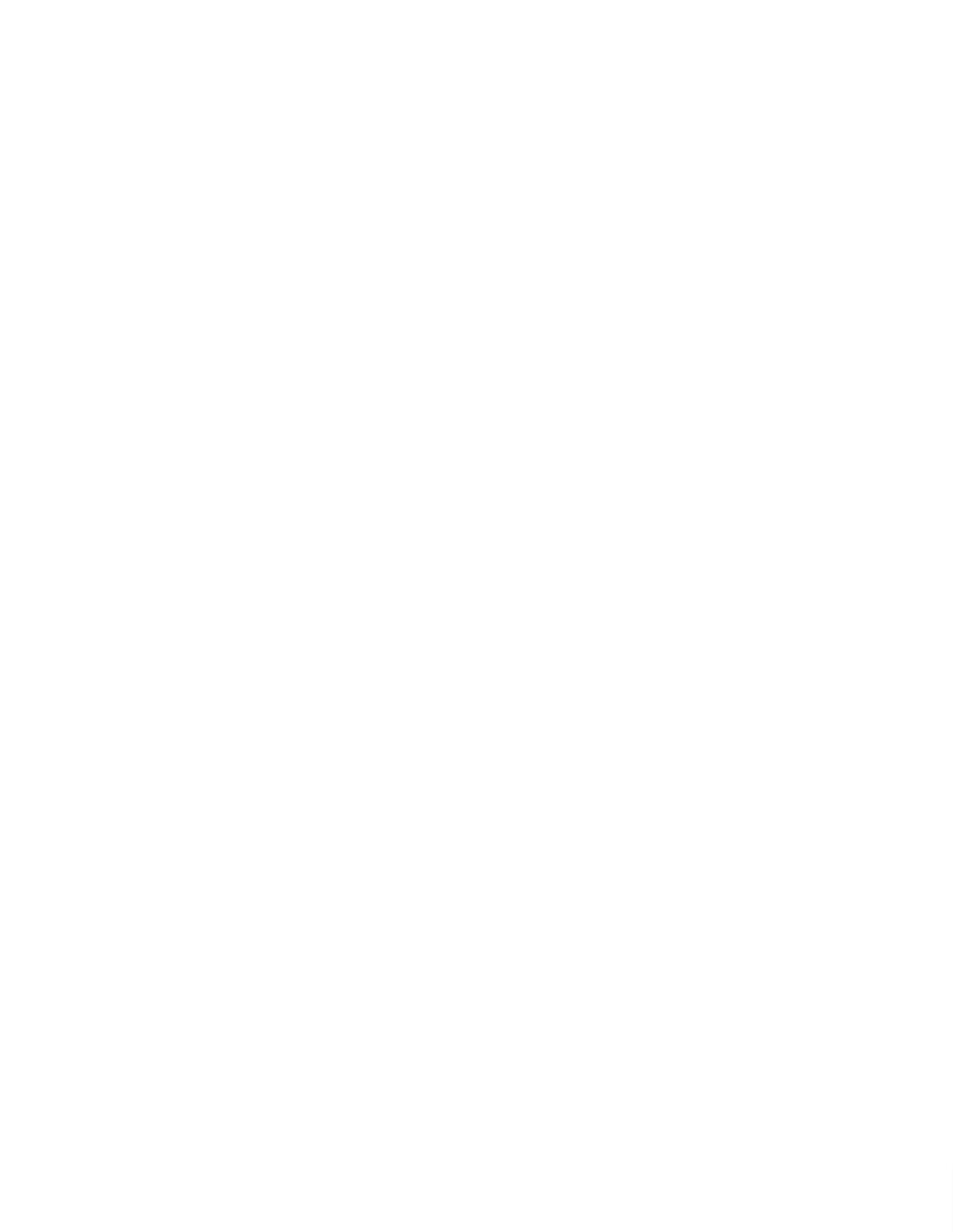# EXECUTIVE SUMMARY

### **OVERVIEW**

National and local efforts to promote lighting energy efficiency have been gathering strength in Asia. Many of these programs feature the compact fluorescent lamp (CFL), as adoption of CFLs is one of the quickest and easiest means of delivering energy conservation in the residential and commercial sectors. More than forty countries, many of them in Asia, have announced plans to phase out the use of incandescent lamps as part of their efforts to address climate a substantial regional CFL quality and performance change, with the CFL being promoted as a replacement.<sup>1</sup>

The increasing focus on CFLs has significantly accelerated the global demand for the lamps. Worldwide CFL production has increased six-fold in the last decade, from 500 million lamps in 2000 to more than 3 billion lamps in 2008.<sup>2</sup> This is expected to accelerate, as the phaseout of incandescent lamps could boost demand of CFLs to as many as 10 billion units per year.<sup>3</sup>

Countries in Asia face serious challenges when it comes to adoption of CFLs, including purchase cost, sub-standard quality, a lack of common standards for CFLs, and a lack of consumer awareness about CFL quality. In addition, although CFLs are being sold across Asia, the lack of a common standard makes it difficult for data sharing across the region, or establishment of a regional testing program. Since CFLs are being promoted as a direct replacement for incandescent lamps, CFLs that do not outperform incandescent lamps can result in serious consumer dissatisfaction with the product category as a whole. staff, and lamps in India, Indonesia, Philippines, Thailand, Thus, the terms "low-quality," "lower-quality," "sub-standard," "poor," or "shoddy" are now being used by experts, program managers, and regulators to describe the poor-performing CFLs that are being produced in large quantities and sold in many markets in the Asia region.

#### **PURPOSE AND SCOPE OF THIS REPORT**

In order to assess and address these CFL product quality and standards harmonization issues, the ECO-Asia Clean Development and Climate Program (ECO-Asia) partnered with the Australian Department of Environment, Water, Heritage and the Arts (DEWHA) in 2008 under the aegis of the Asia-Pacific Partnership on Clean Development and Climate (APP) to initiate benchmark testing program. The primary objectives of this CFL benchmark testing program were:

- To assess the overall quality of CFLs currently being sold in various Asian markets.
- To assess the opportunities for harmonization of CFL standards based on test results.
- To gain insight into the possibility of implementing a regional product testing program and its complexity.
- To make a first-order examination of lamp mercury content.

### **THE TEST PROCESS AND RESULTS**

Sample CFLs were purchased from stores in six countries – Australia, India, Indonesia, the Philippines, Thailand, and Vietnam. Australian lamps were purchased by DEWHA and Vietnam were purchased by ECO-Asia staff using a common, consistent procurement methodology. Overall, more than 2,600 samples were collected representing 160 models (the performance results below represent results from 137 models).4 The results presented focus

- 1. Phasing in Quality: Harmonization of CFLs to Help Asia Address Climate Change. USAID Asia, March 2009.
- 2. Chen, Yansheng. China Association of Lighting Industry, 2008.
- 3. Global Lighting: Phase Out of Incandescent Lamps. Project Identification Form under the GEF Trust Fund for the Global Environment Facility. July 2007.
- 4. Additional and supplementary analyses on the test data have been carried out by DEWHA. The methodology and results from these further investigations are available online, and will be available as DEWHA reports separately in 2010.
- 5. Tested in accordance with *IEC 60969 Ed. 1.3 b:2009. Self-ballasted lamps for general lighting services Performance requirements.*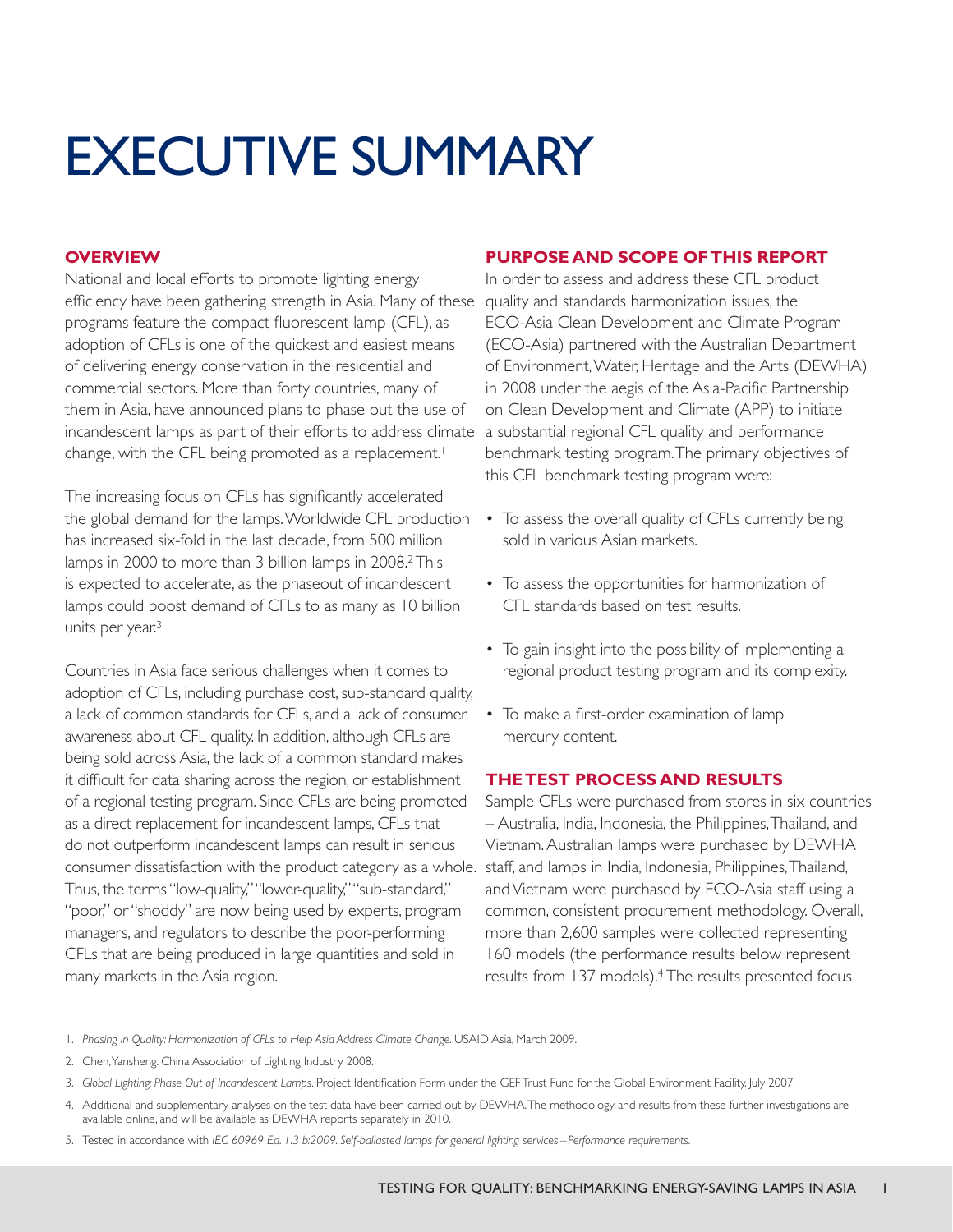on the following five metrics:<sup>5</sup>

- Efficacy
- Survival Rate
- Lumen Maintenance
- Power factor
- Color Rendering Index (CRI)

Along with the discussion of the numerical results of these five key metrics, these results were compared to the three quality tiers of the Asia Lighting Compact:6 Tier 1, which is equivalent to China's minimum performance standards and represents "good" quality; Tier 2, which is harmonized with the standard of the Efficient Lighting Initiative (ELI) and represents "better" quality; and Tier 3, which is equivalent to the quality standard for European lamps, the United

Kingdom's Energy Saving Trust and represents "the best" quality. **Figure 1** shows that only two of three lamps tested (66%) can meet the Tier 1 standard, and just 58% of lamps meet the Tier 2 standard.

A subset of the lamp models was tested for their mercury content, and the results from a total of 43 randomly selected models from the six countries are presented below in **Figure 2.** The results showed that at least 25% of the lamps have average mercury content of more than 5 mg, and lamps with higher average mercury content are present in all markets.<sup>7</sup> Furthermore, when the mercury content of lamps is considered against the lamp costs, some of the lower-priced lamps also have much higher mercury content relative to lamps with higher costs or from more well-known manufacturers.

#### **Figure 1. Overall CFL Performance Versus Established Quality Standards.**



#### **Pass Rate - All Metrics**

6. The Asia Lighting Compact (ALC) is a non-profit public-private partnership that works to improve the quality of lighting products and encourage the adoption of energy-efficient lighting in Asia. The ALC was formed in October 2009 with members including national lighting associations in Asia, international lighting manufacturers, and government agencies.

7. 5 mg is the maximum level being set for the US and European markets by various organizations.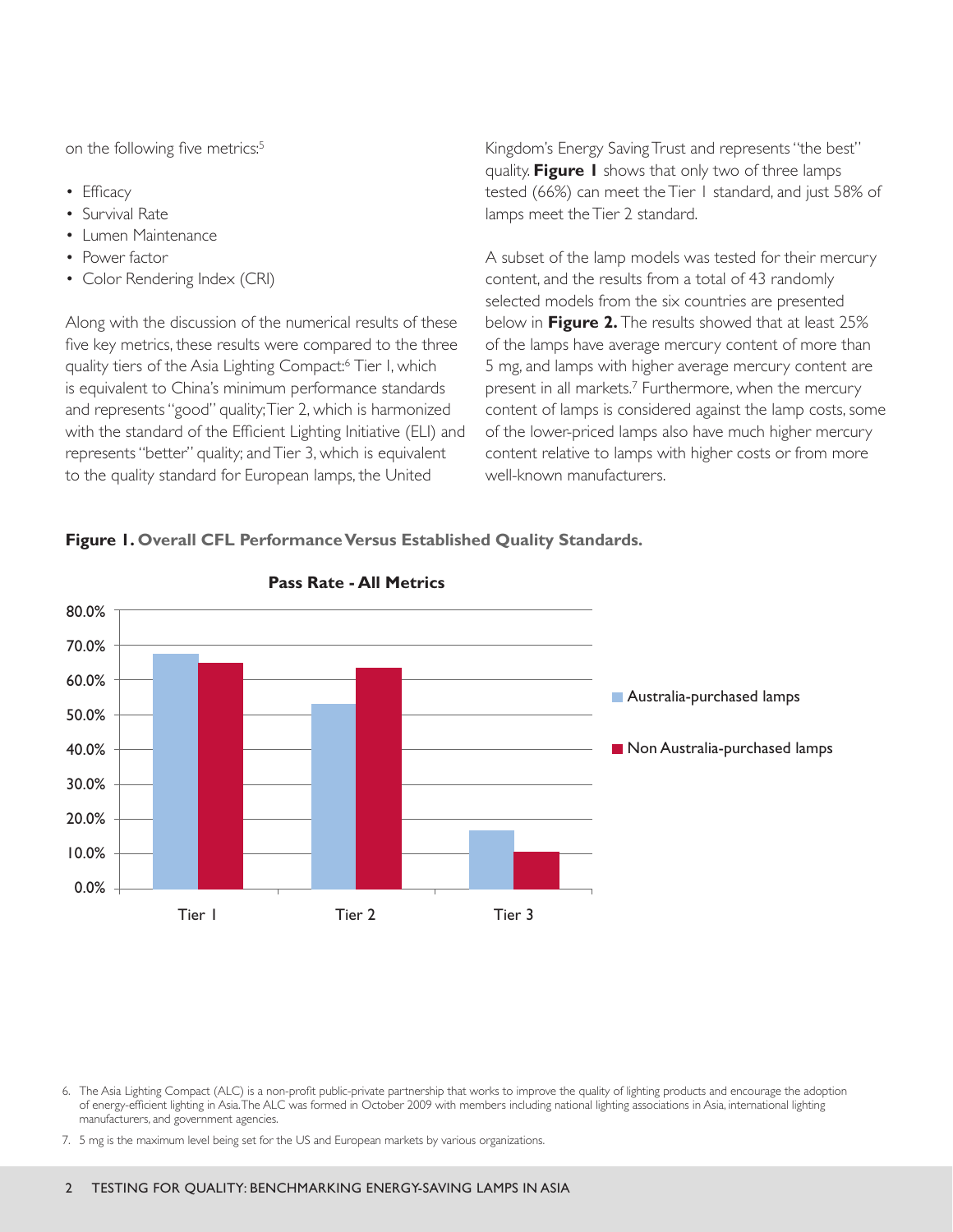



#### **Test Results for CFL Mercury Content (minimum, maximum and average shown)**

#### **CONCLUSIONS AND RECOMMENDATIONS**

The following are some of the main conclusions that can be drawn from the results of this benchmark testing effort:

- At least one-third of the sample failed to meet what may be considered as minimum performance standards (or the criteria for what may be considered a "quality" lamp) for the region. $8$
- The overall failure rate is likely to be significantly higher than presented here due to limitations in laboratory testing, and that only a subset of all required metrics defining a quality CFL was evaluated.
- At least 90% of tested products do not meet the requirements for ALC Tier 3, or European equivalent standards.

• Name-brand models generally performed better than low-priced models in most cases against most metrics. Exceptions to this rule were noted.

With the formation of the Asia Lighting Compact (ALC) and the release of the ALC's CFL Quality Guidelines, which present a comprehensive set of CFL quality criteria developed based upon internationally accepted standards, there is now a set of quality standards that could be recognized and applied across the region.

The ALC along with other actors in Asia can and need to work together, in order to scale up the discussions of CFL promotion to the international level and to forge an agreement on common solutions, before a combination of policy missteps and consumer backlash limit the potential expansion of the regional and global CFL market. In addition, regional measures specific to CFL testing and market monitoring are presented below.

8. Note: "Failure" as used in this context, indicates that the average of results from the tested samples of a particular CFL model does not meet a defined performance level (i.e., for efficacy, power factor or CRI), rather than a physical or mechanical failure that renders the lamp inoperative. This applies to all parameters evaluated except for the survivability test results, which indicate actual lamp failures.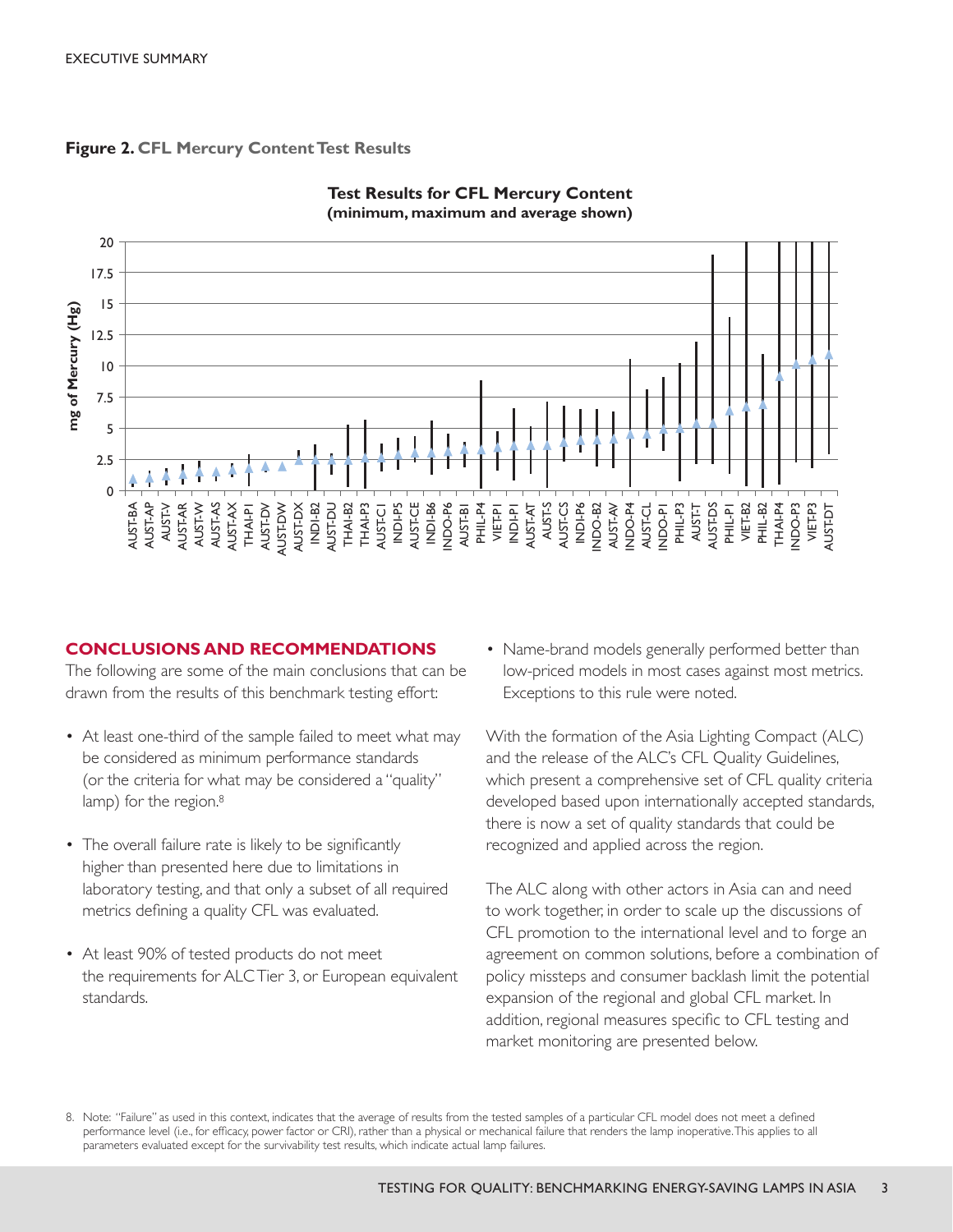- A regional agreement on a common test procedure, a data-sharing plan, and ways to mutually recognize test results across nations is urgently needed among standards and enforcement agencies.
- There is a pressing need for a uniform, recurring, regional, process to test and assure the quality of CFLs sold in the region. Such regular efforts can serve to inform policy makers on the state of the market, and also to insure the integrity of programs to promote CFLs.
- Government agencies, the private sector (including manufacturers and retailers of CFLs), and non-governmental organizations (NGOs) in the region should take concrete actions to increase user awareness of high-quality CFL products and ways to identify them, and support independent actions such as the ALC to ensure quality products are available for all of Asia.
- A number of countries in the region need technical assistance in setting up the infrastructure (testing facility, development of standards, training of laboratory personnel, etc.) to certify the performance of CFLs to a common, regional level, as well as in recycling CFLs and

dealing with end-of-life issues, including mercury content and safe lamp disposal.<sup>9</sup>

- More testing is recommended to corroborate these initial findings. This would be particularly useful in CFL models intended for the very large and quickly growing Chinese market. Regulators and program managers would be well-served by an on-going, regular, regional testing regime.
- As about half of the lamp models tested have at least one or more samples with more than 5 mg of mercury. The issue of mercury content and dosing control in lamps as well as test methodologies, merit a second, focused round of testing efforts that can cover more of the regional markets, and may also help to inform mercury recycling and educational programs.
- The value of a robust, harmonized set of quality standards for the region cannot be understated. With such a mechanism, well-performing products could be identified independently, allowing purchasers to select products based on value (price) while being assured of at least a minimum level of performance.

9. One example of this technical assistance is the need for facilities to conduct CRI testing of lamps in India.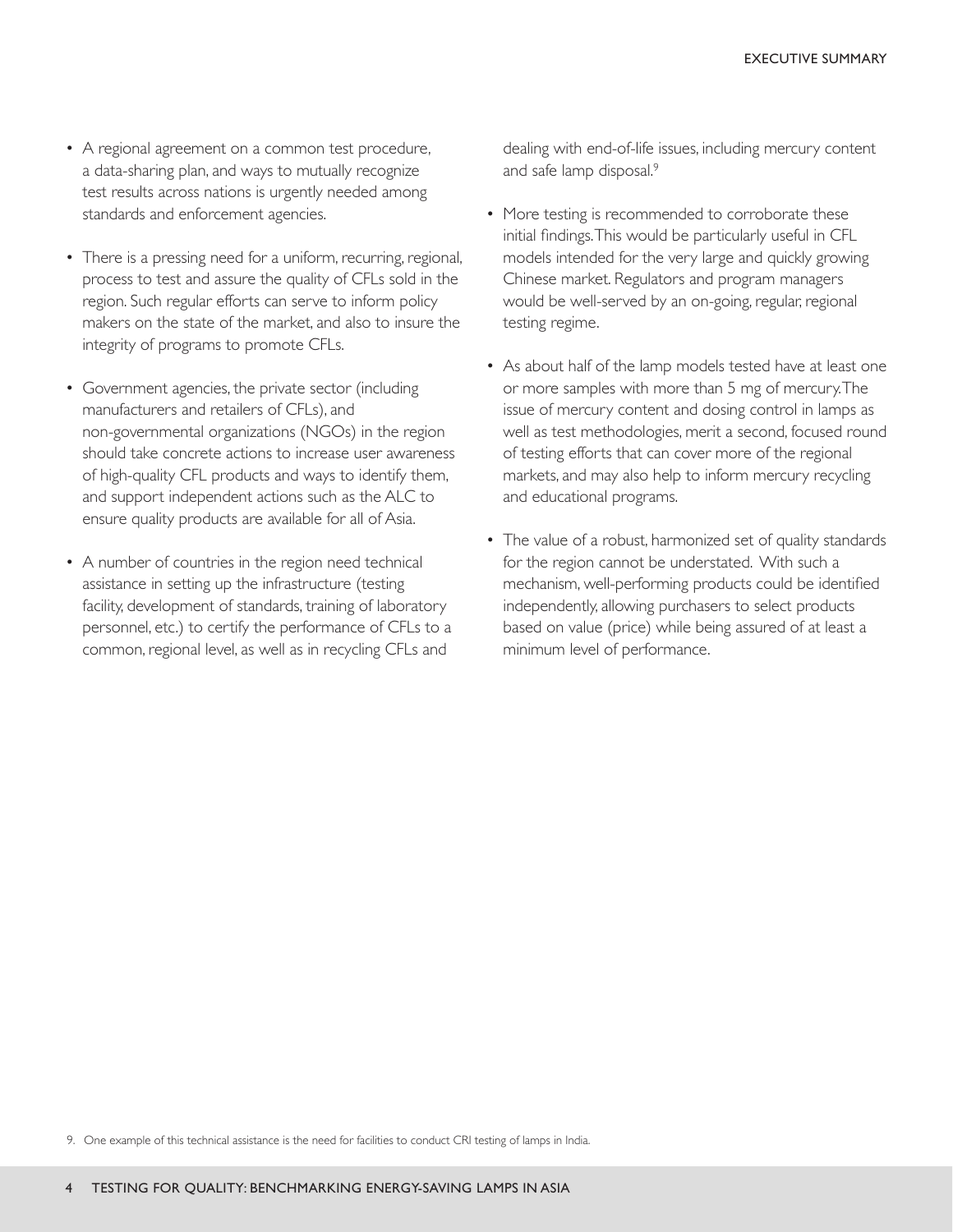## OVERVIEW: THE CFL MARKET IN ASIA

#### **BACKGROUND**

National and local efforts to promote energy efficiency have been gathering strength world-wide, spurred by heightened concerns over issues of energy security, environmental degradation, and climate change. Many of these efficiency efforts include programs targeting lighting, as it accounts for about one-fifth of global electricity consumption.<sup>10</sup> To date, more than forty countries, including many Asian countries, have announced plans to phase out the use of incandescent lamps, with the compact fluorescent lamp (CFL) being promoted as a direct, readily available, and cost effective alternative<sup>11</sup>

The increasing focus on CFLs has significantly accelerated the global demand for these lamps. The most dramatic increase happened within the past decade: annual global CFL production is estimated to have reached one billion units per year just over five years ago, and now exceeds three billion units annually. If current growth trends continue, global CFL production could exceed four billion units annually by 2010. This is expected to accelerate, as the phaseout of incandescent lamps could boost demand of CFLs to as many as 10 billion units per year.

During the early stages of CFL production, manufacturing was dominated by a few well-known international brands and production was based in Europe, the US, Japan, and China. Presently, the production of CFLs is being carried out mostly by a large group of less well-known manufacturers throughout Asia. China currently leads the world in the number of CFL manufacturers and CFL production (**Figure 3**): there are at least 200 CFL manufacturers and 400 suppliers of specialized CFL materials and components;

more than 90 percent of the CFLs sold worldwide are manufactured in China.<sup>12</sup>

### **CFL ADOPTION IN ASIA AND THE ISSUE OF QUALITY**

As a whole, countries in Asia face a number of serious challenges when it comes to adoption of CFLs. Purchase cost can be a formidable barrier. Although it represents one of the quickest and easiest means of delivering energy conservation, a CFL can present an economic challenge to the average Asian consumer. Compared to an incandescent lamp, a CFL typically carries a 10 to 15 times price premium, putting it in line with some families' daily income, and placing it out of reach for many parts of Asia.

Suspect product quality is another challenge to CFL adoption, especially given its price premium. Since CFLs are being promoted as a direct replacement for incandescent lamps, CFLs that do not outperform incandescent lamps can result in serious consumer dissatisfaction with the product category as a whole.

Unfortunately, for Asia, there is no widely used regional or international standard for CFL quality and performance, nor are there widely and publically available lamp test data. While there have been a number of product testing efforts in place or on-going, the lack of regionally accepted standards and data exchange mechanisms have made it difficult for countries to recognize and share test results.13 Therefore, CFLs typically have been assessed in relation to national standards and guidelines or to manufacturers' advertised claims. Generally speaking, a poor-quality CFL is a lamp that burns out faster, or gives off less light, than advertised, or than prescribed by national standards and guidelines.<sup>14</sup>

- 11. *Phasing in Quality: Harmonization of CFLs to Help Asia Address Climate Change.* USAID Asia, March 2009.
- 12. Chen Yanshen, China Response to Phase-out of Inefficient Lighting. Presented at the Phase-Out 2008 Working Towards Global Phase-out of Inefficient Lighting workshop. Sofitel Hyland Hotel, Shanghai, China, May 2008.
- 13. For example, China has a comprehensive CFL quality monitoring and supervision system for domestic CFLs. Philippines Department of Energy and Thailand's Electricity Generating Authority also have testing programs.
- 14. However, this approach does not allow a direct comparison of product quality across the region.

<sup>10.</sup> From Idea to Action: Clean Energy Solution for Asia to Address Climate Change. USAID Asia May 2007.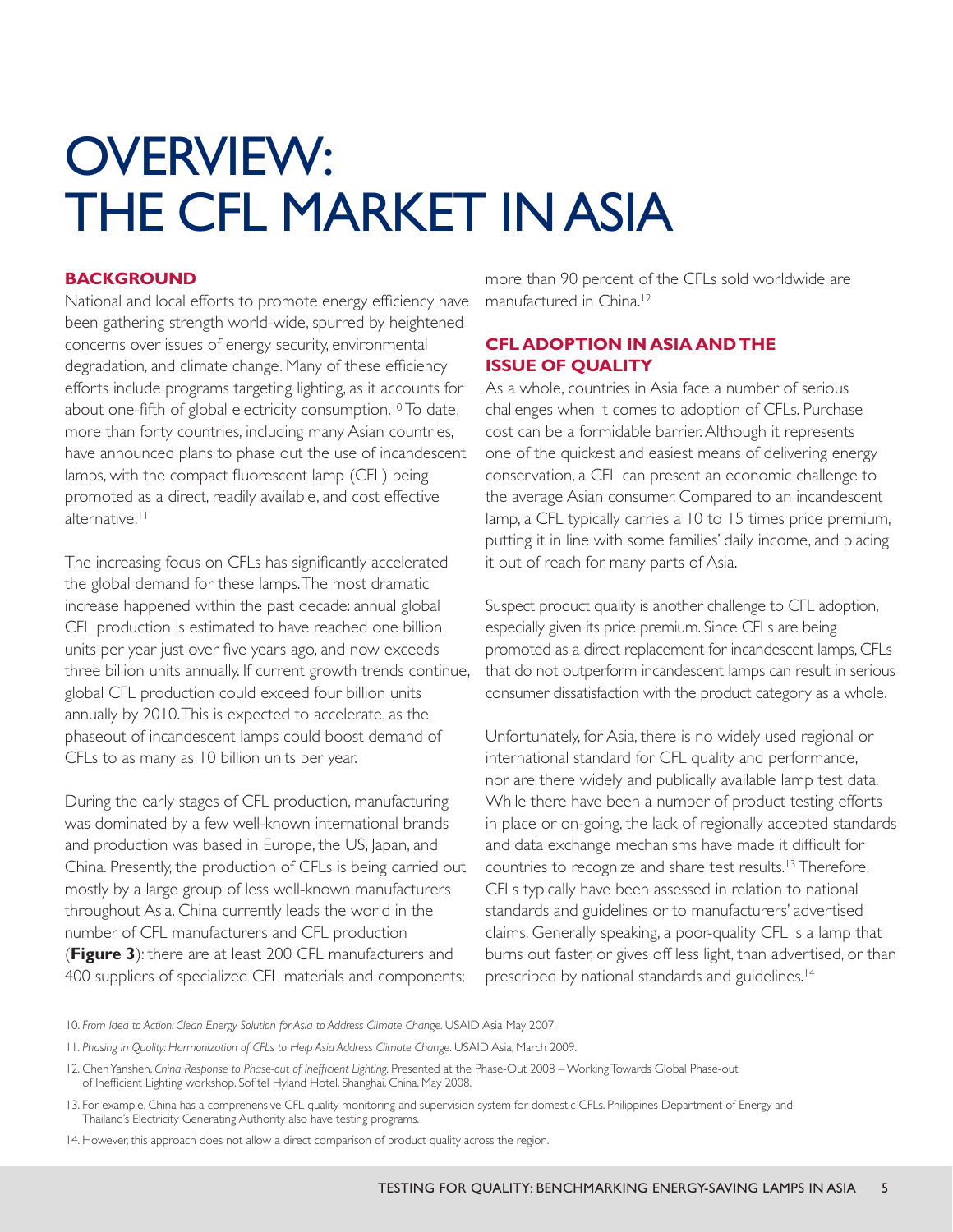

#### **Figure 3. Estimated Chinese CFL Production 1996–2007**

Source: Chen, Yansheng. China Association of Lighting Industry, 2008.

The terms "low-quality," "lower-quality," "sub-standard," "poor," or "shoddy" are now being used by experts, program managers, and regulators to describe the poorperforming CFLs that are being produced in large quantities and sold in many markets in the region. Generally speaking, for CFLs, quality refers to their ability to perform as expected, particularly as related to longevity, color, and light output. It should be noted that a significant presence of poor-quality CFLs in the market can lead to a condition known as "market spoilage," and can result in limiting CFL penetration rates as consumers consider the products a poor value proposition.

CFL quality issues have become pronounced in Asian markets as a result its significant growth and consumer sensitivity to purchase costs. This cost-sensitivity has led to the availability of CFLs that are generally cheaper than those in North American or European markets, but these lower costs have often been achieved at the expense of product quality.

Beyond this, CFLs that fail significantly before their rated lives pose risks for policy makers as they weigh cost-toimpact decisions aimed at achieving reductions in energy usage and/or greenhouse gas production.

In 2007, ECO-Asia published a report analyzing CFL markets and programs in China, India, and the four largest ASEAN countries – Indonesia, the Philippines, Thailand, and Vietnam.15 The report assessed the quality of CFLs available in regional markets and found that as many as half of the CFLs produced and sold in Asia were shoddy or sub-standard (e.g., burning out faster or producing less light than advertised or required by national regulations). The report proposed an immediate and intensive coordination of existing regional CFL initiatives in order to support development of a broad-based quality assurance process in Asia.

A number of regional efforts have been undertaken in an effort to improve CFL quality in Asian markets, including the development of national performance standards for CFLs. Many of these standards require CFLs to achieve certain minimum performance benchmarks (including efficacy, life, start-up time, run-up time, and mercury content) in order to be certified as compliant. There are also testing requirements associated with a number of national standards.16

While these standards have addressed many of their

15. *Confidence in Quality: Harmonization of CFLs to Help Asia Address Climate Change.* USAID Asia. October 2007.

16. For example, in India, lamps must meet the Bureau of Indian Standards (BIS)'s requirements to bear the BIS logo and be allowed on the market.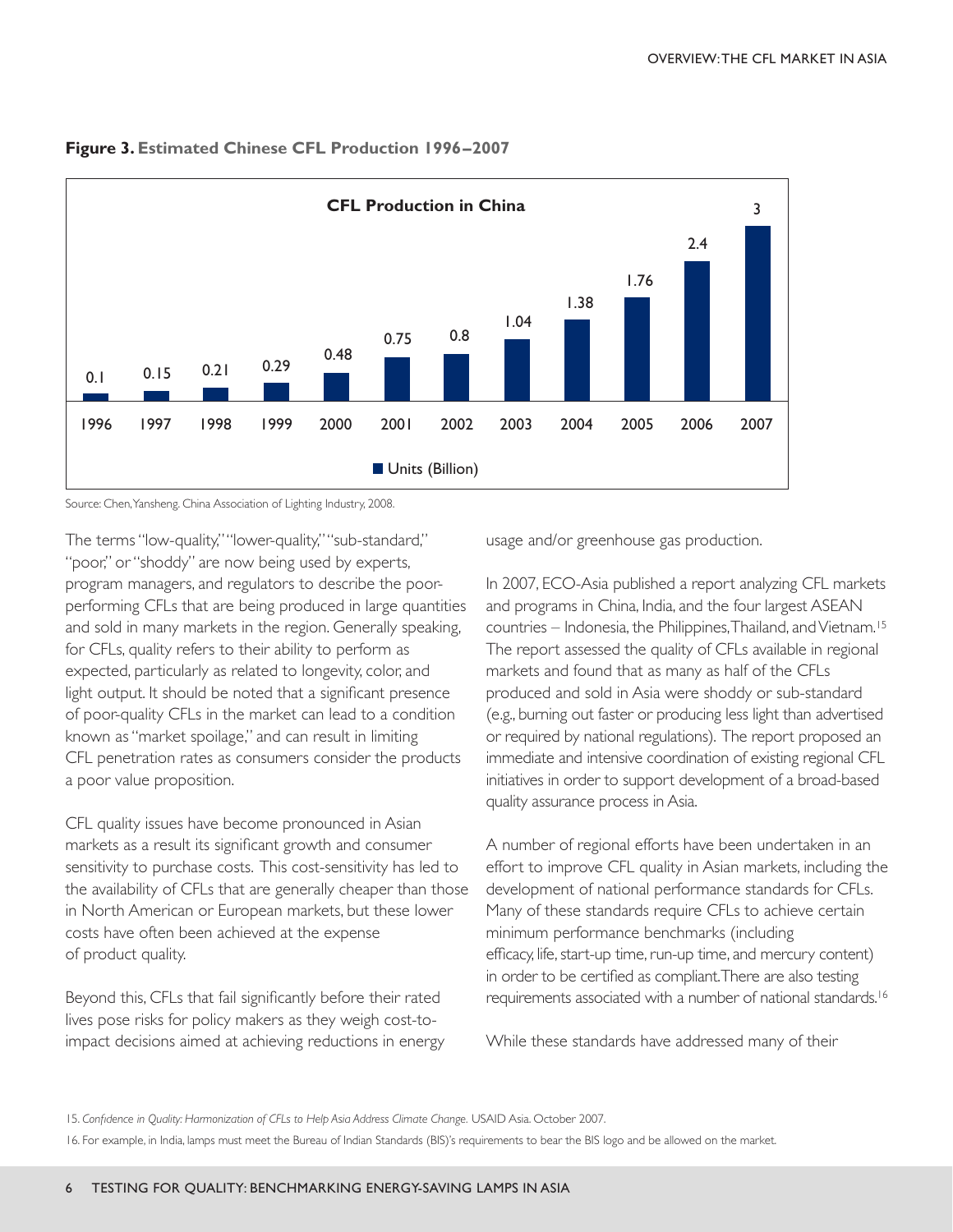#### **Box 1. Defining CFL Quality**

CFLs are complex electrical devices, and have grown more so with the incorporation of electronic ballasts, along with the market drive to reduce the size of the CFL while maximizing the number of locations and fixtures in which it can be suitably installed. As a consequence, manufacturers must balance a number of physical and production factors in order to deliver a CFL that will simultaneously meet consumer expectations in terms of product functions and price, while satisfying regulators and utilities on energy performance. In this balancing act, a small adjustment of one performance factor has the potential to affect other factors in significant ways.

In defining what constitutes a "quality" CFL, it is important to consider and even group its various characteristics in order to identify the ones that are necessary for broad acceptance, first and foremost by consumers, but also by regulators, program managers, utilities, energy advocates, and program administrators. In addition, each of these characteristics needs to be considered in the context of a mass-produced, international product that has to be efficient, affordable, long lasting, and approximate the incandescent lamp in fit, function, and light quality.

Many organizations have developed standards and criteria for CFLs based on their area or areas of responsibilities, ranging from safety to energy efficiency, and their results reflect these multiple views of CFL performance that can take the CFL quite far in one direction, often at a cost to its other attributes. For example, a super high-efficacy lamp may be more expensive to produce, or may not be able to maintain its lumen output over its life, depending on how the manufacturer chooses to address the issue. Similarly, a long-life (10,000+ hrs) lamp needs a more reliable starting mechanism than a normal life lamp (6,000-8,000 hrs), and may require a longer starting time.

Addressing this product quality issue on a piecemeal, country-by-country basis is not practical – a regional approach is needed. In June 2008, a coalition of national lighting associations and the world's largest lighting companies signed an agreement to push for the elimination of substandard CFLs in the Asia market. Under this agreement, known as the "Manila Compact", lighting suppliers committed to develop common performance levels to rate the quality of CFLs sold in Asia, introduce a product marking system, and establish an on-line regional database that identifies those CFLs that meet quality standards. In order to implement this certification and marking system, the signatories grouped together to formally establish the Asia Lighting Compact in October 2009.

objectives with regards to CFL quality issues, they have paradoxically introduced a new barrier to the market: market confusion arising from the lack of standardization or harmonization between these standards. This lack of harmonization creates concerns for both consumers of CFLs, who must decide if a CFL is "high-quality" if it passes some standards but fails some others, and for manufacturers of CFLs who must develop, test, and label products to multiple standards.

#### **PURPOSE AND SCOPE OF THIS REPORT**

In order to assess and address these CFL product quality and standards harmonization issues, USAID's ECO-Asia Clean Development and Climate Program partnered with the Australian Department of Environment, Water, Heritage, and the Arts (DEWHA) in 2008 under the aegis of the Asia-Pacific Partnership on Clean Development and Climate (APP) to initiate a substantial regional CFL quality and performance benchmark testing program. The primary objectives of this CFL testing program were: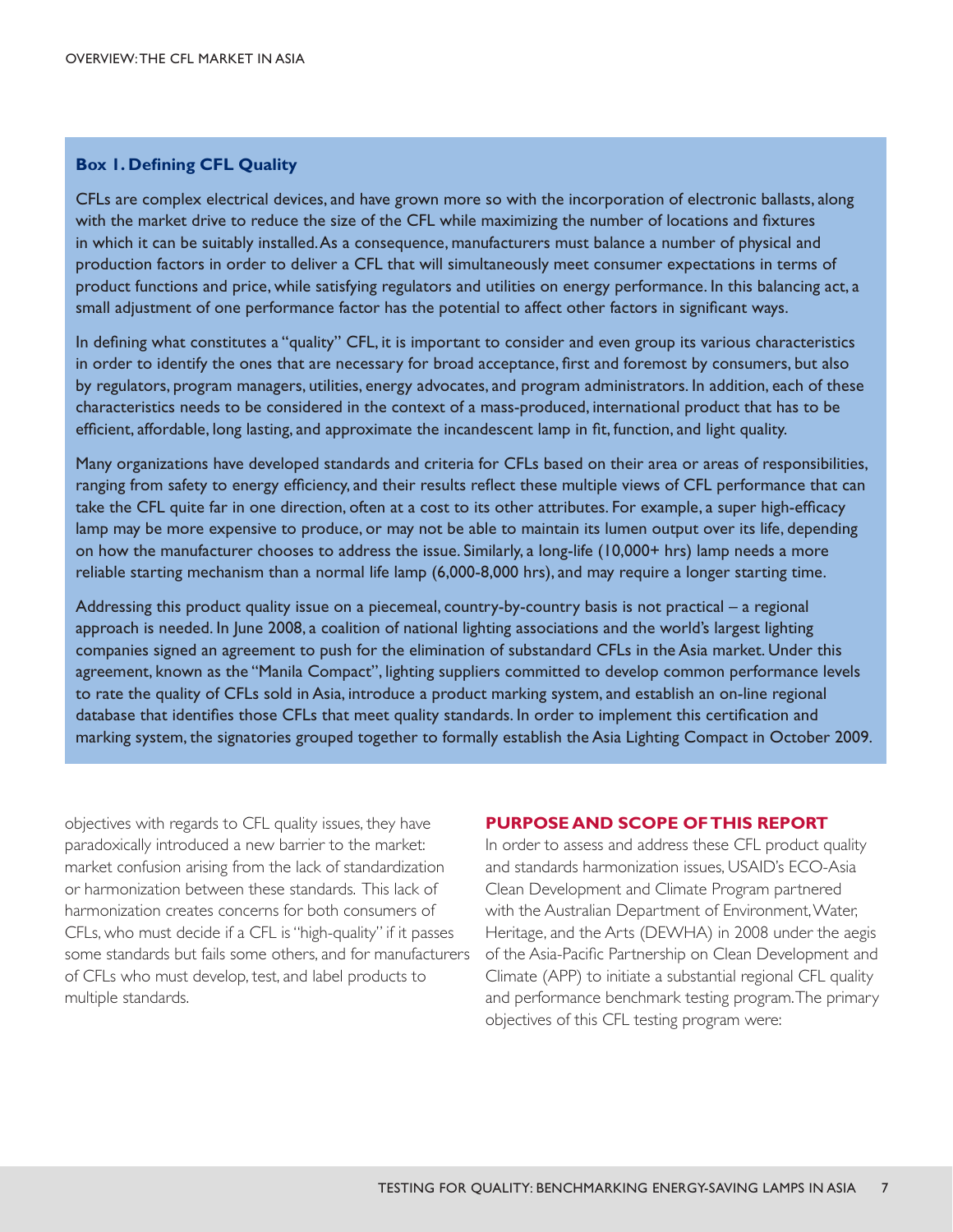| <b>Key Metrics Tested and Compared to Standards</b> | <b>Compliance Standards Used for Comparisons</b> |
|-----------------------------------------------------|--------------------------------------------------|
| <b>Efficacy</b>                                     | ALC-Tier I                                       |
| <b>Survival Rate</b>                                | $ALC - Tier 2 (ELI)$                             |
| Lumen Maintenance                                   | ALC - Tier 3 (UKEST 6.1)                         |
| Power factor                                        | ALC-Tier 2                                       |
| Color Rendering Index (CRI)                         | ALC-Tier 2                                       |

#### **Table 1: Key Metrics and Compliance Standards Evaluated**

- To assess the overall quality of CFLs currently being sold in various Asian and Australian markets.
- To assess the opportunities for harmonization of CFL standards based on test results.
- To gain insight into the possibility of implementing a regional product testing program and its complexity.
- To gather a first-order examination of lamp mercury content.

This report presents the major findings of this laboratory CFL benchmark testing program. While the complete raw testing data is provided for all tested variables, the analysis in this report focuses on how the follow testing results for five key metrics compare to the associated requirements for three compliance standards (summarized in **Table 1**). Asian Lighting Compact (ALC) Tiers 1, 2 and 3 were used as the primary compliance standards for comparison of the tested lamp results.17 The ALC Tiers were chosen, first and foremost, because the only way the tested lamps can be directly and fairly compared,

is against one set of standards. As noted above, there is no commonly recognized regional or international standard for CFL quality and performance in Asia at the time of testing.<sup>18</sup> Most countries reference IEC standards – specifically IEC 60969, but this can only be used as a testing standard for CFLs, not as performance or quality standard.19

The second reason that the ALC Tiers were chosen was that in the absence of such agreement a set of developed metrics to characterize CFL quality is needed as a basis in analyzing these CFL test results. The metrics incorporated by the ALC Tiers include: lighting characteristics (color rendering and color correlated temperature), and other performance parameters (start-up time, lifetime, and lumen maintenance). Finally, it should be noted that ALC Tier 2 has been aligned with the Efficient Lighting Initiative's Voluntary Technical Specification for CFLs (ELI), and ALC Tier 3 has been aligned with the UK Energy Saving Trust Lamp Specifications for CFLs (EST).20 Thus pass/fail reporting in this report for ALC Tier 2 and ALC Tier 3 can be applied to ELI and UK EST 6.1 respectively.

17. Included as Appendix A.

18. ELI (the Efficient Lighting Initiative) standards are referenced in certain procurement efforts, but not recognized by national governments other than Australia.

19. IEC 60969 Ed. 1.3 b:2009. Self-ballasted lamps for general lighting services - Performance requirements.

<sup>20.</sup> ELI Quality Certification Institute, "ELI Voluntary Technical Specification for Self-Ballasted Compact Fluorescent Lamps 2006-03-01," and the UK Energy Saving Trust, "Energy Saving Trust: Lamp Specification, Version 6.1 – 2009."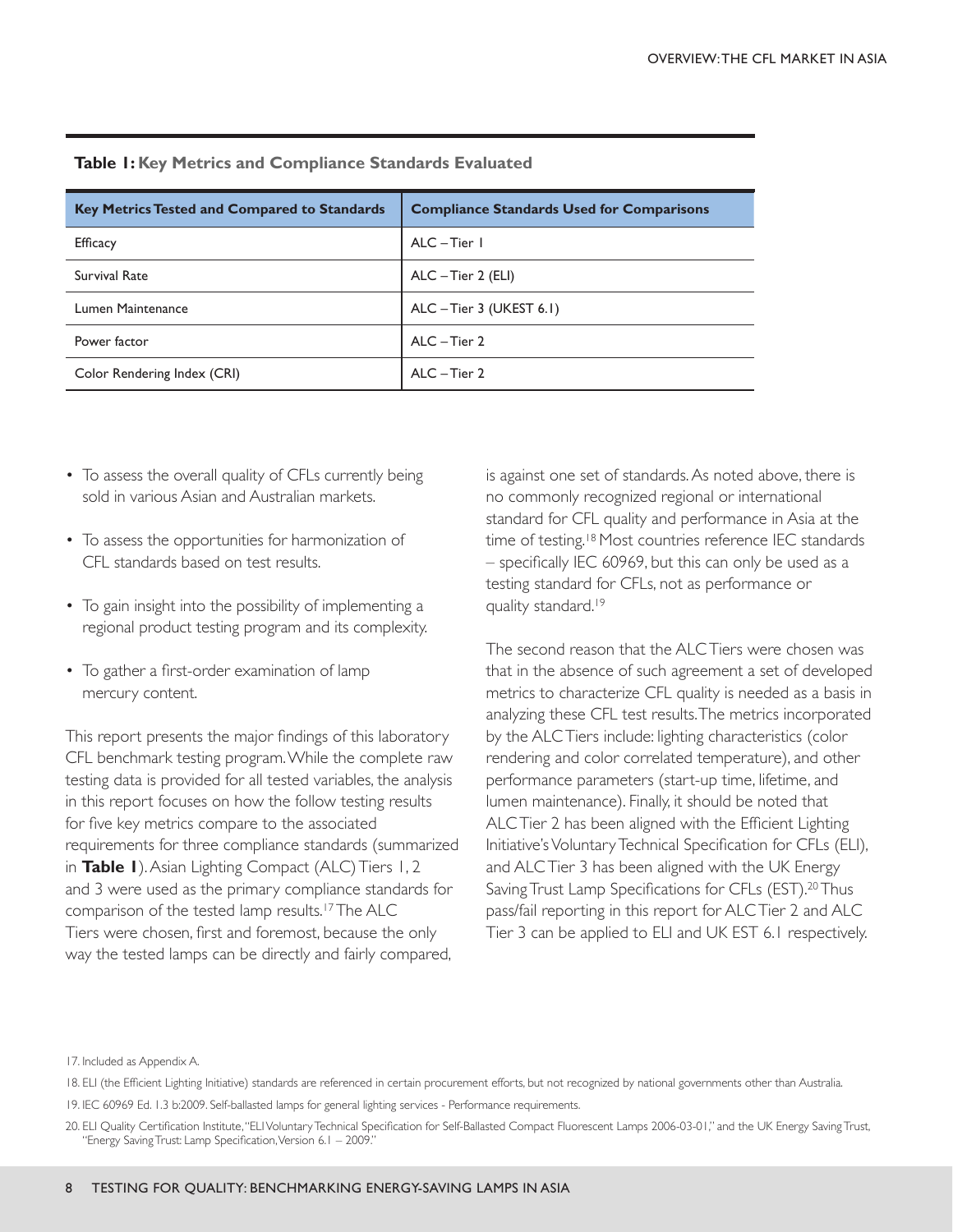#### **Box 2. The ALC Quality System**

The Asia Lighting Compact (ALC) is an independent, non-profit organization dedicated to reducing greenhouse gas emissions by improving the quality of lighting products and encouraging the adoption of energy-efficient lighting in Asia. Formed through a public-private initiative, the ALC works to reduce barriers to trade and mitigate climate change by harmonizing quality and energy-efficiency standards for lighting across the region.

The ALC does not recreate lighting standards. Instead, the ALC is based on the international testing standards developed by the International Electrotechnical Commission (IEC). Based on the IEC test procedures for CFL performance, the ALC has developed a three-tier quality system that is designed to work cooperatively with other lighting quality standard initiatives.

Tier 3. The "Best" tier is currently based on the UK Energy Savings Trust 6.1 standard and will migrate to Europe's EUP CFL standard once this standard is finalized.

Tier 2. The "Better" tier is based on and harmonized with the Efficient Lighting Initiative (ELI) standard for CFLs.

Tier 1. The "Good" tier represents an initial realistic entry-level performance standard for countries in the Asia region that provides quality, efficiency and performance.

The three levels are necessary for the region because not all Asian consumers can afford the very highest quality CFLs, but they should be protected against poor-quality products. This ALC system is voluntary, transparent, publicly reviewed, consistent with the standards of International Electrotechnical Commission (IEC), and is based on the IEC's safety and performance test standards.

Suppliers can qualify the quality of their CFLs with the ALC using an online registration system. Registered CFLs will carry the markings of their qualifying levels, and will be listed in the ALC Quality Registry.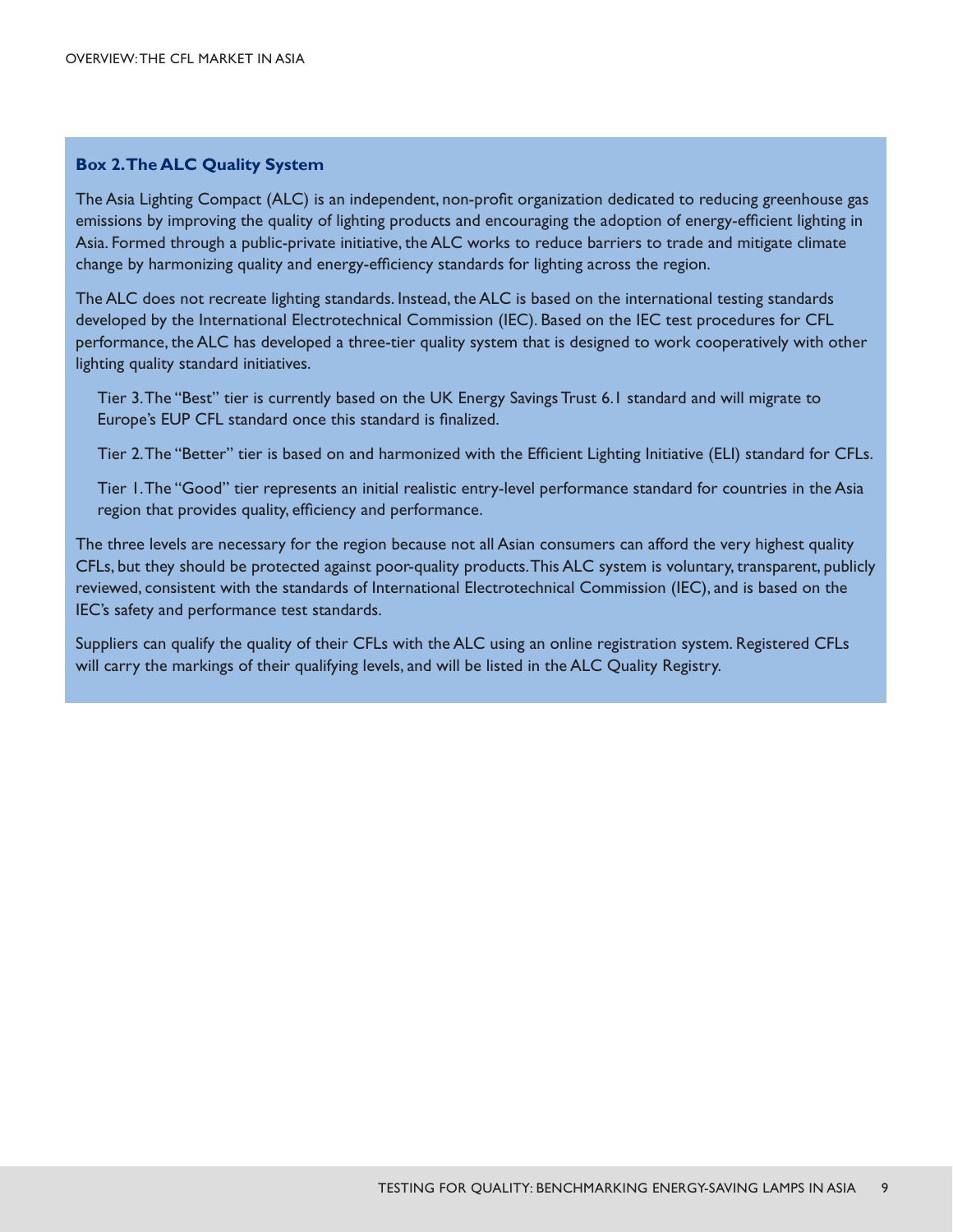## THE PERFORMANCE TEST PROCESS

This section describes the details of the benchmark<br>test process that was implemented to address the<br>quality and harmonization issues discussed above.<br>This includes a discussion of bow the CEL test sample test process that was implemented to address the quality and harmonization issues discussed above. This includes a discussion of how the CFL test sample was selected and procured, where and how the tests were conducted, and what parameters were measured. The results of these tests, including which sample lamp parameters conformed to which standards, will be presented in the "Test Results" section that follows.

#### **CFL SAMPLE**

Sample design and acquisition are perhaps the most influential determinants to the eventual testing results. As such, a very detailed selection and procurement process was developed with the goal of acquiring samples that were reflective of the overall CFL market in each of the following countries:

- Australia
- India
- Indonesia
- Philippines
- Thailand
- Vietnam

The test plan had originally included China, but due to complications in acquiring a representative sample, China had to be dropped from the study.<sup>21</sup>

ECO-Asia worked with DEWHA to design a collection methodology that took into account the available CFL brands and pricing in each of the market. Then, ECO-Asia worked with partners and offices in each of the target countries to procure the samples.

Australian lamps were purchased by DEWHA staff, and lamps in India, Indonesia, Philippines, Thailand and Vietnam were purchased by ECO-Asia staff. These samples were purchased through ordinary retail outlets in a standardized selection process to acquire a representative mix of CFL models.

While procurement plans varied slightly between countries, the sample generally conformed to the following:

**Number of Models:** 16 unique lamp models were sampled in each country, with the exception of Australia, where a much larger sample of 77 models was acquired. These 77 models represent a significant portion of the Australian lamp market.

**Types of Manufacturers:** The models were chosen to include a broad range of manufacturers/distributors. For each of the six countries, models were assigned one of three "manufacturer type" identifiers so that sub-group analysis could be performed later. These three manufacturer groups types were:

- **High:** Major international brands
- **Mid:** Known local or regional brands
- **Low:** Unknown or low-cost brands

**Types of Models:** The selected models were all bare screw-based CFLs. A number of covered and reflector lamps from Australia were also purchased and tested, but the results were not reported here, as those categories represent a much smaller percentage in the rest of Asia.

21. Note that the procurement effort was designed to obtain samples representative of products available on the market in each country. Market share information was not available in sufficient detail for weighting of the test results.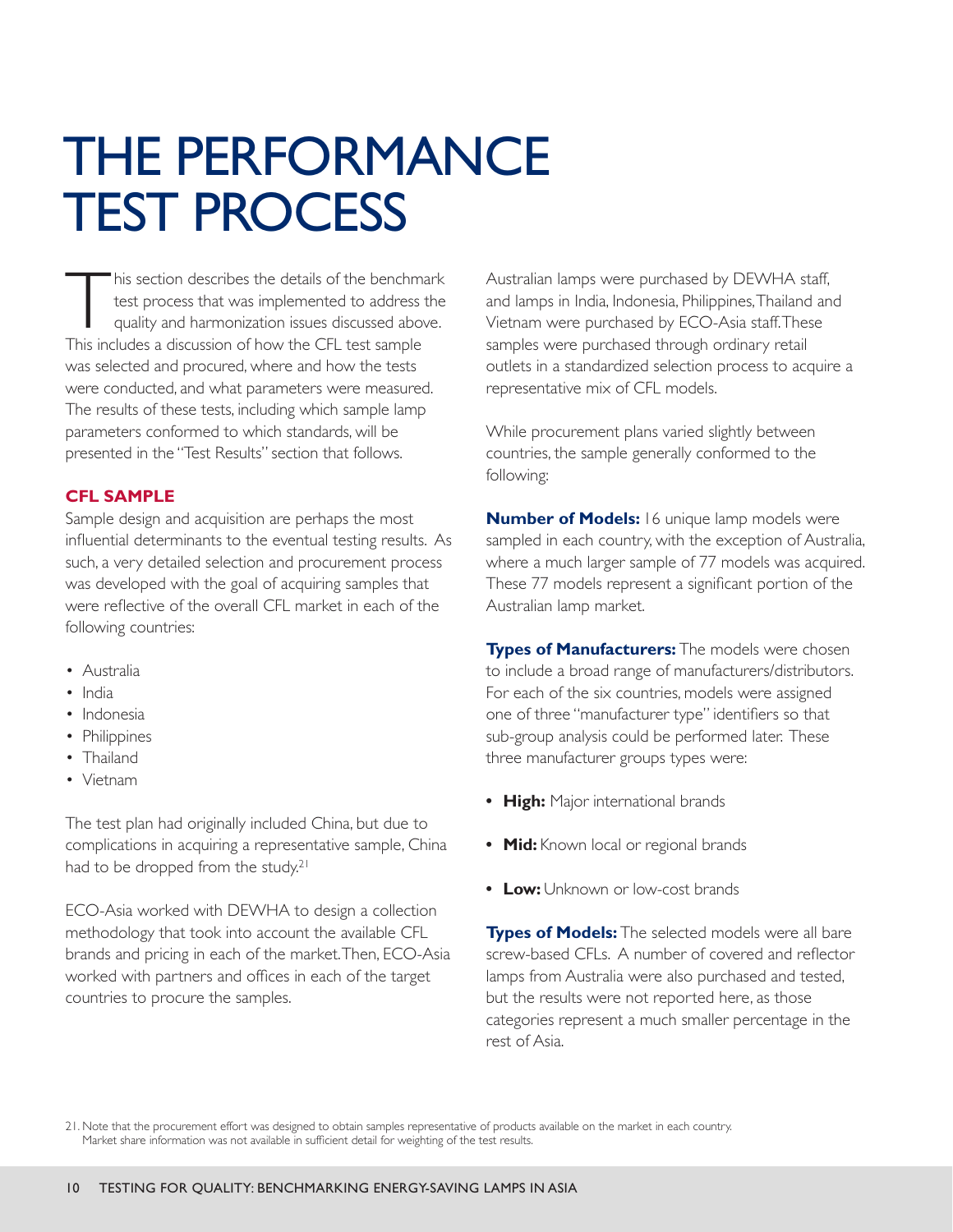**Lamp Wattages:** The primary target for procurement was the CFL equivalent of the most popular incandescent lamp – the 60-Watt lamp. However, a range of wattages was selected in order to better understand the efficacy distribution of the lamps available.

**Quantities of CFLs per model:** Generally 10–12 samples of each CFL model were acquired. In some cases up to 24 samples were acquired for the purposes of sending 10–12 samples to each of the two performance testing laboratories for cross-laboratory comparisons. For a randomly selected subset of models, 6 to 18 additional samples were procured for the purpose of mercury content testing at three testing laboratories, which requires a minimum of 5 working samples for each of the test laboratory.22

**Purchase Location:** Samples of each tested model were purchased in a minimum of three separate geographic locations to ensure that samples would be randomly chosen.

**Location of Manufacture:** The majority of lamps were made in China. Where there were local manufacturers, teams made every effort to include a mix of local and imported products.23

The following information was recorded for all selected samples:

- Purchase Region
- Brand
- Model Name
- Category (high/medium/low)
- Rated Power (W)
- Rated Color Temp
- Rated Life (hours)
- Tube or Envelope Shape
- No. in Each Package Purchased
- Package Price (Retail, converted into US\$ at the exchange rates at the time of purchase).
- Price per Lamp (Retail, US\$)

**Table 2** summarizes the breakdown of the number of models and quantity of CFLs used for testing. Overall, the results from 137 tested models are reported here.<sup>24</sup> It should be noted that the lamps purchased in Australia CFL dominate the sample and, as such, the test results for the aggregate sample should not be expected to provide information on the region as a whole without reweighting the sample.

#### **TESTING PROCESS**

Four laboratories were selected to test the CFL samples. The laboratories were:

- The National Lighting Test Center (NLTC) in Beijing, China, which conducted testing on the majority of the sample lamps from Australia and ASEAN countries for performance, and also a subset of the sample models for mercury content.
- Electrical Research and Development Association (ERDA) in Baroda, Gujarat, India, which tested the lamp samples from India and ASEAN countries for performance parameters only.
- Spectro Laboratories, in New Delhi, India, which tested a subset of the Australian, Indian, and ASEAN lamp samples for mercury content.
- Advanced Analytical Australia, North Ryde NSW, Australia, which also tested a subset of the lamp samples from Australia, India, and ASEAN countries for mercury content.
- 22. To account for breakage and other handling issues that may occur when lamps are transported to various international laboratories for testing, procurement teams were asked to obtain at least 12 samples of each model from at least 3 separate geographical locations for performance testing (ensuring a minimum sample set of 10), and 6 samples from at least 3 separate geographical locations for mercury content testing (ensuring a minimum sample set of 5). Thus for a model that is being tested for both performance and mercury content at all 4 labs, a maximum of 42 samples were procured. Overall, about 2,600 lamps were procured in six countries over a four-week period.
- 23. Except in the case of India, where all the lamps tested were of Indian manufacture.
- 24. The actual number of unique models tested is likely slightly less than 137 as similar international brand models were purchased in various countries. These models are being treated separately in this report even though they may be identical. Conversely, many more samples per model were required for this process since testing took place in four laboratories in three countries.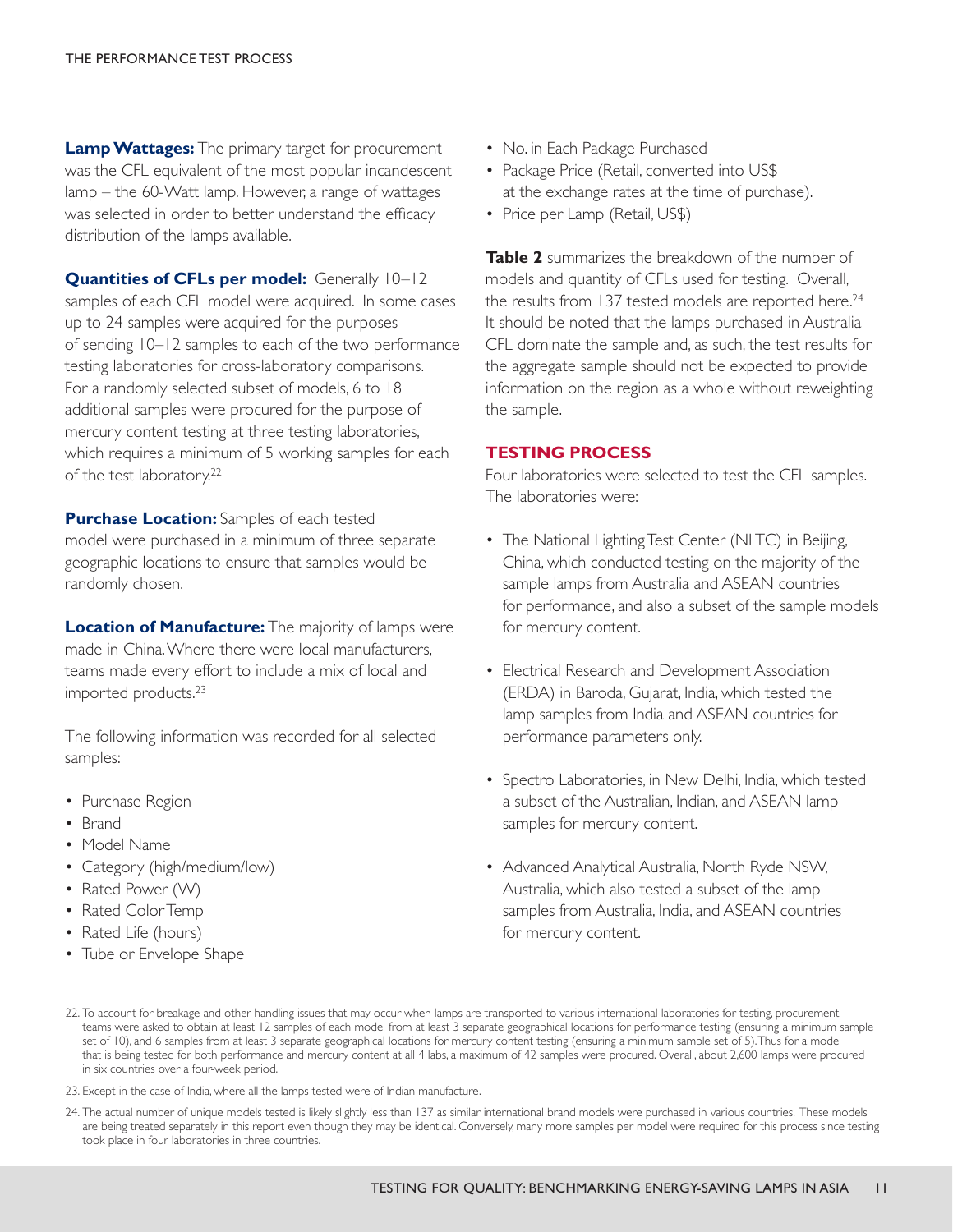### **Table 2: Breakdown of CFL Sample for Laboratory Testing**

| <b>Country of Purchase</b> | # of Models Tested |
|----------------------------|--------------------|
| Australia                  | 77                 |
| India                      | 16                 |
| Indonesia                  | 10                 |
| Philippines                | 12                 |
| Thailand                   | 12                 |
| Vietnam                    | 10                 |
| <b>TOTAL</b>               | 137                |

All CFLs were subjected to the following measurements or evaluations25:

## **After 100 hours of operation (Sample size = 10 lamps):**

- lamp power (Watts)
- luminous flux (lumens)
- power factor
- total harmonic distortion (THD)
- Color Rendering Index (CRI)
- X and Y coordinates
- Correlated color temperature (CCT)
- SCDM
- start-up time

## **After 2,000 hours of operation (Sample size = remaining operational lamps):**

- lamp power (Watts)
- luminous flux (lumens)

A subset of the CFLs were subjected to the following measurements or evaluations:

## **After verification of operation (Sample size = 5 lamps):**

• mercury content

The test method used to measure performance was the most recent version of IEC draft test method for integrated CFLs (to replace IEC 60969), titled *IEC 60969 Committee Draft V04-21-6-07,* with amendments as discussed at the IEC PRESCO meeting in November 2007 (as outlined in document *34A/1253/CC - Template for Comments and Secretariat Observations Dated 14/11/07 regarding 34A/1235A/CD - IEC 60969 Ed.2).* This test method is available from IEC (www.iec.ch).

For CFL samples that failed prior to reaching 2,000 hours, their time of failure was recorded. For the tests listed above, only lamp power, luminous flux, power factor, CRI, and time of failure (when appropriate) were utilized for the analysis discussed in this report.

The test method used to measure mercury content of the lamps was the most recent version of the AS/NZS 4782.3-2006 (int) *Part 3: Double-capped fluorescent lamps - Performance specifications, Part 3: Procedure for quantitative analysis of mercury present in fluorescent lamps. This test method is available from Standards Australia* (www.standards. com.au). This is a destructive test method, and lamps were confirmed to be operational before the test was conducted.

25. The Indian laboratory did not have the capability to measure some color-related metrics, thus CRI and SCDM were not recorded for the 687 CFLs measured in this lab.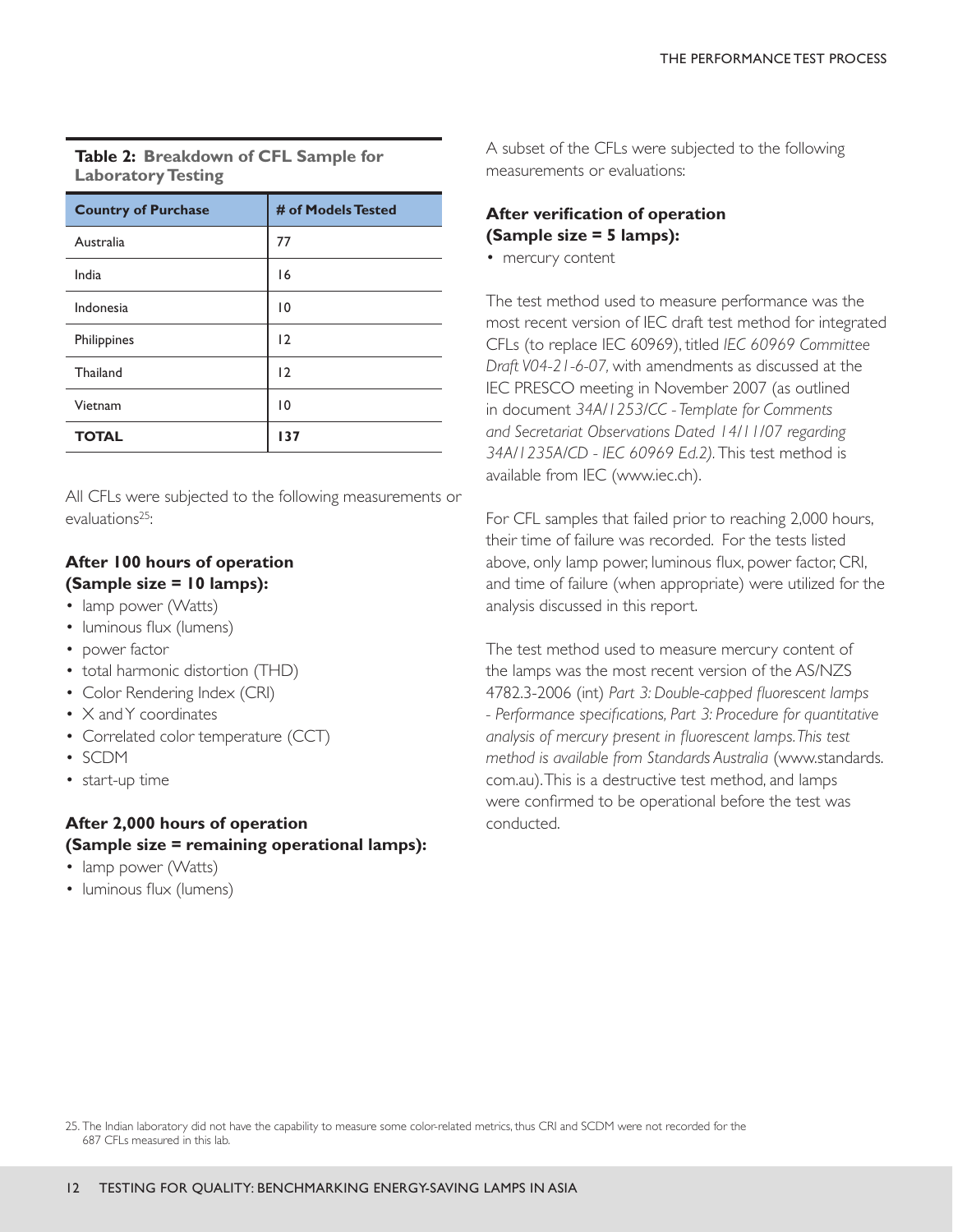# TEST RESULTS—PERFORMANCE

This section presents the performance results of laboratory testing of 137 bare CFLs models from six countries. Presented results focus on the following five key metrics:

- **1. Efficacy**
- **2. Survival Rate**
- **3. Lumen Maintenance**
- **4. Power factor**
- **5. Color Rendering Index (CRI)**

Following the discussion of the numerical results of these five key metrics, we detail how these results compare to ALC Tiers 1, 2 and 3. Because the number of CFLs and CFL models from Australia are significantly larger than the samples from the other countries, a presentation of the aggregate test results would be disproportionately influenced by the Australian lamp results. For this reason, we have chosen to disaggregate the Australian data from the remaining data so that the reader can view the results independent of this weighting effect, or in the aggregate with this weighting effect highlighted.

As discussed earlier, during sample selection, the selected models were categorized by manufacturer type during procurement. For several of the metrics, we have shown results disaggregated by manufacturer type based on the high, mid and low definitions outlined.

#### **EFFICACY**

The ability to efficiently convert power to light – efficacy – is the CFL's single most important attribute, and is one of the few parameters covered by every CFL standard. **Figure 4** shows the efficacy (lumens/Watt) vs. measured power (W) from the tested lamp samples after the 100-hour burn-in period.25 **Figure 5** presents the same efficacy data plotted as a histogram that indicates the number of models that fall into various efficacy bins.

As expected, the overall dataset shows efficacy trending upward slightly for higher-powered CFLs. More strikingly, wide variations in efficacy can be seen between models of similar input power. Several very poor performing low-wattage CFLs are seen in the sample, with efficacies below 40 lumens/Watt.

**Figure 6** presents the same results as Figure 2 but identifies the models by manufacturer type. Generally speaking, "high" or international brands yielded the highest efficacies, while "low" manufacturers yielded the lowest efficacies. Several highly efficacious "low" models can be seen, however. **Figure 7** shows the lamps' efficacies versus their purchase price.

The efficacy requirements for ALC Tiers 1, 2 and 3 vary depending on the rated wattage and color temperature of the CFL. These requirements are included in the appendix of this report. For the 137 models tested, measured efficacy (presented above), along with rated wattage and color temperature, were compared to ALC Tier 1, 2, and 3 to determine pass or fail rates for each model. **Table 3** and **Figure 8** present the results of this analysis.

#### **SURVIVAL RATE**

Lamp survival records were maintained during testing and survival rates were calculated after 2,000 hours of operation.26 The survival rates were defined as the fraction of the models' functioning samples at 100 hours that were still functional at 2,000 hours. The survival rate can be a predictor of whether or not lamps will last for the duration of their claimed life.

**Figure 9** shows the sample survival rates for each of the 137 models tested. The Australian models are models 1-78 (left of black bar) and the non-Australian models are number 79-137 (right of bar).

25. A "burn-in" period is specified by test methodologies as the typical time needed for lamps to reach their stable operational state needed for accurate testing. 26. Due to timing and resource constraints, it was not possible to test all lamp models for the full 6,000 hours.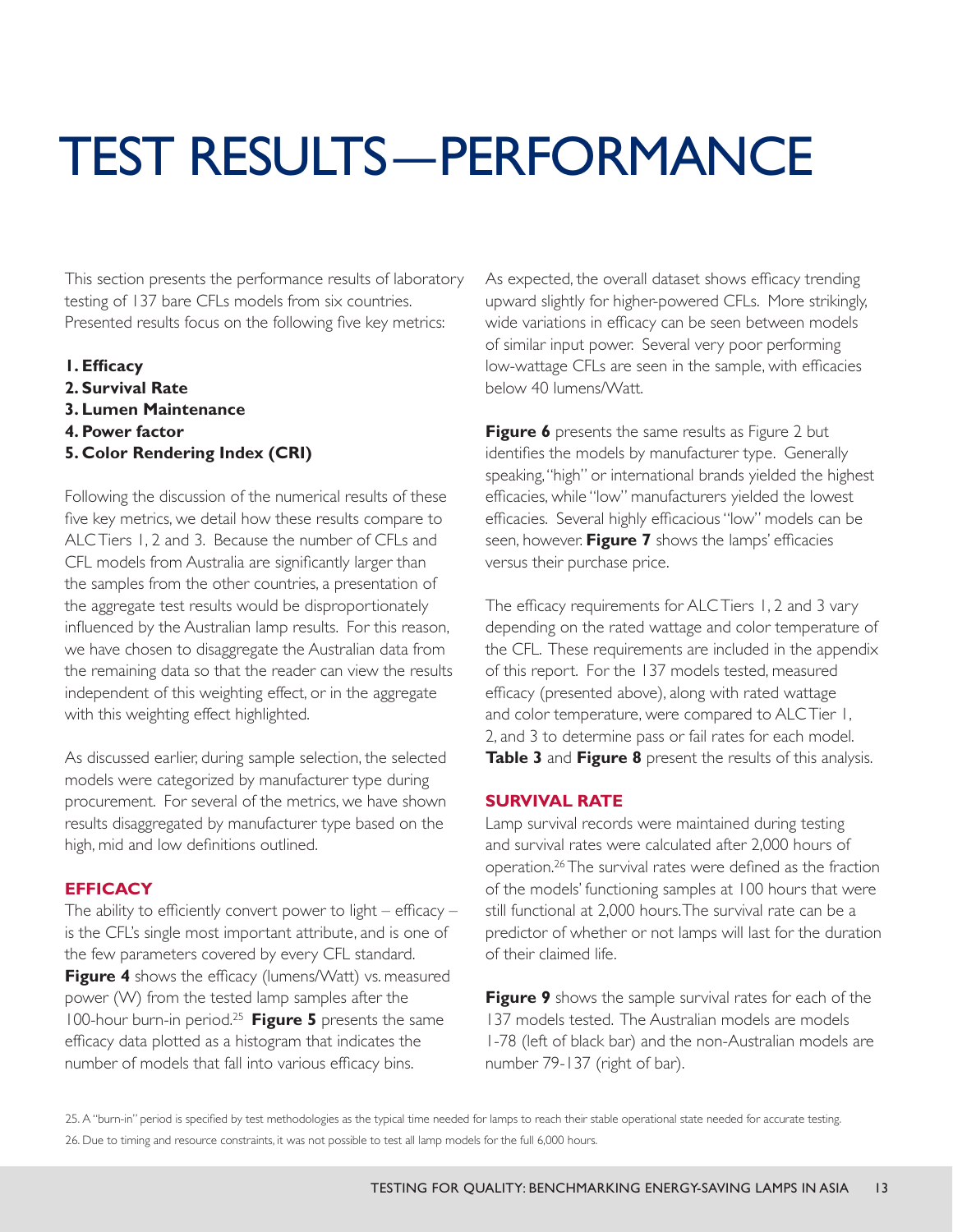**Figure 4. Average Efficacy (lumens/Watt) of Test Models vs. Measured Power Taken After a 100-hour Burn-in Period.** 



**Average Efficacy at 100 hours**

**Figure 5. Average Efficacy (lumens/Watt) of Test Models by Efficacy Bins**



**Average Efficacy at 100 hours**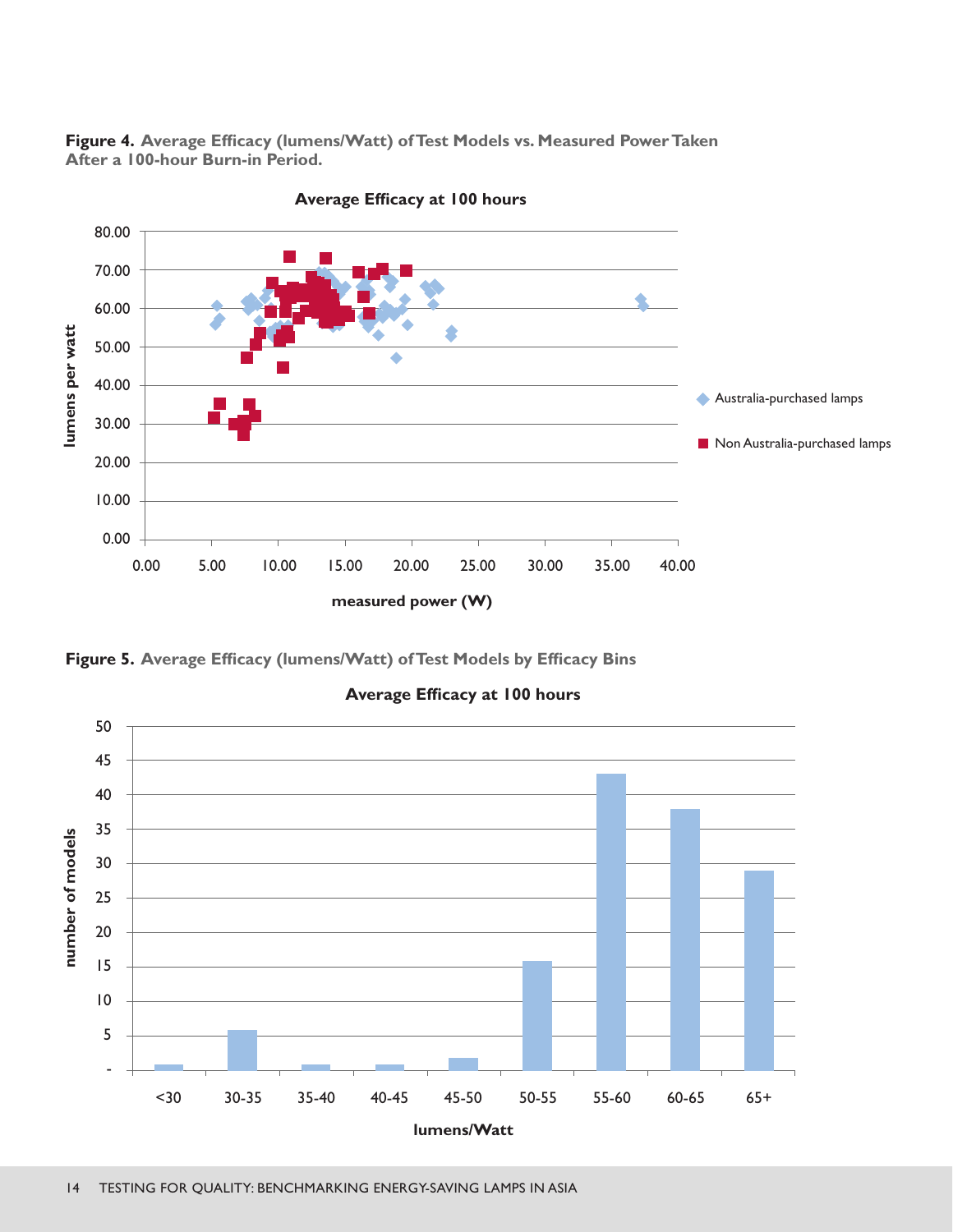

**Figure 6. Average Efficacy (lumens/Watt) by Brand Type27**

**Figure 7. Lamp Efficacies and Costs**



27. For each of the six countries, models were assigned one of three "manufacturer" or 'brand" type identifiers so that sub-group analysis could be performed. These three types were:

• High: Major international brands

• Mid: Known local or regional brands

• Low: Unknown or low-cost brands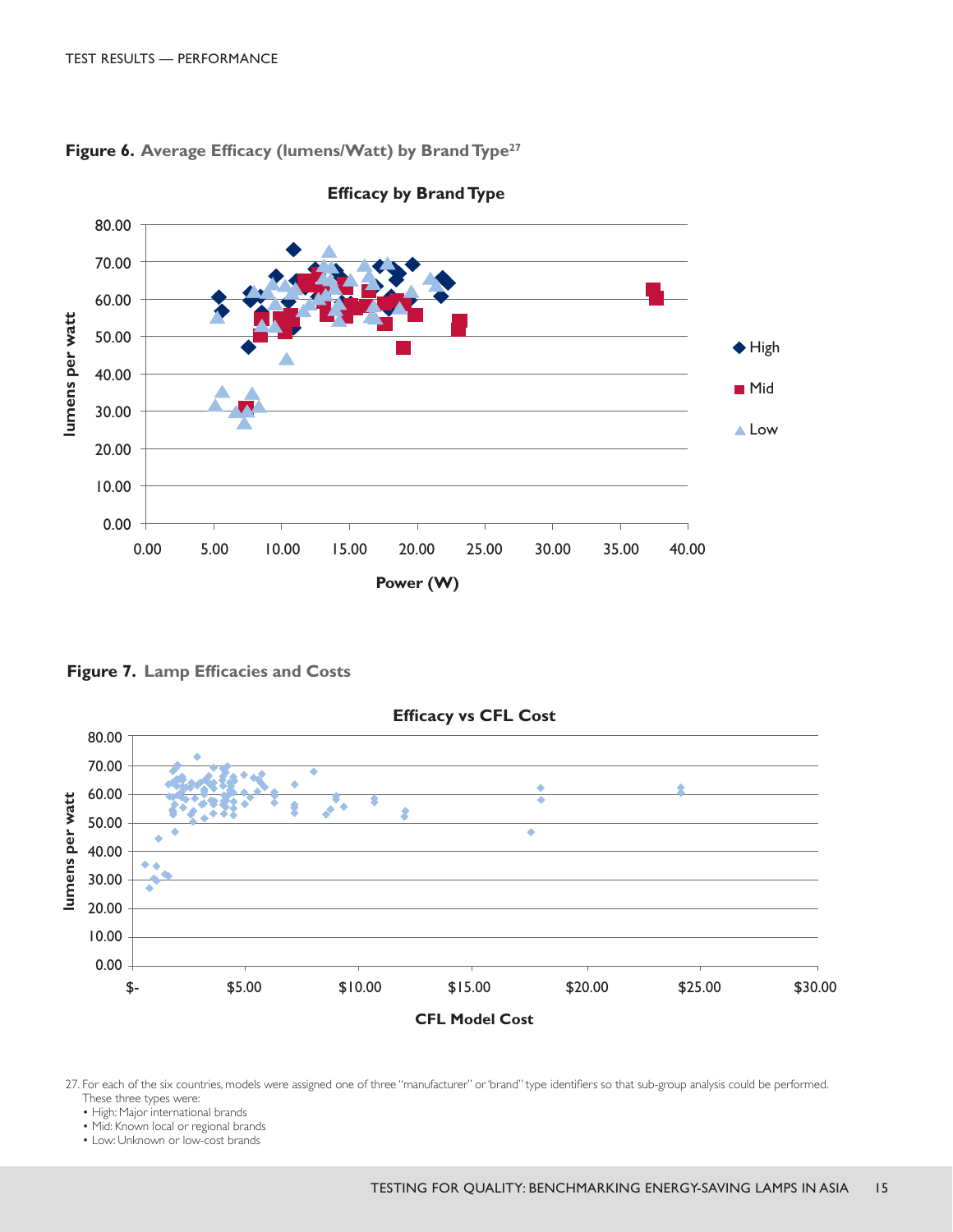|            | Tier I | Tier 2 | Tier 3 |
|------------|--------|--------|--------|
| Aus        | 96.1%  | 72.7%  | 90.9%  |
| Non-Aus    | 86.7%  | 83.3%  | 85.0%  |
| All Models | 92.0%  | 77.4%  | 88.3%  |

**Table 3: Efficacy Test Pass Rates for All 137 Models vs. ALC Tiers 1, 2, and 3**

**Figure 8. Pass/Fail Rates for All 137 Models Tested vs. ALC Tier 1, 2, and 3 Efficacy Test**



**Pass Rate - Efficacy Test**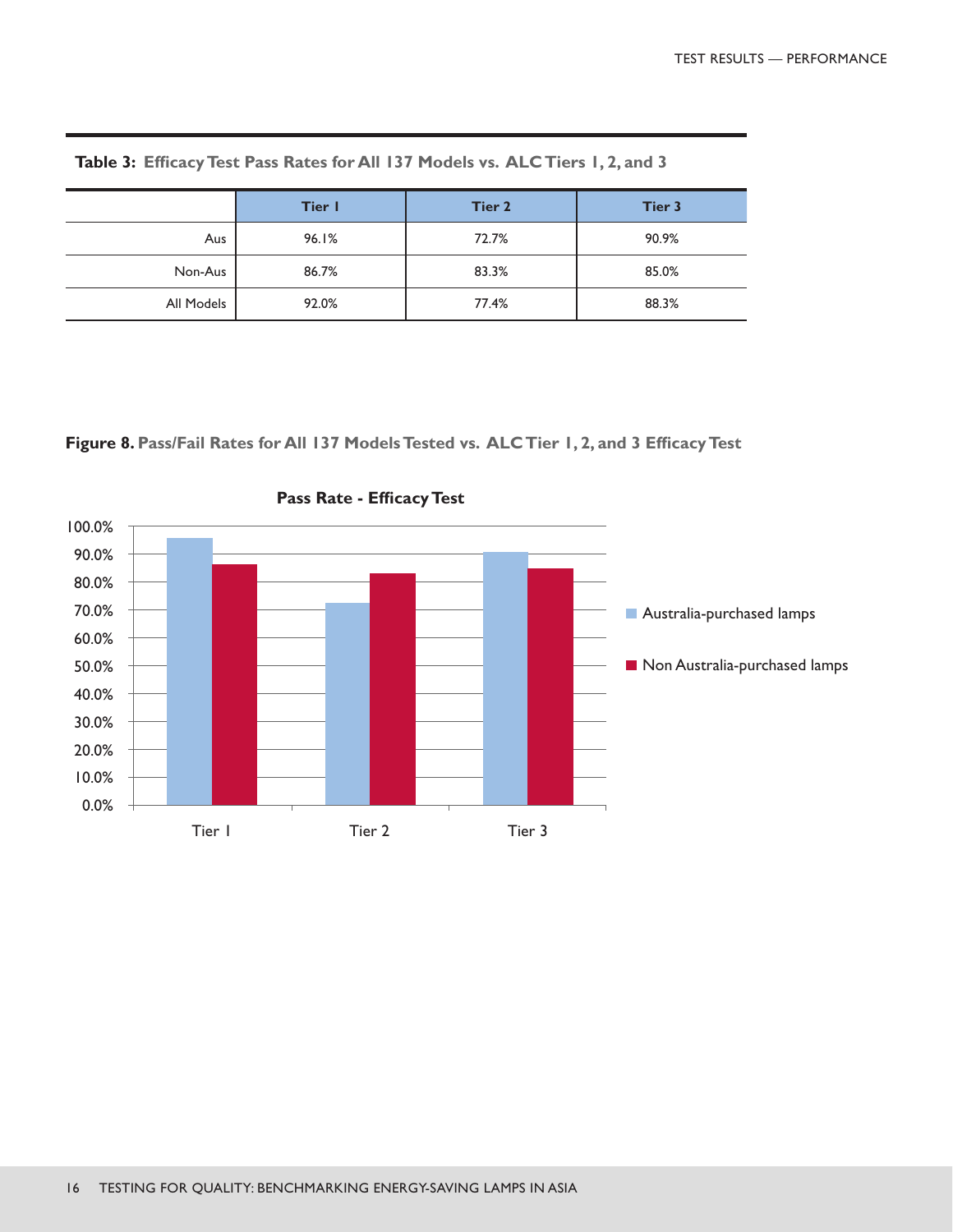

#### **Figure 9. Individual Survival Rates for Each of the 137 Models Tested**

**Figure 10. Survival Rates for 137 Tested Models by Survival Rate Bins**



#### **Survival Rate at 2000 hours**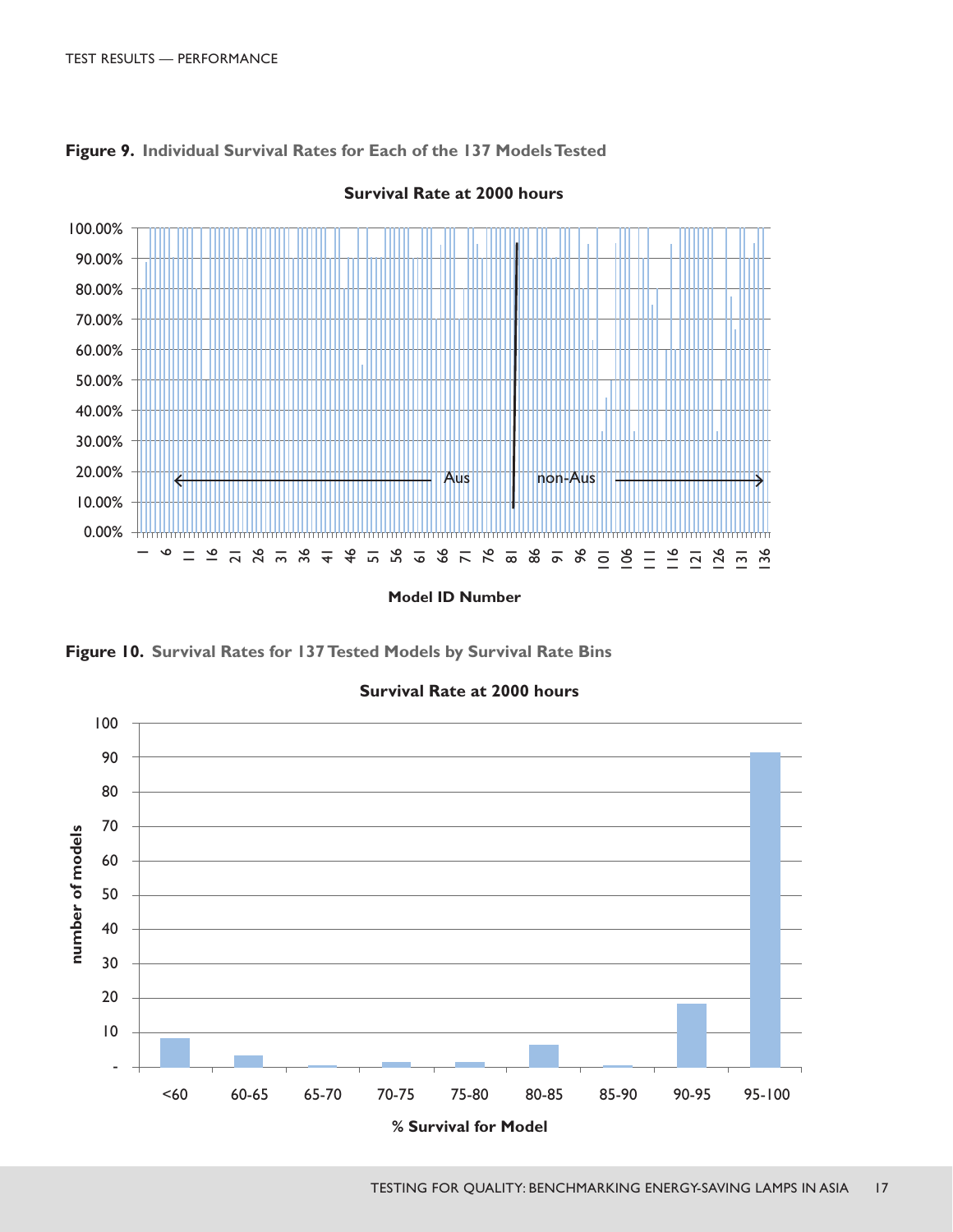**Figure 11. Survival Rates and Brand Type <sup>28</sup>**



**2000-hour Survival Rate by Brand Type**

**Figure 10** shows the same dataset in the form of a histogram. As Figures 9 and 10 show, while the majority of models experienced little to no failures, several models experienced significant failures. In fact, 11 models (8% of those tested) produced just over 50% of the failures during testing. Eighty-eight models (64%) experienced no sample failures during the 2,000-hour test period. Overall, the 31% of the Australian lamps model experienced sample failures, and 42% the non-Australian lamp models experienced sample failures.

**Figure 11** presents the same survival rate data as a function of brand type and power. As might be expected, low-priced brands were responsible for most of the odels with poor survival rates, but some mid and high manufacturers also produced models that had survival rates of 60% or lower.

**Figure 12** presents the lamp survival rates as a function of their purchase price.

**Figure 13** presents survival rates compared with ALC requirements.

ALC Tiers 1 and 2 require a survival rate of 90% or higher after 1,000 hours, while Tier 3 requires a survival rate of 90% or higher after 30% of rated life. For Tiers 1 and 2, survival rates at 1,000 hours were calculated and compared to the 90% survival test. In order to compare test results to Tier 3 requirements, survival rates at 3,000 hours or longer (as Tier 3 requires a rated life of at least 10,000 hours) would need to be known.

Testing was only conducted until 2,000 hours, however, so for the Tier 3 survival test, a 2,000-hour survival rather than 3,000 hours was used. Therefore, if a model has a 90% or greater survival rate at 2,000 hours, it was considered to have passed the Tier 3 survival test.

The effect of this approximation is that more of the tested models will be given a "pass" rating for Tier 3 survival than they likely would have had testing continued to 3,000 hours or beyond (as we are effectively assuming zero failures will occur in the hours between the 2,000-3,000 hour time period).

28. See footnote 27.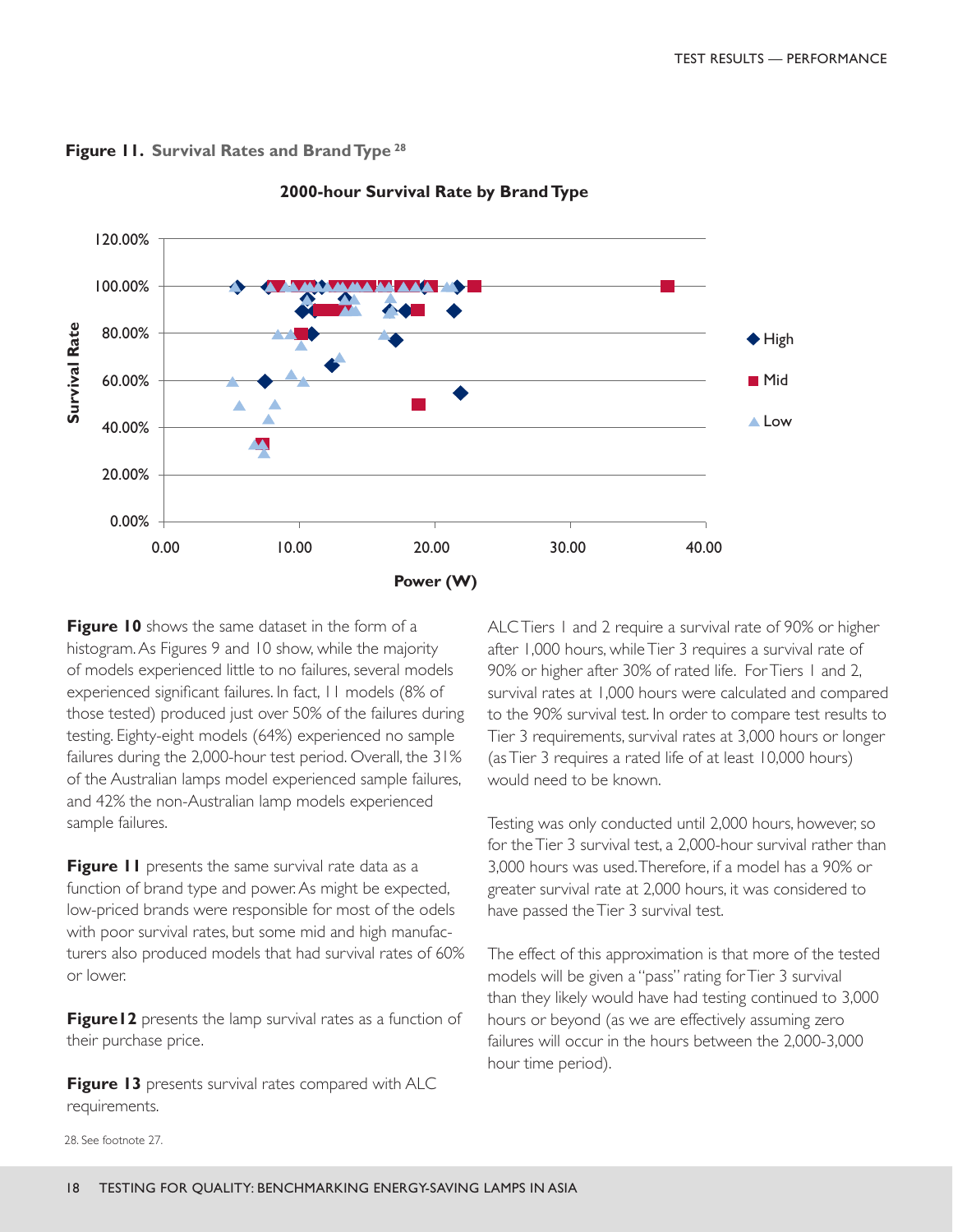

**Figure 12. Lamp Survival Rates and Purchase Price**

**Figure 13. Survival Test Pass Rates vs. ALC Tier 1, 2, and 3**



#### **Pass Rate - Survival Test**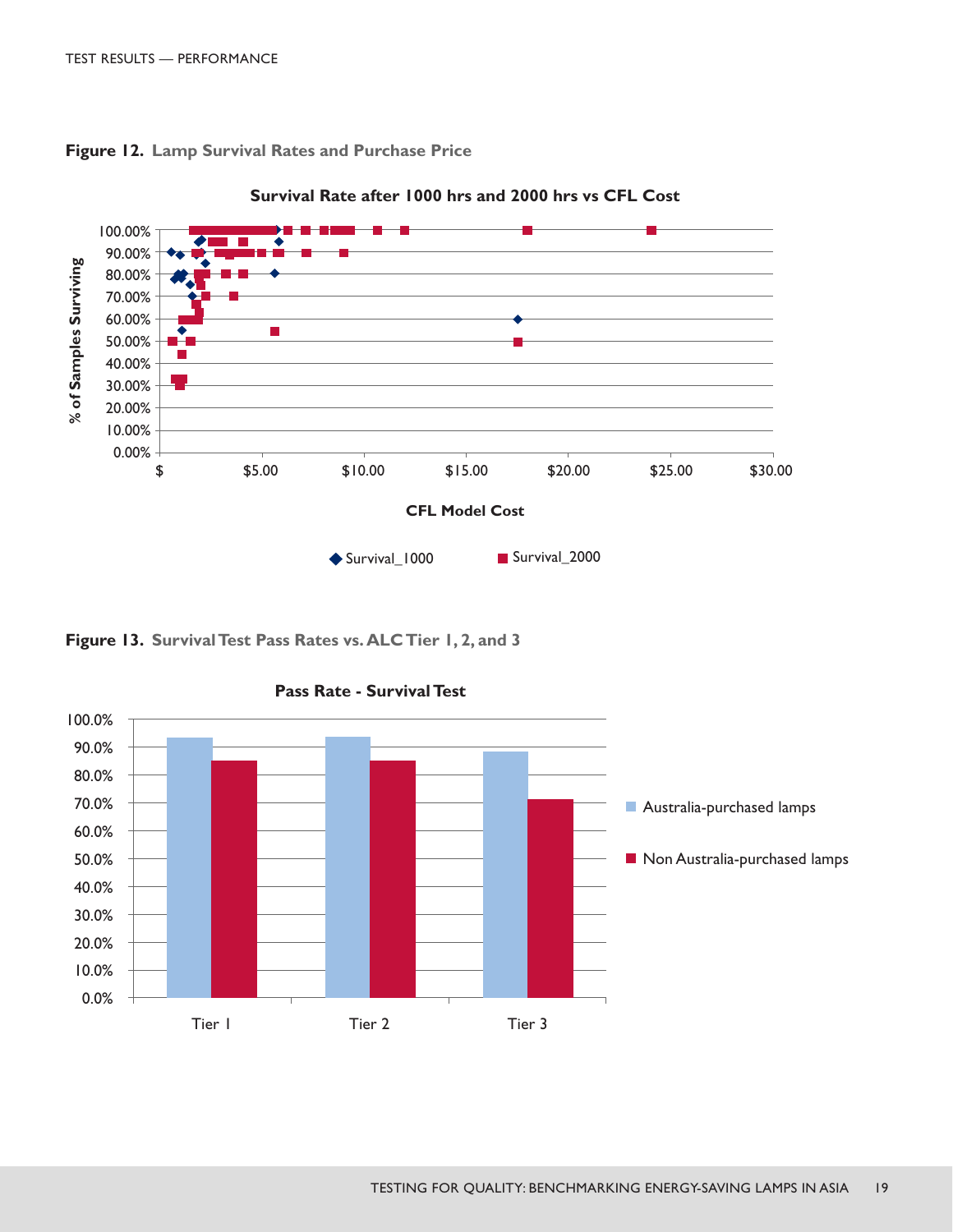|            | Tier I | <b>Tier 2</b> | Tier 3 |
|------------|--------|---------------|--------|
| Aus        | 93.5%  | 93.5%         | 88.3%  |
| Non-Aus    | 85.0%  | 85.0%         | 71.7%  |
| All Models | 89.8%  | 89.8%         | 81.0%  |

**Table 4: Survival Test Pass Rate for All 137 Models vs. ALC Tier 1, 2, and 3**

**Figure 14. Lumen Depreciation of Models after 2,000 Hours of Operation**



**Lumen Depreciation at 2000 hours**

#### **LUMEN MAINTENANCE**

Another important performance metric that was evaluated was lumen maintenance (or lumen depreciation) – whether or not lamps can maintain a certain level of light output over their operational lifetime. Lumen maintenance at 2,000 hours was calculated by comparing a model's average 100-hour lumen output (initial lumen measurements) from the initial sample set, to that model's average 2,000-hour lumen output from the remaining samples.

**Figure 14** shows the lumen maintenance values for all 137 models tested. **Figure 15** shows the same dataset as a

histogram. 125 of the 137 models experienced a lumen depreciation of at least 10% (i.e., lumen maintenance dropping below 90%). 23 models, or about one-sixth of the tested models, had lumen depreciation of more than 20%.29 Nine models experienced a lumen depreciation of at least 25% (lumen maintenance below 75%). **Figure 16** presents lumen maintenance as a function of power and brand type. Once again, the "low" brands predictably make up the bulk of the poorest performing models when looking at lumen maintenance. In fact, Figure 14 shows striking similarities to the efficacy versus brand type comparison shown in Figure 4.

29. 20% is the maximum allowed by ALC Tiers 1 & 2.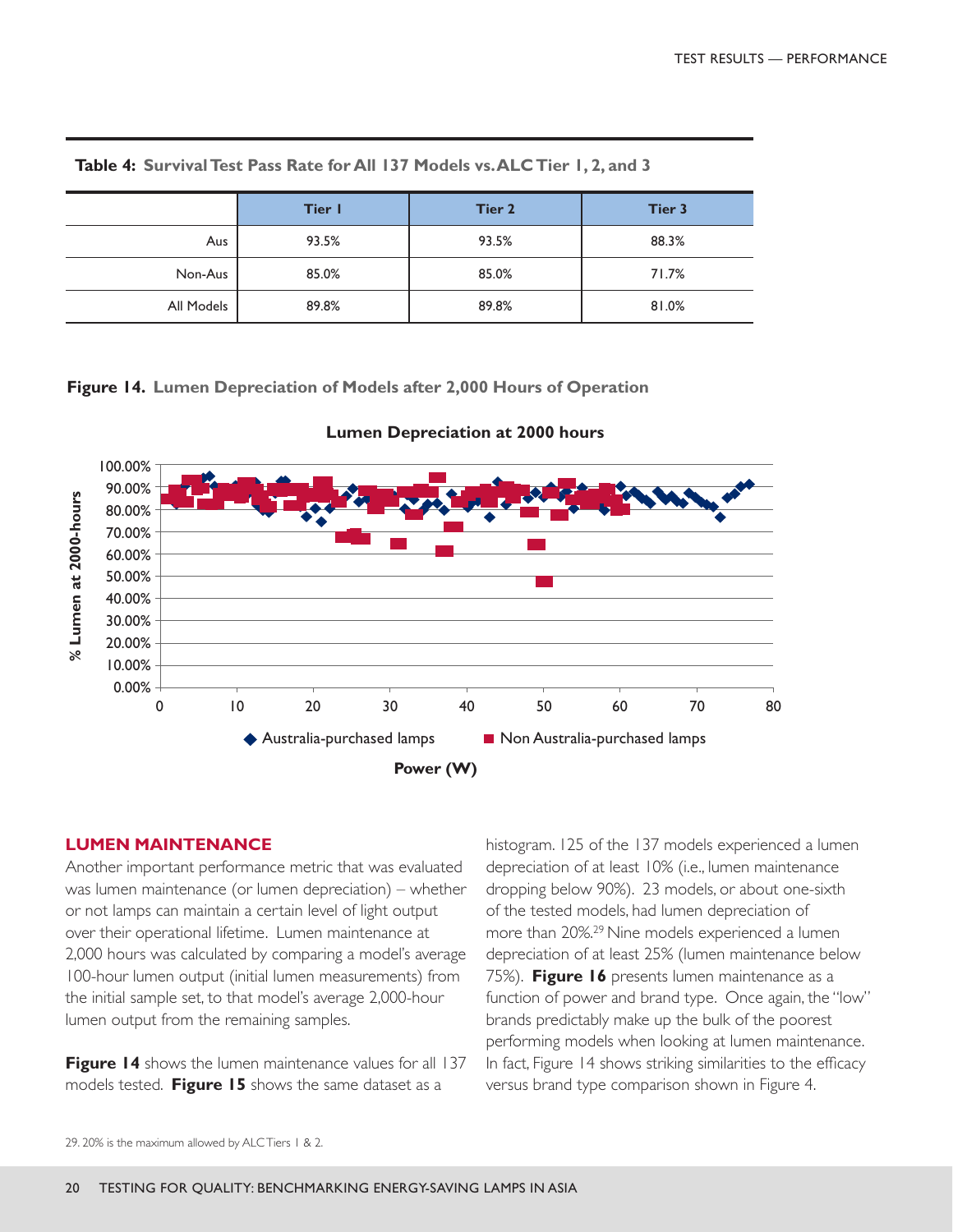ALC Tiers 1 and 2 require that lumen maintenance remain at 80% or above after 2,000 hours while Tier 3 requires lumen maintenance of 88.1% or above after 2,000 hours.

Tier 3 also specifies lumen maintenance requirements at 6,000 hours (78.1%) and at 10,000 hours (75.1%). Because testing did not continue long enough to apply the 6,000-hour and 10,000-hour tests, models were

considered to have passed the Tier 3 lumen maintenance test if they simply passed Tier 3's 2,000-hour requirement.

**Table 5** and **Figure 17** present the lumen maintenance test pass rates for the 137 tested models vs. ALC Tiers 1, 2, and 3. Only 30 of the 137 models passed the Tier 3 lumen maintenance test.30

| Table 5: Lumen Maintenance Test Pass Rate for ALC Tiers 1, 2 and 3 |  |  |  |
|--------------------------------------------------------------------|--|--|--|
|--------------------------------------------------------------------|--|--|--|

|            | Tier I | Tier 2 | Tier 3 |
|------------|--------|--------|--------|
| Aus        | 85.7%  | 85.7%  | 22.1%  |
| Non-Aus    | 78.3%  | 78.3%  | 21.7%  |
| All Models | 82.5%  | 82.5%  | 21.9%  |

#### **Figure15. Lumen Depreciation Bins of Models After 2,000 Hours of Operation**



#### **Lumen Depreciation at 2000 hours**

30. It should be noted that none of the tested models claimed to be EST certified, therefore the test results should be viewed as an indicator of current market performance only.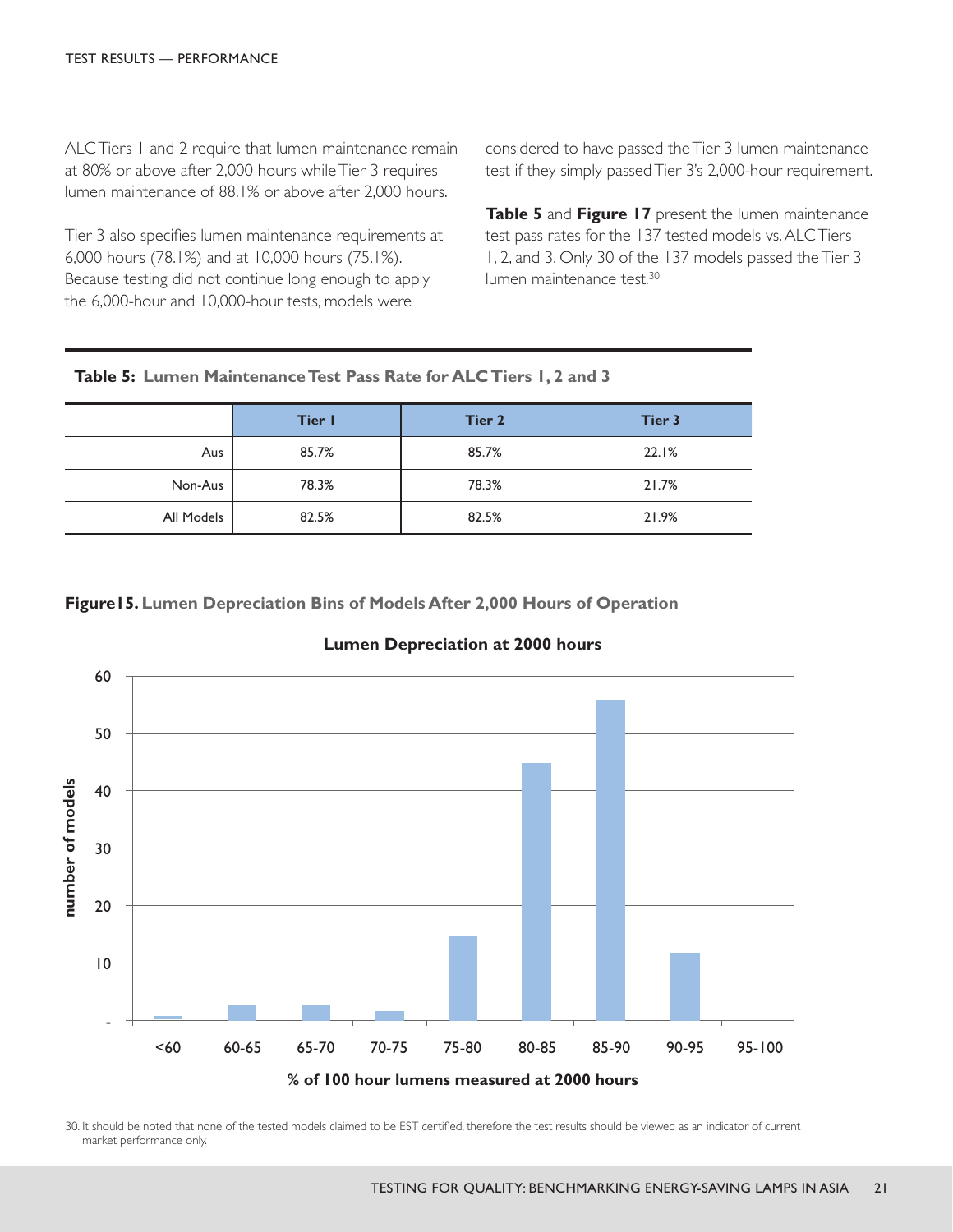

#### **Figure16. Lumen Maintenance by Brand Type**

**2000-hour Lumen Maintenance by Brand Type**

#### **POWER FACTOR**

Power factor was measured for all models tested. **Figure 18** presents the average power factor results for each model after 100 hours of testing.31 **Figure 19**  shows the same data as a histogram. 135 of the models look to have "normal" or "low" power factors while only two models can be considered "high power factor" CFLs.

ALC Tiers 1 and 2 require power factors of 0.5 or greater, while Tier 3 requires 0.55 or greater. **Table 6**  and **Figure 20** present the power factor test pass rates of the tested models.

#### **COLOR RENDERING INDEX (CRI)**

Color Rendering Index (CRI) was recorded for 91 of the 137 models tested – CRI is a quantitative measure of the ability of a light source to reproduce the colors of various objects faithfully in comparison with an ideal or natural light source, and can be an approximation of perceived light quality. Light sources with a high CRI are desirable in color-critical applications such as photography and

cinematography. The Indian test laboratory (ERDA) did not have the capabilities to measure CRI, so these results are not available for the 46 models that were tested exclusively in India.32 The models that did not receive CRI testing were disproportionately non-Australian models as more of these models were tested in India.

**Figure 21** shows the CRI results for the 91 models tested, while **Figure 22** presents the same dataset as a histogram. The results range from 73 to 86 with the majority of models having a CRI of 81 or higher. A CRI of 80 is generally considered very good, and is the minimum level required by the ALC Tiers.

**Figure 23** shows CRI test results vs. manufacturer type. The performance distinction between high, mid and low manufacturer type is less distinct for CRI than that which was shown for efficacy, lumen depreciation, and survival. It is difficult to read too much into this result, however, as the sample of lamps tested for CRI was limited, particularly for non-Australian lamps.

31. It should also be noted that none of the lamps tested claimed to have high power factor (HPF), so the results here should be viewed as an indication of the overall power factor of lamps available on the market.

<sup>32.</sup> In fact, the Indian National Physical Laboratory (NPL) confirms that CRI is not typically measured in India, and is not a requirement of the Bureau of Indian Standard's CFL standards.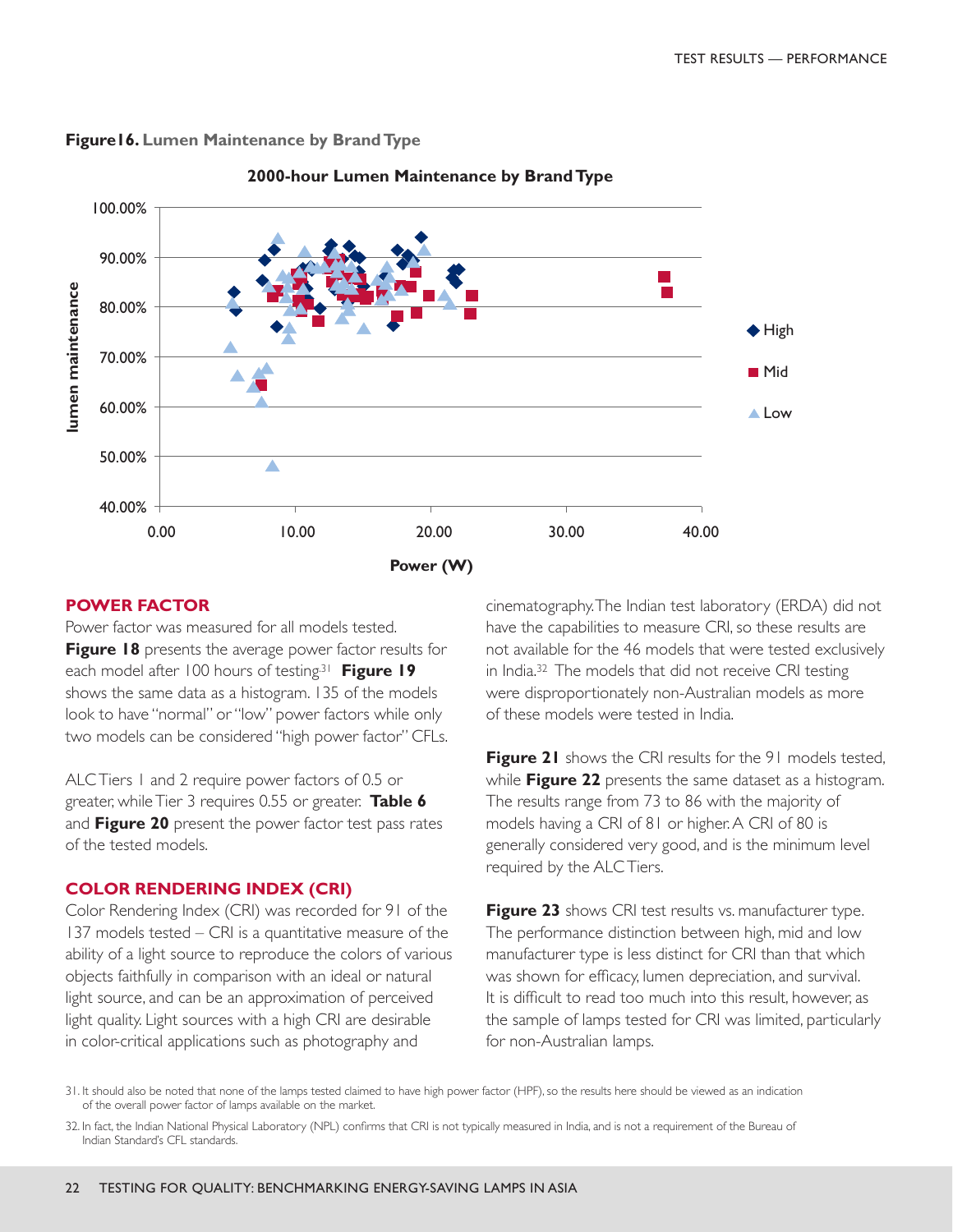



**Pass Rate - Lumen Maintenance Test**

**Figure18. Average Power Factor Results for All 137 Models Tested**



#### **Power Factor**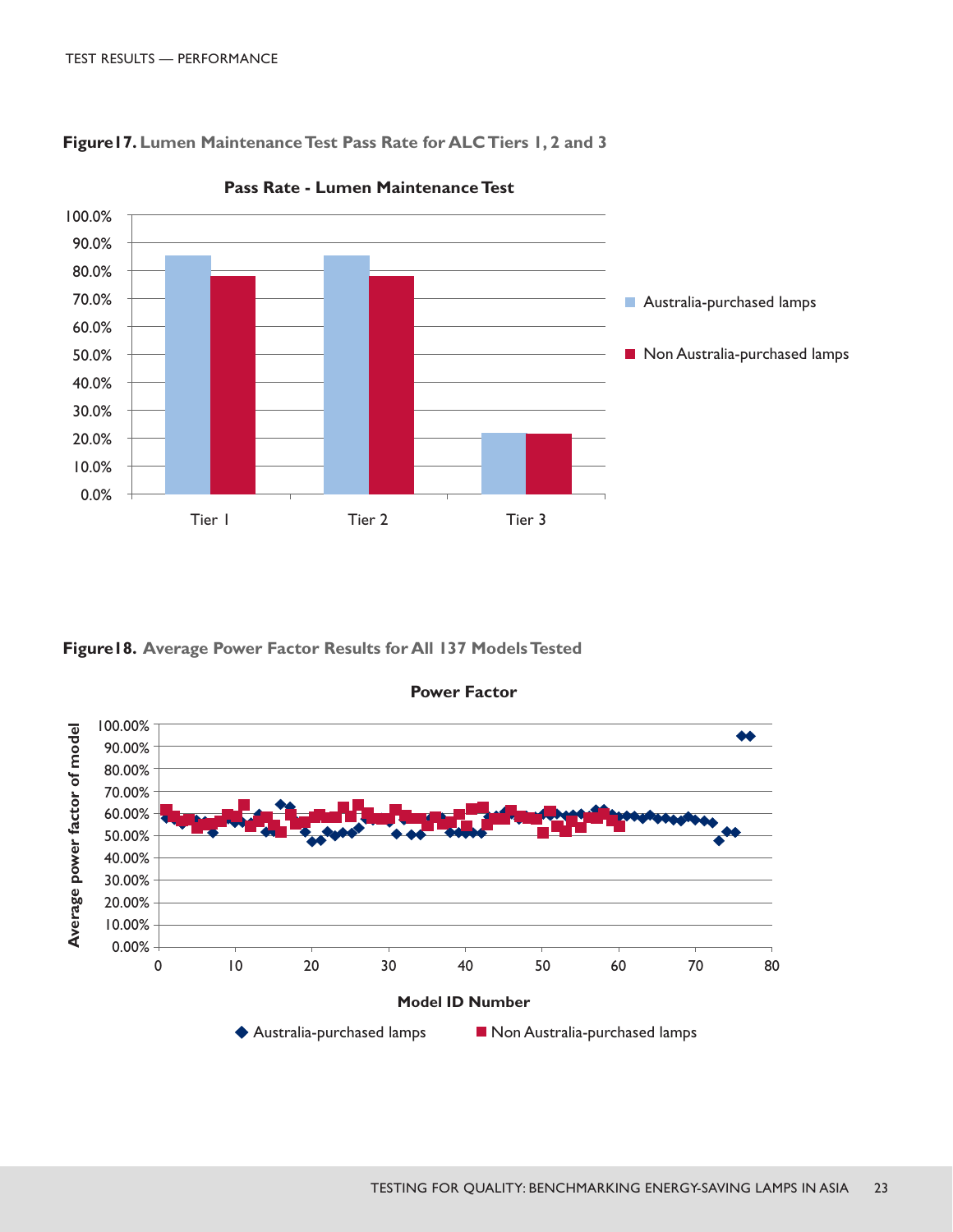|                               | Tier I | Tier 2 | Tier 3 |
|-------------------------------|--------|--------|--------|
| Australia-purchased lamps     | 94.8%  | 94.8%  | 70.1%  |
| Non Australia-purchased lamps | 100.0% | 100.0% | 78.3%  |
| All Models                    | 97.1%  | 97.1%  | 73.7%  |

**Table 6: Power Factor Test Pass Rate for ALC Tiers 1, 2 and 3**

## **Figure19. Power Factor of Models Separated in Bins**



**Power Factor**

**Average power factor of model**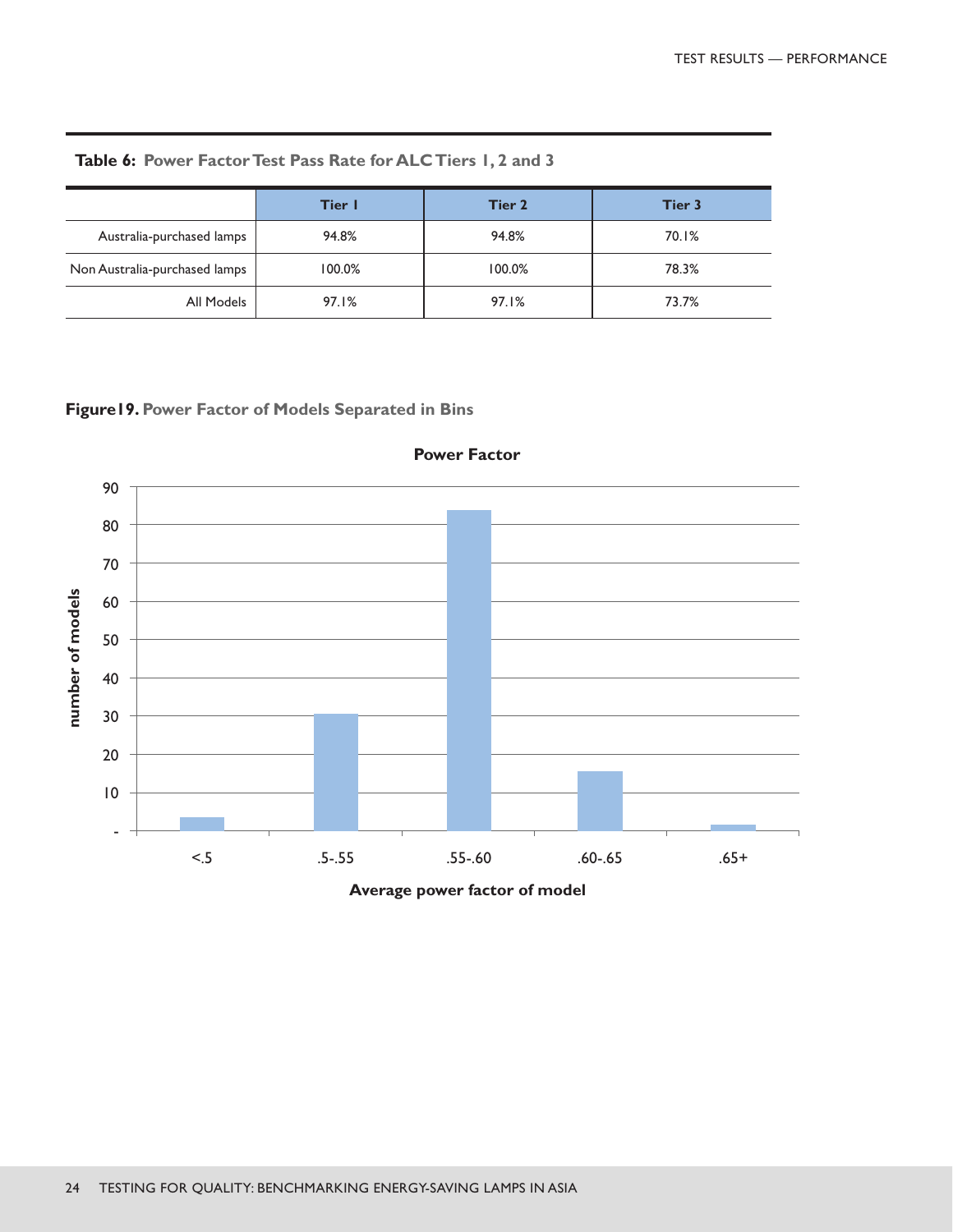



**Pass Rate - Power Factor Test**

**Figure 21. Color Rendering Index (CRI) for 91 Tested Models (46 Models Were not Tested)**



**Color Rendering Index (CRI)**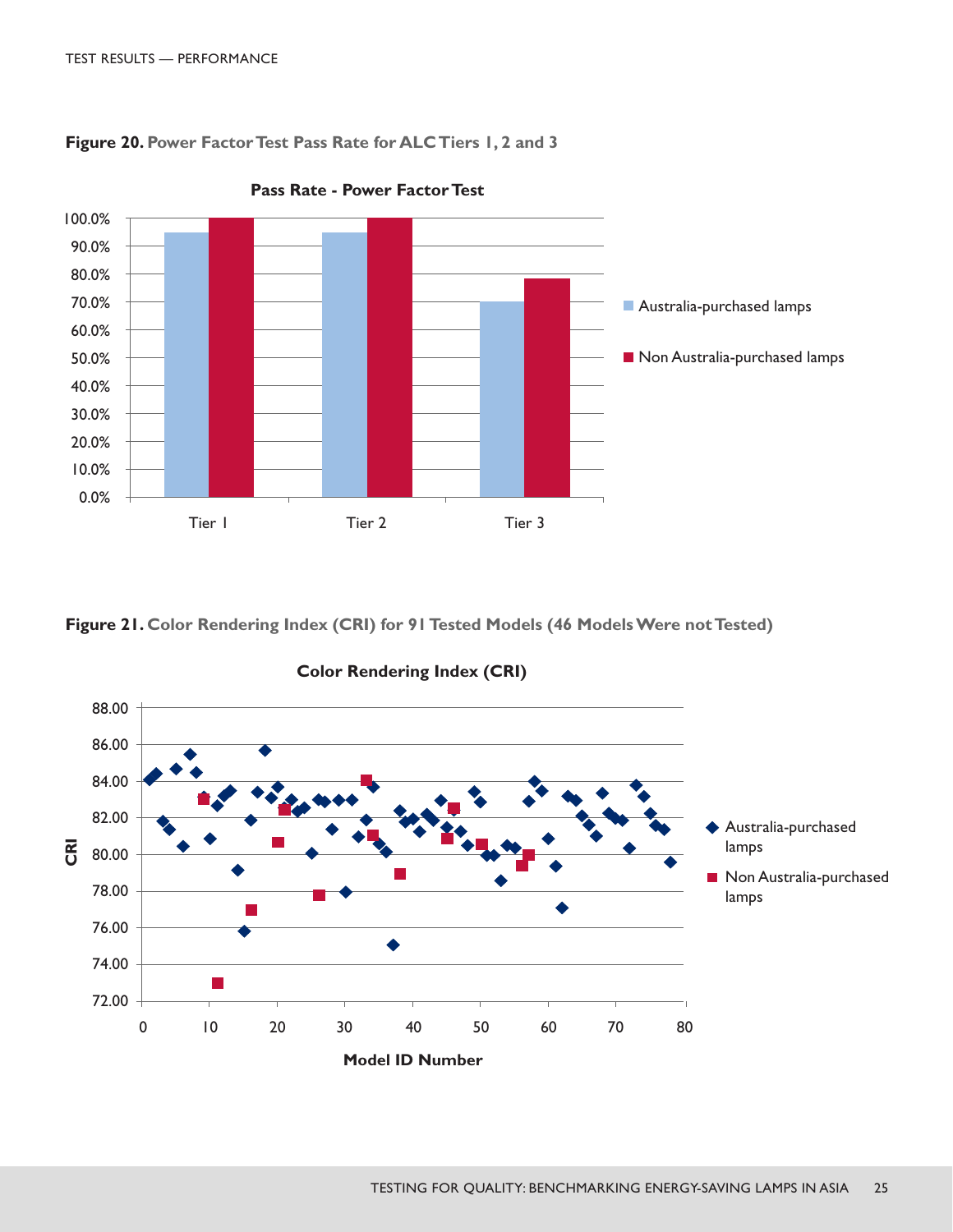**Table 7: CRI Test Pass Rate for ALC Tiers 1, 2 and 3**

|                               | Tier I | Tier 2 | Tier 3 |
|-------------------------------|--------|--------|--------|
| Australia-purchased lamps     | 87.0%  | 87.0%  | 87.0%  |
| Non Australia-purchased lamps | 53.3%  | 53.3%  | 53.3%  |
| All Models                    | 81.5%  | 81.5%  | 81.5%  |

**Figure 22. CRI Test results Separated Into Bins**



#### **Color Rendering Index (CRI)**

**Average CRI of model**

ALC Tiers 1, 2, and 3 require CRI values of 80 or higher. **Table 7** and **Figure 24** present the CRI test pass rates for just the 91 models for which CRI was measured. A large discrepancy is seen between CRI pass rates from the Australian models and those from non-Australian models. It is unknown if this is a real effect that would have been documented had CRI testing of all non-Australian models been performed, or if this is a statistical anomaly due to the relatively small sample of non-Australian models tested for CRI (only 15 of the 46 non-Australian models were tested).

#### **ALL METRICS**

It is possible to produce an estimated pass rate for all 137 models tested by sorting them into models that passed all five tests above from those which failed one or more of the tests. There are limitations to this estimate, however, based on deviations between the ALC requirements and the tests performed. The primary limitations to be noted include:

#### **1. Pass rates only based on 5 requirements:**

Only the five tests discussed here are used to generate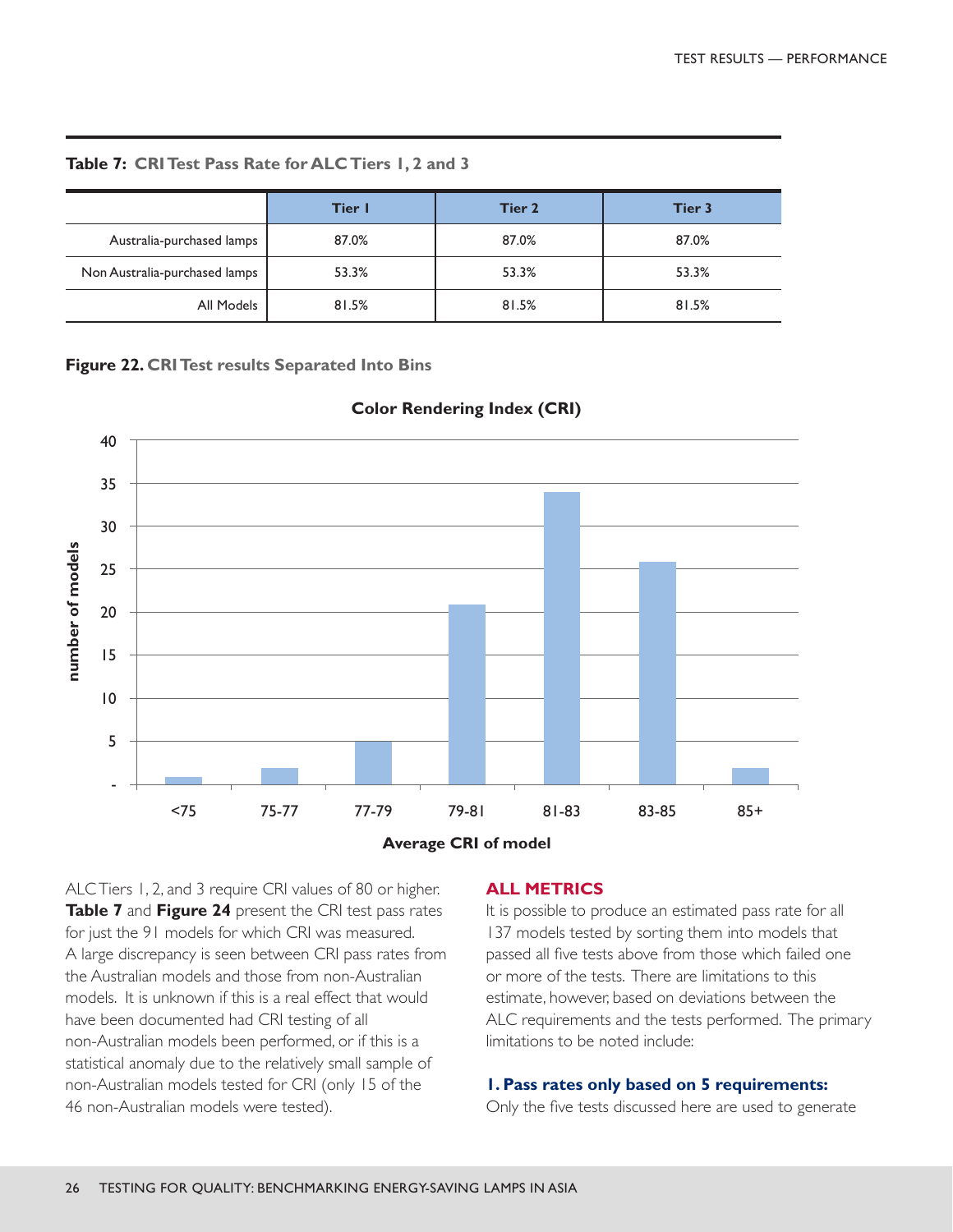this pass rate. ALC's CFL Quality Guidelines has many other requirements (such as maximum run-up time, maximum mercury content, switching cycle test survival, safety and labeling requirements, etc.). Thus, it is possible that a CFL model could pass the 5 tests discussed here, but still not conform to the ALC Guidelines because of other requirements.

**2. Limitations related to CRI testing:** While all 137 models were tested against four of the metrics, only 91 were tested against CRI. For the 91 models that were tested to all five metrics, they were required to pass all five requirements for the various tiers to be considered to have passed all metrics. But for the 46 models that were not tested for CRI, we were forced to assume a 100% pass rate for the CRI test when calculating their "passes all metrics" test. Of the 46 models that were given this "free pass" on CRI, 31 had passed all the other Tier 1 tests, 30 passed Tier 2 tests and 3 passed Tier 3 tests. Thus for Tiers 1 and 2, approximately two thirds of the models

that did not get tested for CRI would have had their "all metrics" pass/fail test riding on the result of the CRI test. The effect of the missing CRI test on Tier 3 is limited, however, as most models had already failed at least one other of the test criteria.

**3. Tier 3 Survival Rate:** The survival rate test was applied at 2,000 hours rather than 3,000+ hours.

**4. Tier 3 Lumen Depreciation Rate:** The lumen depreciation test specified at 2,000 hours was applied, but test required at 6,000 hours and 10,000 hours were not.

All of the limitations listed above could result in an overestimation of the pass rates for the 137 models tested. For that reason, the pass rates listed below should be considered as a "ceiling" rather than a definitive estimate on compliance rates.

**Table 8** and **Figure 25** present the pass rates against all tested metrics, subject to the limitations listed above.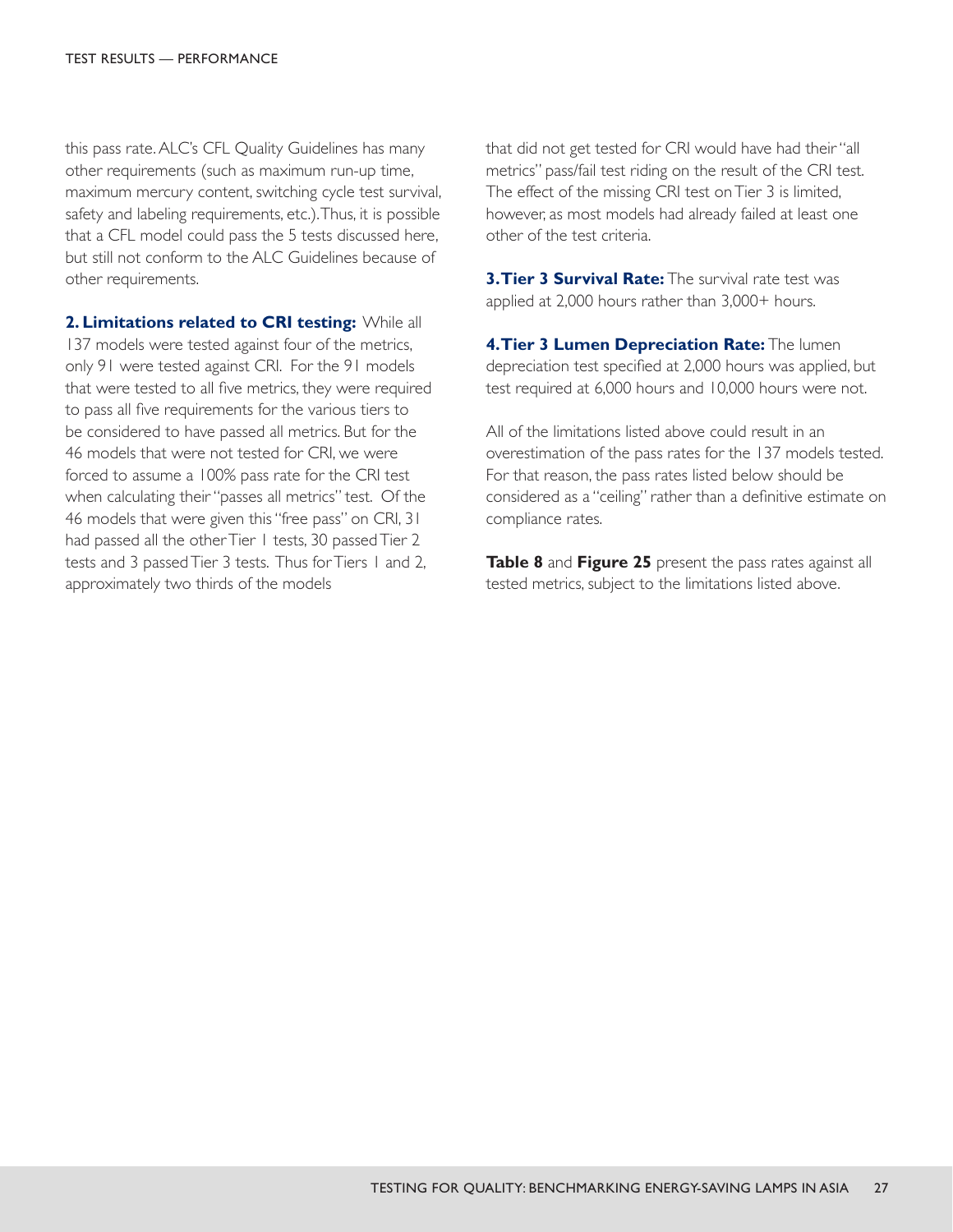|                               | Tier I | Tier 2 | Tier 3 |
|-------------------------------|--------|--------|--------|
| Australia-purchased lamps     | 67.5%  | 53.2%  | 16.9%  |
| Non Australia-purchased lamps | 65.0%  | 63.3%  | 10.0%  |
| All Models                    | 66.4%  | 57.7%  | 13.9%  |

Table 8: Pass Rate for all Tested Metrics<sup>33</sup>

**Figure 23. CRI Test Results by Brand Type34**



**Color Rendering Index (CRI)**

34. See footnote 27.

<sup>33.</sup> It is important to note that none of the lamps tested claimed to be EST certified, so that the passing rate for Tier 3 should only be viewed as the current state of the lamps available on the market only.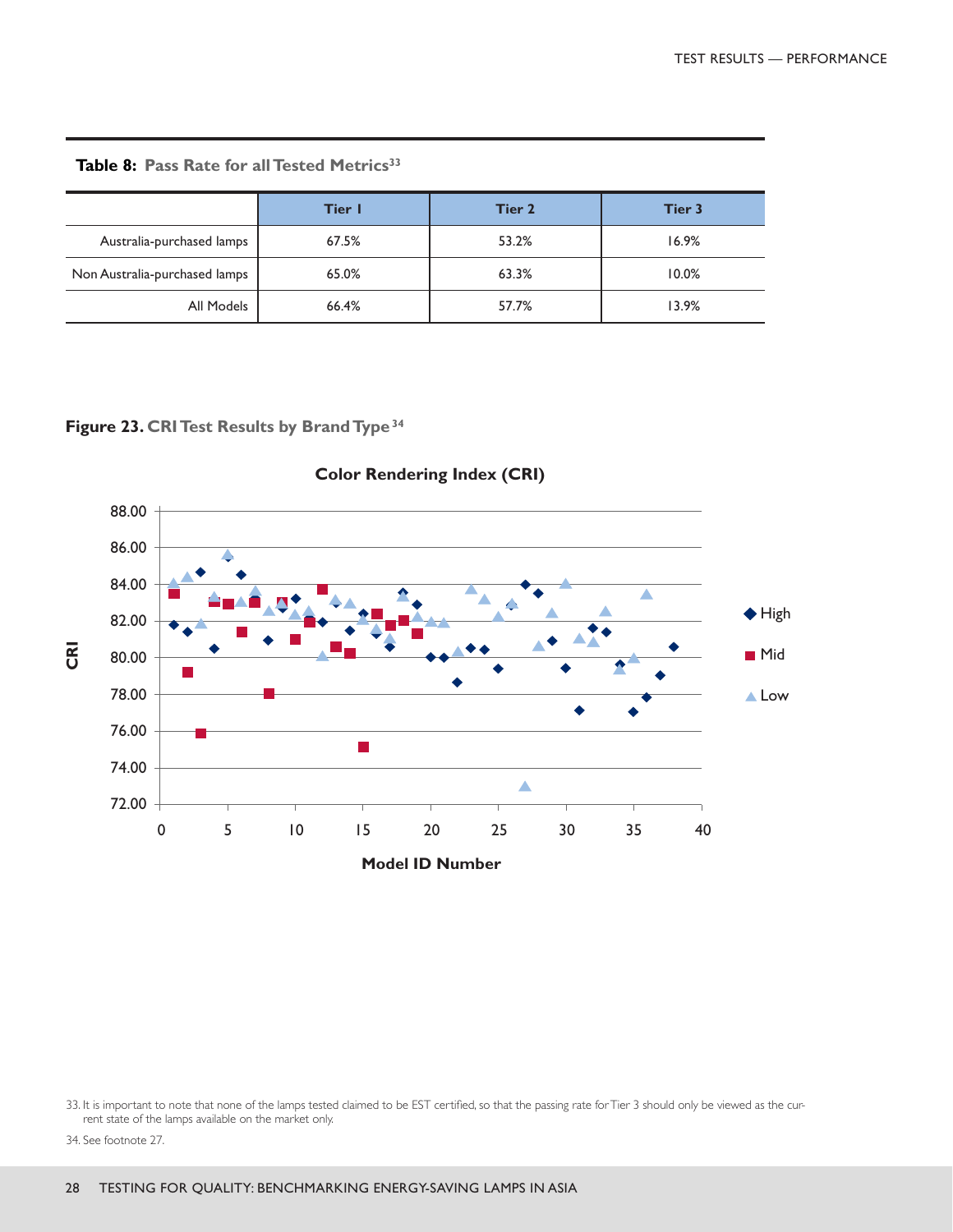

**Figure 24. CRI test pass rate for ALC Tiers 1, 2 and 3**

**Figure 25. Pass Rate for All Tested Methods**



**Pass Rate - All Metrics**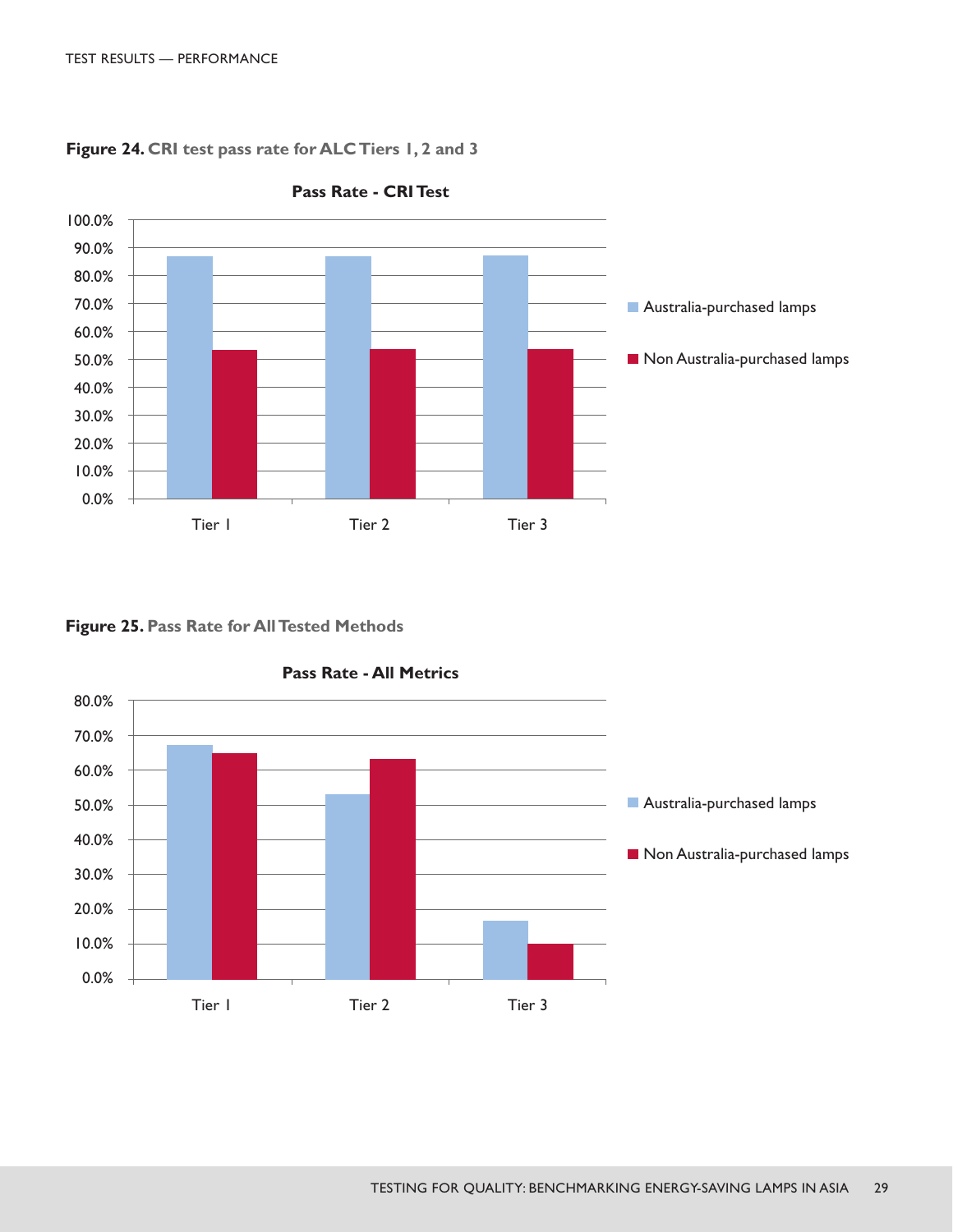## TEST RESULTS— LAMP MERCURY CONTENT

subset of the lamp models was tested for their<br>mercury content. A total of 43 randomly selected<br>models from all three selection categories (high<br>model from the six countries were tested using mercury content. A total of 43 randomly selected models from all three selection categories (high/ medium/low) from the six countries were tested using one of the available methods for testing mercury content of fluorescent lamps—*AS/NZS 4782.3-2006 (int) Part 3: Double-capped fluorescent lamps—Performance specifications,*  Part 3: Procedure for quantitative analysis of mercury present in *fluorescent lamps.* The results are presented below.

As can be seen from the test results presented in **Figure 26**, although the average range of the tested models centers around 6.5 mg to 7.5 mg depending on the purchase location (ALC Tiers require lamps to have less than 5 mg of mercury), the range of the lamp mercury content can be quite broad (note that the chart is capped at 20mg). It can be seen that lamps with higher average mercury content are present in all markets: the right half or the high mercury content side of the chart contains lamps from all 6 countries tested.

Further, as can be seen in **Figure 27**, when the mercury content lamps are considered against the lamp costs, some of the lower priced lamps also have much higher

mercury content relative to lamps with higher costs or from more well-known manufacturers. This could be due to the fact that more well-known and international manufacturers have invested in more advanced manufacturing equipment that can better control mercury dosing, and/or use amalgam mercury rather than liquid mercury in their lamps.

It should be noted that the results presented here should be treated as a preliminary investigative results only, and not a definitive characterization of mercury content in CFL in Asia. This is due to:

**1. Sample Size:** A limited sample size: not all lamps models were tested for mercury content

**2. Test Method:** The test methodology was chosen for its simpler process and repeatability over its ability to produce exact results.35

**3. Commonly Accepted Methodology:** There were on-going discussions taking place by IEC to select a commonly accepted method during the testing process.

35. In fact, the abilities of mercury test methodologies to yield exact results are still under discussion as of late 2009.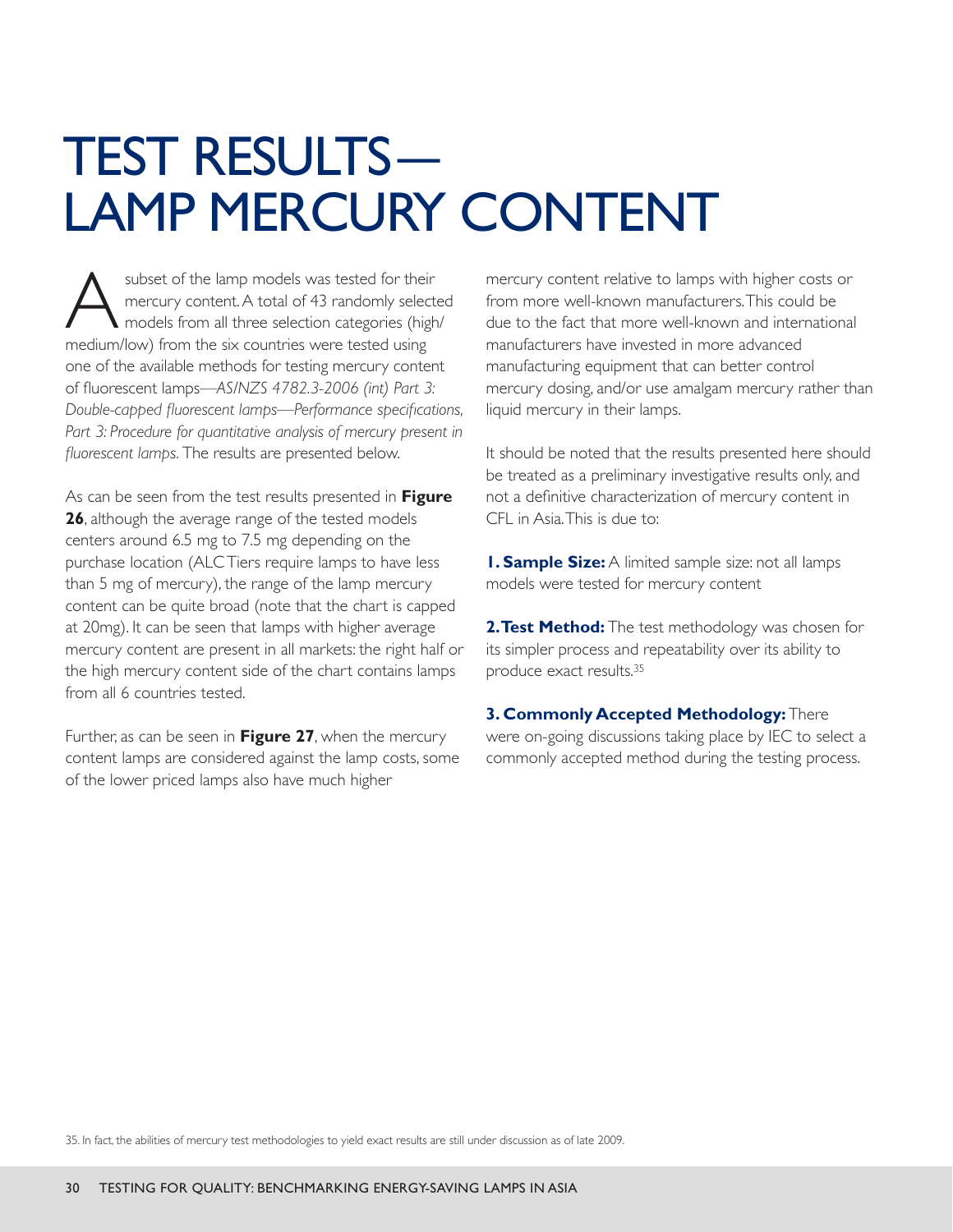**Figure 26. Mercury Content of Selected CFL Models (note: Chart Capped at 20 mg)**



**Mercury Content for Selected CFL Models (minimum, maximum and average shown)**

**Figure 27. Mercury Content of Versus Lamp Cost**



**Average Mercury Content vs CFL Cost**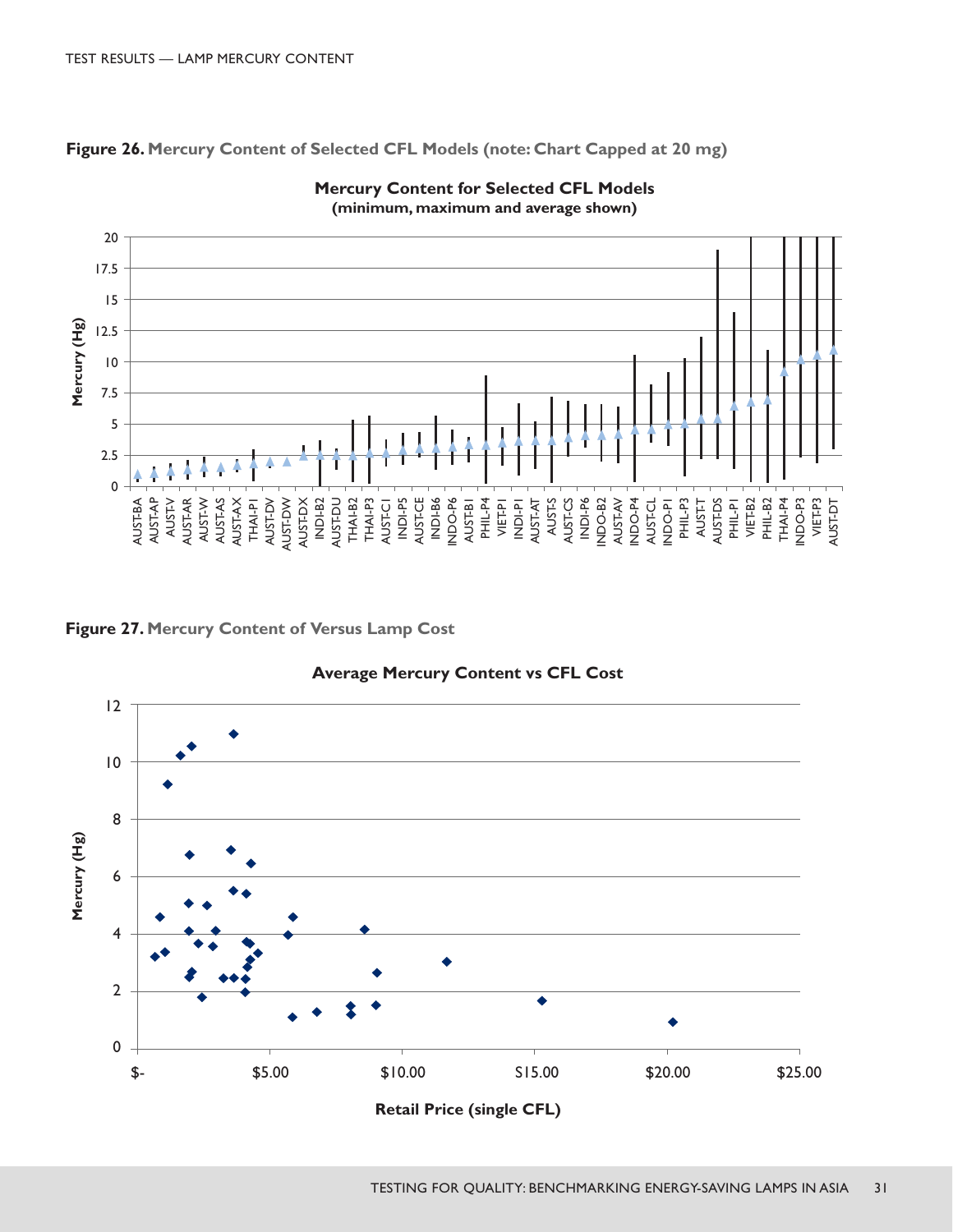## **CONCLUSIONS** AND RECOMMENDATIONS

A necdotal evidence has long suggested that there<br>are significant quality issues with CFLs in Asian<br>markets. Prior reports have estimated that are significant quality issues with CFLs in Asian markets. Prior reports have estimated that as much as half of the CFLs in some Asian markets are shoddy.<sup>36</sup> The results presented in this report, although representing only a snapshot of these dynamic markets, are the first hard data to back up this anecdotal evidence and estimates from earlier reports.

The following are some of the main conclusions that can be drawn from the results of this testing effort:

- Laboratory evaluation of a representative sample of CFLs from five Asian countries and Australia found that at least one-third of the sample failed to meet what may be considered as minimum performance standards (or the criteria for what may be considered a "quality" lamp) for the region.
- The overall failure<sup>37</sup> rate as well as the failure rate for each of the tiered comparison, are likely to be significantly higher. This is due to: a) limitations in the laboratory testing, and b) the fact that it was possible to evaluate only a subset of all required metrics for each Tier.
- At least 90% of tested products do not meet the requirements of the tier comparisons, or European equivalent standards, suggesting that CFLs produced for and marketed to Asian and Australian markets are manufactured to lower standards that those of Western markets.<sup>38</sup>

• The generalization of "you get what you pay for" was largely accurate based on the test results, with namebrand models performing better than low-priced models in most cases against most metrics.

It should be noted that ECO-Asia has released two earlier reports covering the Asia CFL market with a number of policy recommendations for the region. Those policy recommendations remain valid in the context of improving overall product quality, international and regional cooperation, as well as greenhouse gas emissions reduction. It is also important to reiterate the two reports' assertion that sub-standard CFLs are a significant policy problem that requires immediate, coordinated regional actions.39

With the formation of the Asia Lighting Compact and the release of the ALC's CFL Quality Guidelines, which present a comprehensive set of CFL quality standards developed and based upon internationally accepted standards by regional stakeholders, there is now a set of quality standards that could be recognized and applied across the region. The ALC along with other actors in Asia can and need to work together in order to scale up the discussions of CFL promotion to the international level, and to forge an agreement on common solutions, before a combination of policy missteps and consumer backlash limit the potential expansion of the regional and global CFL market.

36. *Confidence in Quality: Harmonization of CFLs to Help Asia Address Climate Change.* USAID Asia. October 2007.

- 37. "Failure" as used in this context, indicates that the average of results from the tested samples of a particular CFL model does not meet a defined performance level (i.e., for efficacy, power factor or CRI), rather than a physical or mechanical failure that renders the lamp inoperative. This applies to all parameters evaluated except for the survivability test results, which indicate actual lamp failures.
- 38. Note that none of the lamps tested claimed certification for European standards.
- 39. From *Phasing in Quality:* "High-level policymakers must recognize that while CFLs represent a viable and cost effective tool for climate change mitigation, the prevalence of low-quality (i.e. sub-standard, or shoddy) CFLs in the market represents a significant barrier to the full realization of this strategy for the whole region."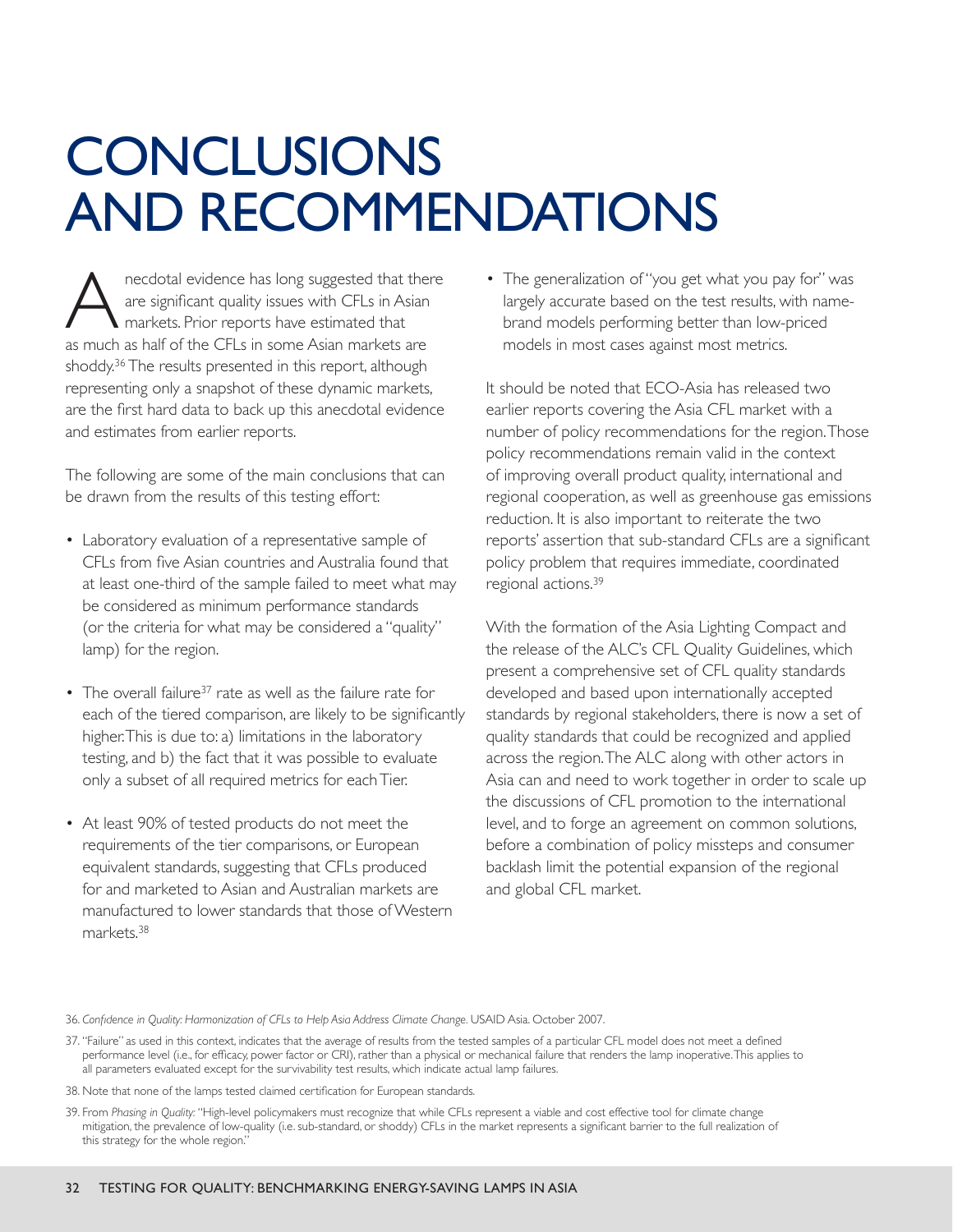The findings of this study suggest that a number of regional measures specific to CFL testing and market monitoring, as outlined below, need to be broadly considered.

- A regional agreement on a common test procedure, a data-sharing plan, and ways to mutually recognize test results across nations is needed among standards and enforcement agencies. There is a pressing need for a uniform, recurring, regional, if not international, process to test and assure the quality of CFLs sold in the region. Such regular efforts can serve both to inform policymakers on the state of the market, and also to insure the integrity of labeling programs.
- Government agencies, the private sector (including manufacturers and retailers of CFLs), and non-governmental organizations (NGOs) in the region should take concrete actions to increase user awareness of high-quality CFL products and ways to identify them, as well as support independent actions such as the ALC to ensure that quality products are available for all Asia.
- A number of countries in the region need technical assistance in setting up the infrastructure (testing facility, development of standards, training of laboratory personnel, etc.) to certify the performance of CFLs, as well as in recycling CFLs and dealing with end-of-life issues, including mercury content and safe lamp disposal.
- More testing is recommended to corroborate these initial findings. This would be particularly useful for CFL models intended for the very large and quickly growing Chinese market.
- The issue of mercury content and dosing control in the production of CFLs merit a second, focused round of testing efforts that can cover more of the regional markets, and may also help to inform mercury recycling and educational programs.
- The value of a robust, harmonized set of quality standards cannot be understated. With such a mechanism, well-performing products could be identified independently, allowing purchasers to select products based on value (price) while being assured of at least a minimum level of performance

Although CFLs have been shown to be one of the most significant and cost-effective measures that can be deployed to achieve reduction of greenhouse gas emissions, this calculation can be dramatically altered by poor-quality products. A regional, coordinated testing and data-sharing program among standards and enforcement agencies can form a significant barrier to prevent lower-quality products entering the Asian market.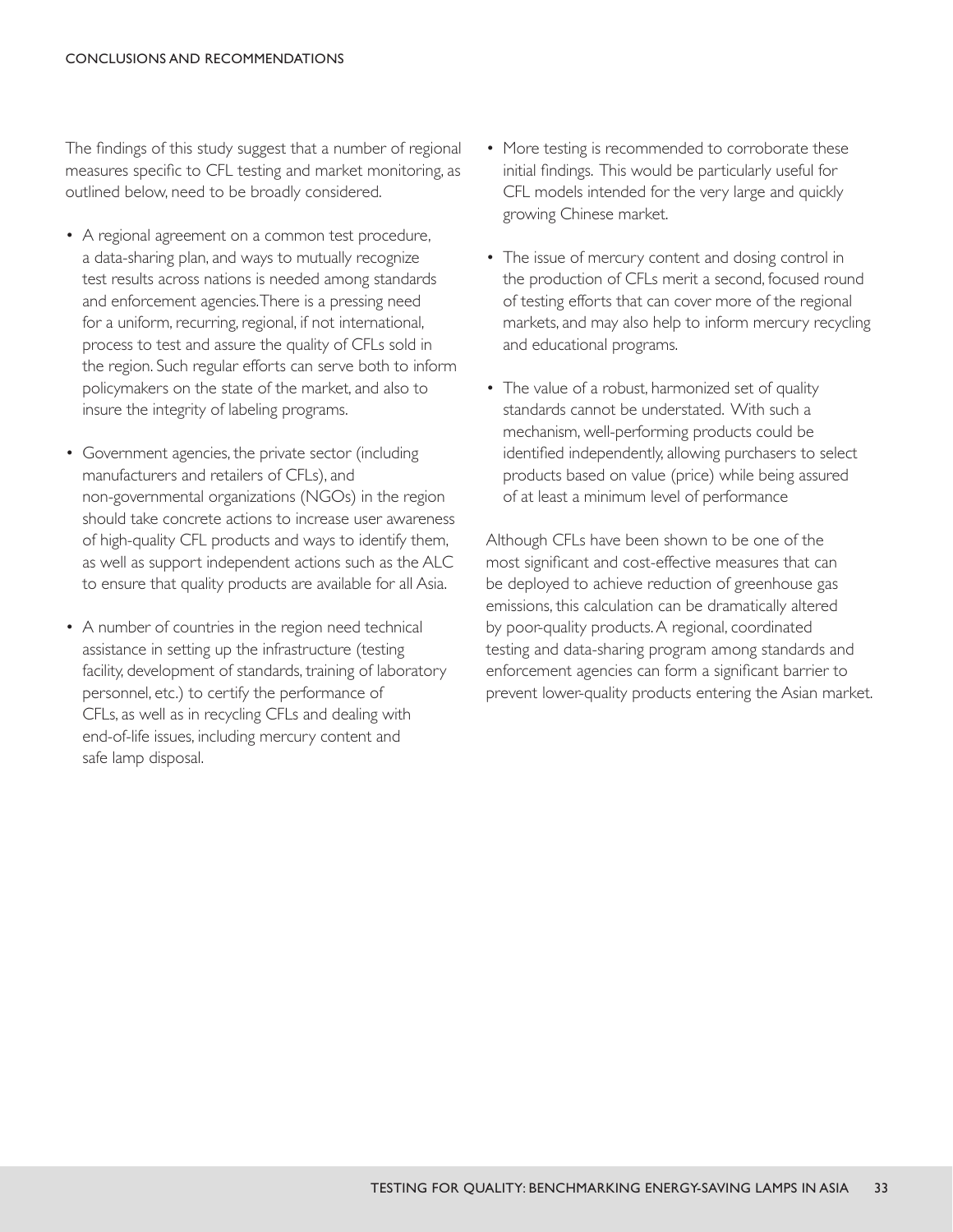## APPENDIX

**Asia Lighting Council Compact Fluorescent Lamp Quality Guidelines for Bare Lamps Version 1.1 May 2009**

## **1.0 GENERAL INFORMATION**

#### **1.1 Purpose**

The Asia Lighting Council (ALC) seeks to promote quality compact fluorescent lamps (CFLs or CFLIs) in order to increase the protection of consumers from exposure to sub-standard products, to increase protection of manufacturers from unfair competition, to deliver the improvements in energy performance planned by mandatory or voluntary schemes, and to reduce emissions of greenhouse gases through reduction in electricity consumption.

The ALC aims to stimulate the uptake of high quality CFLs by promoting a set of common quality criteria and setting performance levels for qualified CFLs for sale in the Asia region, and promote the adoption of these guidelines by stakeholders. Full details of the overall Asia Lighting Council's founding principles – the Manila Compact – can be found at www.cleanenergyasia.net.

This document defines the technical requirements that are required for a CFL in order to qualify for the ALC Product Marking. Protocols on the Ongoing Monitoring of products, Application Procedures and processes are available separately. Failure of any product to meet any or all of the requirements set out in this protocol will result in that product not being qualified to bear the ALC product mark. The use of ALC's product mark without qualifications may result in ALC actions against the product manufacturer.

### **1.2 Scope**

Version 1.0 of these guidelines below, covers the requirements for bare CFLs with integral electronic ballasts (CFLi) only. CFLs which have translucent or reflector envelopes over the bare fluorescent tube are not covered. A product must meet all of the guidelines' quality performance criteria for its product tier in order to qualify.

### **1.3 Reference Standards**

ALC qualified CFLs shall comply with the relevant clauses of the following standards:

- AS/NZS 4782.3-2006 (int) Part 3: Double-capped fluorescent lamps - Performance specifications, Part 3: Procedure for quantitative analysis of mercury present in fluorescent lamps. (Notes: 1. This standard shall be superseded by the IEC reference standard once the IEC standard is available; 2. JEL 303-2004, referenced below, can be used as an alternative method for determining mercury content of lamps).
- CISPR 15 Ed 7.1 (2007), Amendment 2 (2008) Limits and methods of measurement of radio disturbance characteristics of electrical lighting and similar equipment.
- Energy Saving Trust: Lamp Specification, Version 6.1 2009.
- IEC 60968 Ed. 1.2 b:1999. Self-ballasted lamps for general lighting services - Safety requirements.
- IEC 60969 Ed. 1.3 b:2009. Self-ballasted lamps for general lighting services - Performance requirements.
- IEC 61000-3-2 Ed. 3.0 (2005), Amendment 1 (2008) Electromagnetic compatibility (EMC) - Part 3-2: Limits - Limits for harmonic current emissions (equipment input current  $\leq 16$  A per phase).
- IEC 61547 Ed. 1.0 b:1995. Equipment for general lighting purposes - EMC immunity requirements.
- JEL 303-2004, Standard of Japan Electric Lamp Manufacturers Association. Practical quantitative analysis procedure for mercury containing in fluorescent lamps.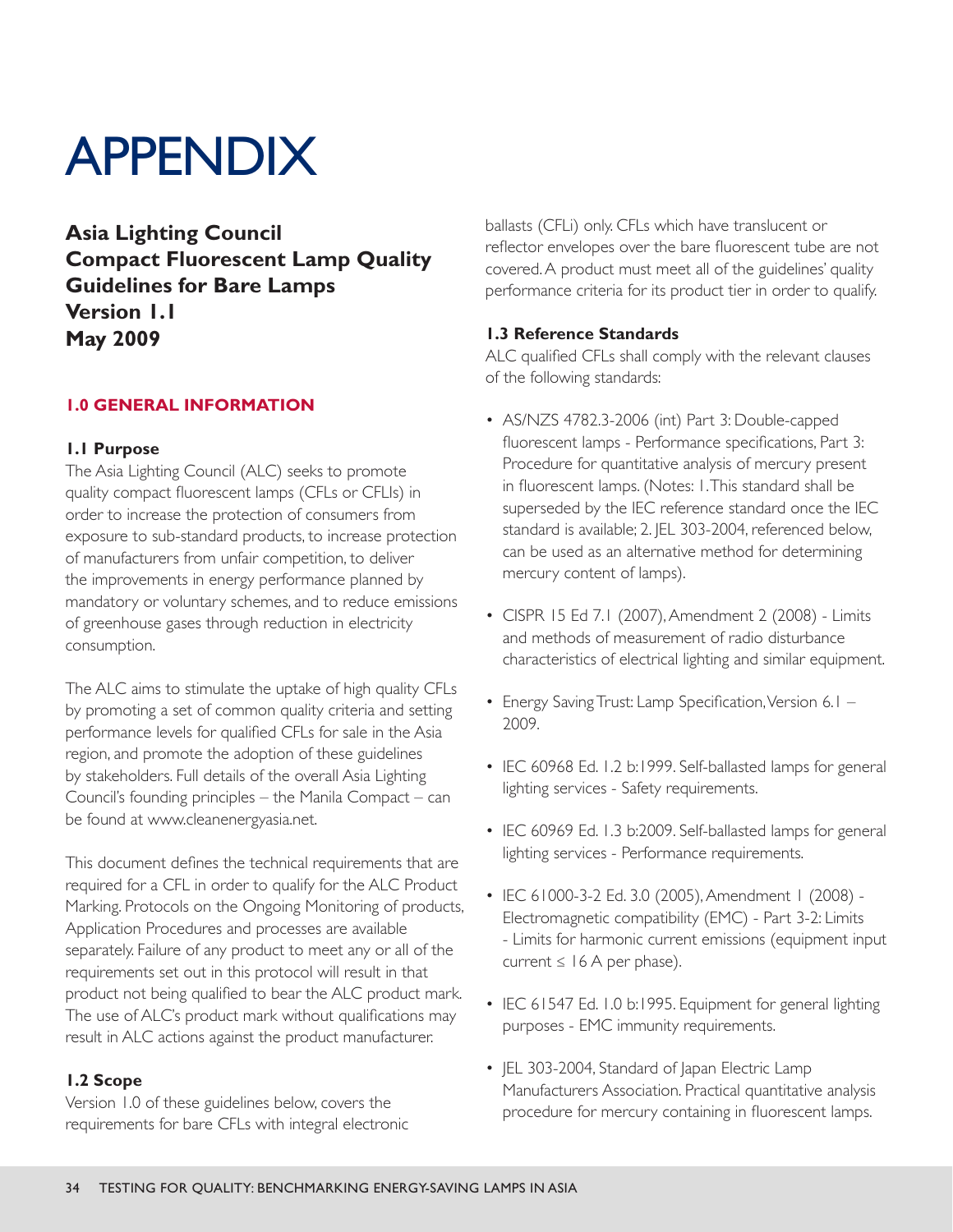(Notes: 1. This standard shall be superseded by the IEC reference standard once the IEC standard is available; 2. AS/NZS 4782.3-2006 (int.) Part 3, referenced above, can be used as an alternative method for determining mercury content of lamps).

### **2.0 TECHNICAL REQUIREMENTS**

#### **2.1 Testing Requirements**

The performance of CFLs to be qualified under the ALC process should be tested using the standards referenced in Section 1.3.

The safety of CFLs to be qualified under the ALC process should be tested using the standards referenced in Section 1.3.

The EMC of CFLs to be qualified under the ALC process should be tested using the standards referenced in Section 1.3, as applicable.

#### **2.2 Quality Performance Criteria**

#### **Table 2.3.1. Criteria with levels that vary with tier**

| <b>Criteria</b>            | Asia Lighting Council Guidelines Criteria Requirements |                                                         |                                                     |                                                         |                                          |                                                              |
|----------------------------|--------------------------------------------------------|---------------------------------------------------------|-----------------------------------------------------|---------------------------------------------------------|------------------------------------------|--------------------------------------------------------------|
|                            | Tier I                                                 |                                                         | Tier 2 (ELI- Equivalent*)                           |                                                         |                                          | Tier 3 (EST 6.1 - 2009**)                                    |
| Efficacy (lumens per Watt) |                                                        |                                                         |                                                     |                                                         |                                          | Attachment A, Figure 1 for<br>Class I lamps                  |
| Wattage bins/CCT           | $\leq$ 4500K                                           | >4500K                                                  | $\leq$ 4500K                                        | >4500K                                                  | $\leq$ 4500K                             | >4500K                                                       |
| $<$ 5W                     | 40                                                     | 36                                                      | 45                                                  | 42                                                      | $4W = 32$                                | $4W = 26$                                                    |
| $5W$ to $\leq 9W$          | 44                                                     | 40                                                      | 50                                                  | 46                                                      | $8W = 43$                                | $8W = 39$                                                    |
| $9W$ to $\leq 16W$         | 48                                                     | 44                                                      | 55                                                  | 52                                                      | $15W = 53$                               | $15W = 48$                                                   |
| $16W$ to $\leq 25W$        | 55                                                     | 51                                                      | 60                                                  | 57                                                      | $74W = 60$                               | $24W = 54$                                                   |
| $\geq$ 25W                 | 60                                                     | 57                                                      | 65                                                  | 62                                                      | $35W = 65$                               | $35W = 59$                                                   |
| Lifetime                   | 6,000 hours                                            |                                                         | 8,000 hours                                         |                                                         | 10,000 hours                             |                                                              |
| Lumen maintenance          |                                                        | 80% of measured 100-hour<br>lumen level after 2,000 hrs |                                                     | 80% of measured 100-hour<br>lumen level after 2,000 hrs |                                          | 88.1% @ 2,000 hrs<br>78.1% @ 6,000 hrs<br>75.1% @ 10,000 hrs |
| Colour $(x,y)$             | Within 7 color steps (SDCM)<br>per the IEC standard    |                                                         | Within 5 color steps (SDCM)<br>per the IEC standard |                                                         | IEC 60081 Graph D-16 for CCT<br>of 2700K |                                                              |

\* ELI Voluntary Technical Specification for Self-Ballasted Compact Fluorescent Lamps 2006-03-01.

\*\* Energy Saving Trust Lamp Specification 6.1 – 20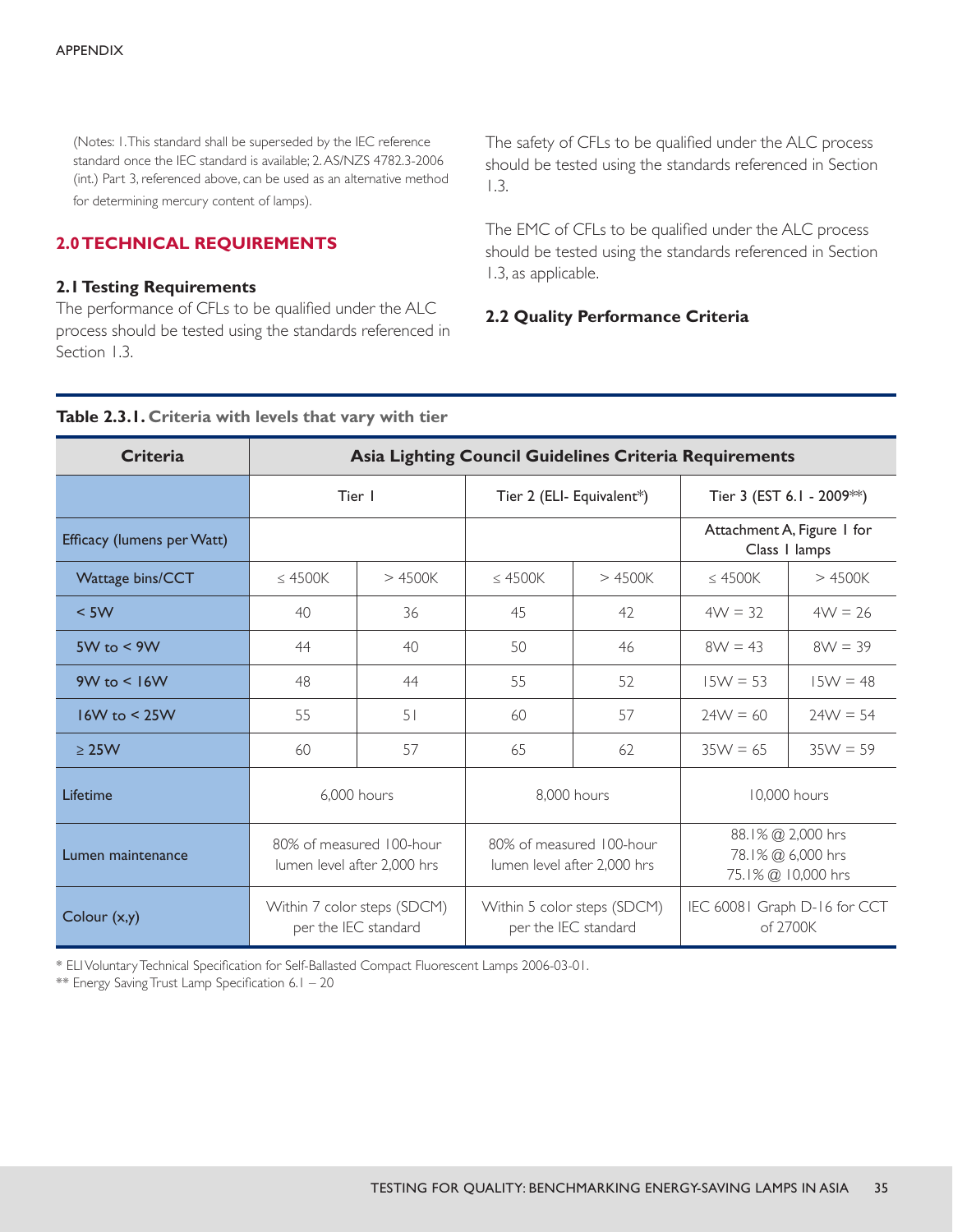|  |  |  | <b>Table 2.3.2. With minimum threshold levels</b> |  |  |
|--|--|--|---------------------------------------------------|--|--|
|--|--|--|---------------------------------------------------|--|--|

| <b>Criteria</b>             | <b>Asia Lighting Council Guidelines Criteria Requirements</b>                                    |                     |                                                                                    |  |  |
|-----------------------------|--------------------------------------------------------------------------------------------------|---------------------|------------------------------------------------------------------------------------|--|--|
|                             | Tier I                                                                                           | Tier 2              | Tier 3 (EST 6.1 - 2009**)                                                          |  |  |
| Start-up time               |                                                                                                  | 1.5 seconds maximum | 2.0 seconds maximum                                                                |  |  |
| Premature failure           | Not more than 10% failure within 1,000 hours                                                     |                     | Maximum 10% failure at 30% of rated life                                           |  |  |
| Run-up time                 | Up to 3 minutes to reach 80% of light output (should<br>be aligned with changes in IEC standard) |                     | $\geq 60\%$ of light output after I minute                                         |  |  |
| Color rendering index (CRI) | $\geq 80$                                                                                        |                     | > 80                                                                               |  |  |
| Power factor                | $\geq 0.5$                                                                                       |                     | 0.55 for "normal"<br>0.9 for "high"                                                |  |  |
| Mercury content             | $\leq$ 5 mg                                                                                      |                     | $\leq$ 5 mg                                                                        |  |  |
| Switch withstand test.      | At least 3,000 cycles based on cycle of 270 seconds off<br>and 30 seconds on*                    |                     | <b>NA</b>                                                                          |  |  |
| Safety                      | Products should meet safety regulations per IEC 60968                                            |                     | Comply with EN 60968, 61547 for transient<br>protection                            |  |  |
| <b>EMC</b> and harmonics    | Products should meet safety regulations per CISPR 15,<br>IEC 61547, IEC 61000-3-2                |                     | I. EN 61000-3-2 for supply current harmonics<br>2. EMC EN 55015<br>3. EMC EN 62547 |  |  |

\* ELI Voluntary Technical Specification for Self-Ballasted Compact Fluorescent Lamps 2006-03-01.

\*\* Energy Saving Trust Lamp Specification 6.1 – 20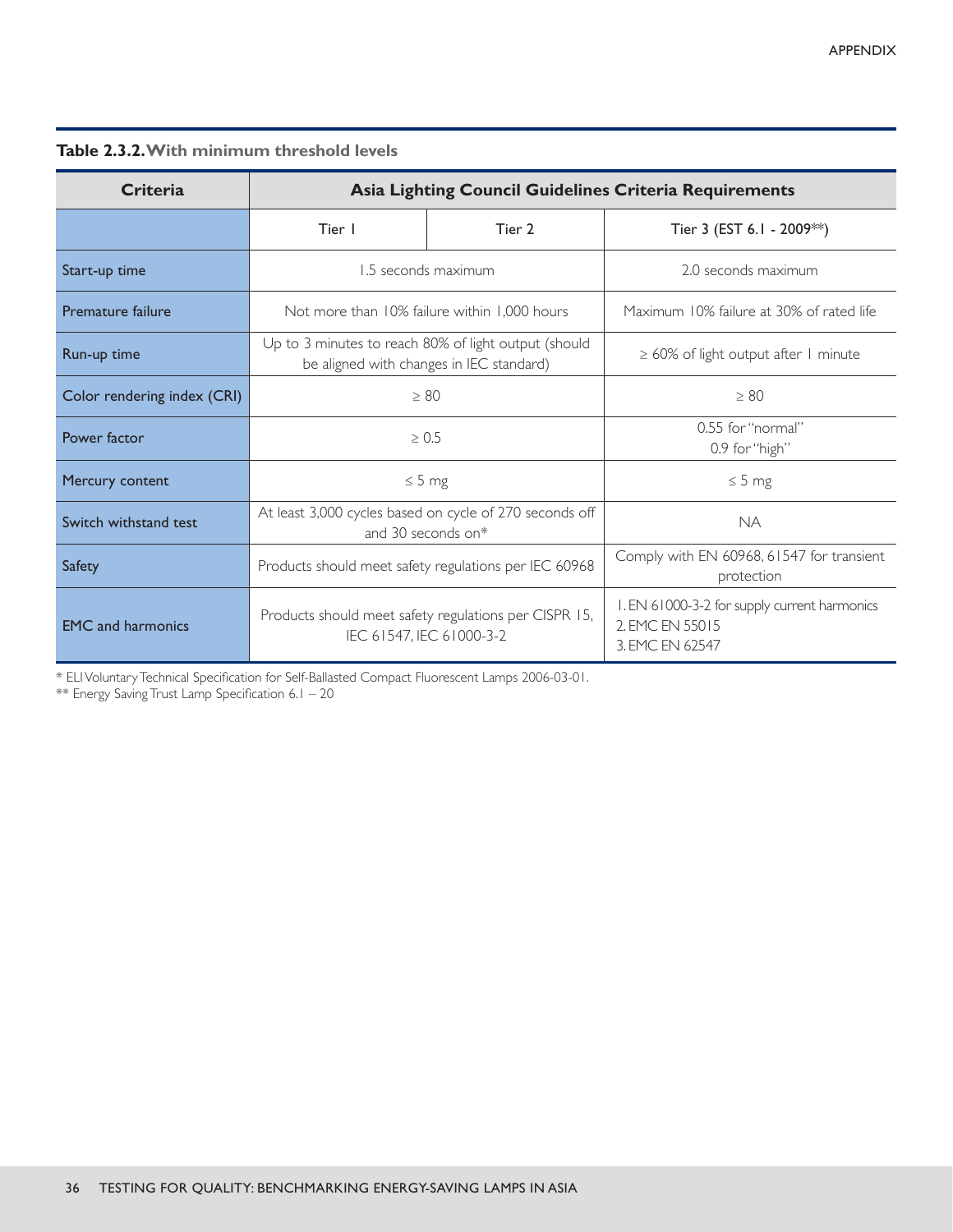## **Table 2.3.3. Passing Conditions**

| <b>Category</b>          | <b>Requirements for</b><br><b>Each Tier</b>                                                                                                   | <b>Passing Performance</b>                                                                                                                                                                                                                                                                                                                                                                                | <b>Sample Size</b>                                                                                                                                                                                                 | <b>Additional Conditions/</b><br><b>Clarification</b>                                                                                                                                                                                                                                                                         |
|--------------------------|-----------------------------------------------------------------------------------------------------------------------------------------------|-----------------------------------------------------------------------------------------------------------------------------------------------------------------------------------------------------------------------------------------------------------------------------------------------------------------------------------------------------------------------------------------------------------|--------------------------------------------------------------------------------------------------------------------------------------------------------------------------------------------------------------------|-------------------------------------------------------------------------------------------------------------------------------------------------------------------------------------------------------------------------------------------------------------------------------------------------------------------------------|
| <b>Initial Efficacy</b>  | Tiers 1 and 2:<br>As defined by colour<br>temperature and wattage in<br>section 2.3.1.<br>Tier 3:<br>Per Section 3.4.1 of EST<br>$6.1 - 2009$ | Tiers I and 2:<br>I. Average of calculated<br>values for all lamps equal<br>to, or higher than, tier<br>requirement and<br>2. Average value equal to,<br>or higher than manufacturer<br>declared value if shown and<br>3. Initial luminous flux of all<br>samples must be $\geq 90\%$ of<br>the rated value.<br>Tier 3:<br>Must be above values given<br>by upper curve given in<br>Appendix A, Figure 1. | Tiers I and 2:<br>Minimum 10 lamps<br>(Minimum 9 lamps if one<br>sample fails prematurely<br>before 100 hour testing<br>complete)<br>Tier 3:<br>20 Lamps, unless otherwise<br>indicated by IEC standard.           | Tiers 1 and 2:<br>I. Luminous flux divided by<br>wattage, both measured at<br>100 hrs.<br>2. Average of all samples or<br>of remaining lamps in case<br>of early burn out.<br>3. A 3% tolerance is allowed<br>(pending decision by IEC).<br>Tier 3:<br>Maximum 10% reduction in<br>initial lumen values for CCT<br>$>$ 5000K. |
| Lifetime                 | Tier 1: 6,000 hours<br>Tier 2: 8,000 hours<br>Tier 3: 10,000 hours.<br>Per Section 3.4.2 of EST<br>$6.1 - 2009$                               |                                                                                                                                                                                                                                                                                                                                                                                                           | Tiers I and 2:<br>Minimum 10 lamps.<br>Tier: 3<br>20 Lamps, unless otherwise<br>indicated by IEC standards.                                                                                                        | Tiers 1 and 2:<br>Rated value self-declared<br>Tier 3:<br>Declared median lamp life<br>should not be less than<br>10,000 hours                                                                                                                                                                                                |
| <b>Lumen Maintenance</b> | Tiers 1 and 2:<br>80% of initial (100-hour)<br>average lumen output<br>Tier 3:<br>Per Section 3.4.3 of EST<br>$6.1 - 2009$                    | Tiers I and 2:<br>I. Average measured lumen<br>output measurement<br>to be greater than 80%<br>measurement and<br>2. No more than 3<br>individual samples can<br>have a lumen output<br>measurement less than 80%.<br>Tier 3:<br>Must be above values given<br>by the specified curve in<br>Appendix A Figure 2.                                                                                          | Tiers 1 and 2:<br>All remaining samples from<br>Initial Efficacy Test<br>(Minimum 6 samples must<br>remain operational for valid<br>result)<br>Tier 3:<br>20 Lamps, unless otherwise<br>indicated by IEC standard. | Tiers I and 2:<br>Measurement at 2,000<br>hours                                                                                                                                                                                                                                                                               |
| Lamp Wattage Rating      | Tiers I and 2:<br>Average wattage ≤115% of<br>rated value.                                                                                    | Tiers 1 and 2:<br>Average of calculated values<br>for all lamps                                                                                                                                                                                                                                                                                                                                           | Tiers I and 2:<br>Minimum 10 lamps<br>(Minimum 9 lamps if one<br>sample fails prematurely<br>before 100 hour testing<br>complete)                                                                                  | Tiers 1 and 2:<br>L. Rated value self-declared<br>2. No lower wattage limit                                                                                                                                                                                                                                                   |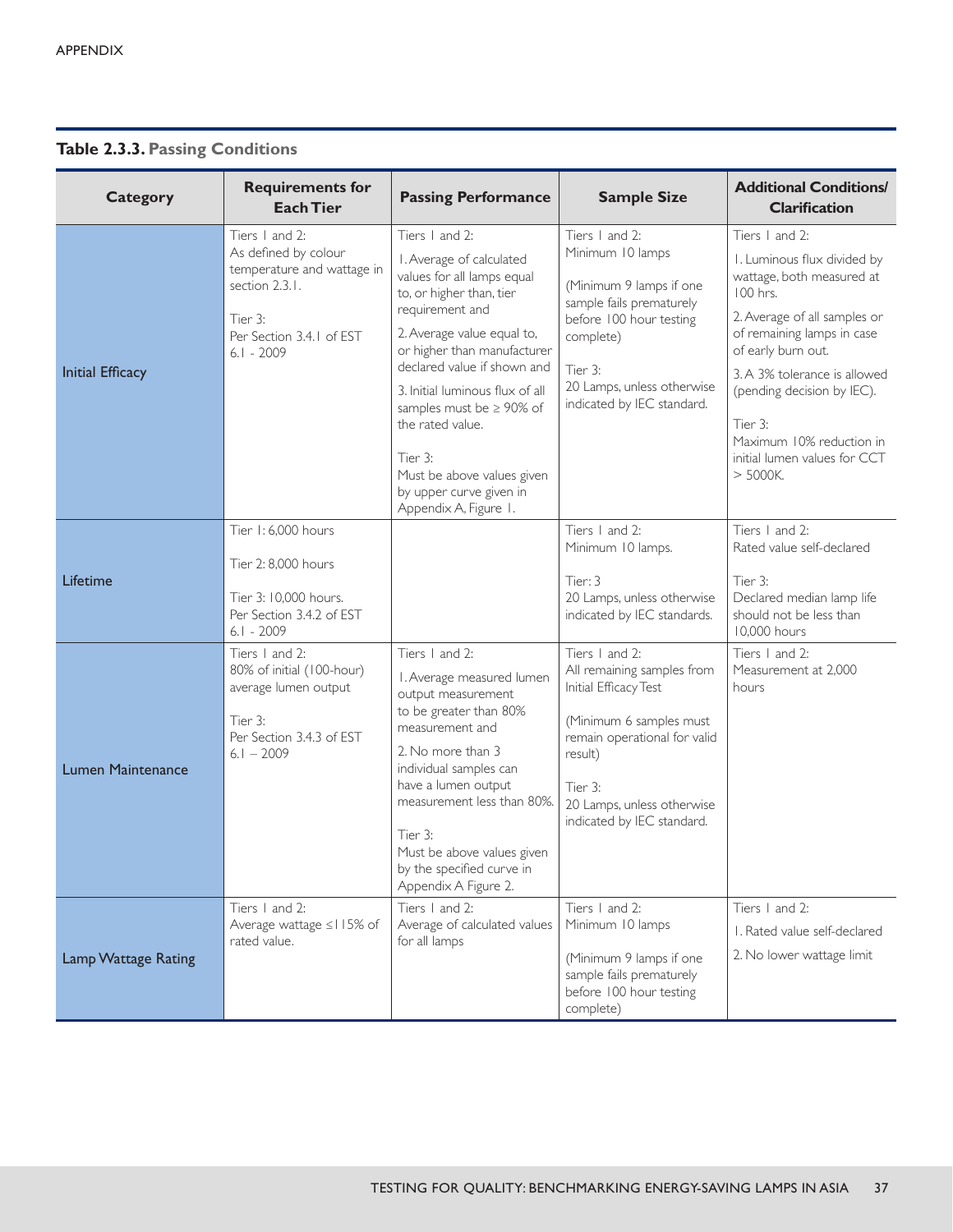| <b>Category</b>          | <b>Requirements for</b><br><b>Each Tier</b>                                                                                          | <b>Passing Performance</b>                                                                                                                                                                                                                                                        | <b>Sample Size</b>                                                                                                                                                                                       | <b>Additional Conditions/</b><br><b>Clarification</b> |
|--------------------------|--------------------------------------------------------------------------------------------------------------------------------------|-----------------------------------------------------------------------------------------------------------------------------------------------------------------------------------------------------------------------------------------------------------------------------------|----------------------------------------------------------------------------------------------------------------------------------------------------------------------------------------------------------|-------------------------------------------------------|
| Lamp Operating Voltage   | Tiers 1 and 2:<br>All lamps must start at<br>minimum declared voltage.                                                               | Tiers 1 and 2:<br>All lamps must start at<br>minimum declared voltage                                                                                                                                                                                                             | Tiers I and 2:<br>Minimum 10 lamps<br>(Minimum 9 lamps if one<br>sample fails prematurely<br>before 100 hour testing<br>complete)                                                                        | Tiers 1 and 2:<br>Rated voltage self-declared         |
| Lamp Lumen Rating        | Tiers 1 and 2:<br>Initial luminous flux of all<br>samples must be $\geq 90\%$<br>Tier 3:<br>Per Section 3.1.5 of EST<br>$6.1 - 2009$ | Tiers 1 and 2:<br>I. Initial luminous flux of all<br>samples must be ≥ 90% of<br>the rated value or<br>2. Implied lumen output,<br>based on rated efficacy and<br>rated wattage<br>Tier 3:<br>Must not be below values<br>given by the specified curve<br>in Appendix B Figure 1. | Tiers 1 and 2:<br>Minimum 10 lamps<br>(Minimum 9 lamps if one<br>sample fails prematurely<br>before 100 hour testing<br>complete)<br>Tier 3:<br>20 Lamps, unless otherwise<br>indicated by IEC standard. | Tiers 1 and 2:<br>Rated values self-declared          |
| <b>Start-up Time</b>     | Tiers 1 and 2:<br>1.5 seconds maximum<br>Tier 3:<br>Per Appendix D of EST 6.1<br>$-2009$ (2 seconds)                                 | Tiers 1 and 2:<br>At least 5 lamps shall start<br>within $1.5 s$<br>Tier 3:<br>The average lumen output<br>shall be >=20% of the<br>average final stabilised light<br>output after 2 seconds.                                                                                     | Tiers I and 2:<br>Minimum 6 lamps<br>Tier 3:<br>20 Lamps                                                                                                                                                 |                                                       |
| <b>Premature Failure</b> | Tiers 1 and 2:<br>Not more than 10% within<br>1,000 hrs<br>Tier 3:<br>Per Section 2.4.1 of EST<br>$6.1 - 2009$                       |                                                                                                                                                                                                                                                                                   | Tiers I and 2:<br>Minimum 10 lamps<br>Tier 3:<br>20 Lamps unless otherwise<br>indicated by IEC standard                                                                                                  |                                                       |
| <b>Run-up Time</b>       | Tiers I and 2:<br>Up to 3 minutes to reach<br>80% of 100 hrs luminous<br>flux<br>Tier 3:<br>Per Appendix D of EST 6.1<br>$-2009$     | Tiers   & 2:<br>All samples must reach 80%<br>value within 3 minutes<br>Tier 3:<br>At 60 seconds, the average<br>lumen output shall be >=<br>60% of the average final<br>stabilised light output                                                                                  | Tiers 1 and 2:<br>Minimum 6 lamps<br>Tier 3:<br>20 Lamps.                                                                                                                                                |                                                       |
| <b>CRI</b>               | Tiers I and 2:<br>80 minimum<br>Tier 3:<br>Per Section 3.1.8 of EST<br>$6.1 - 2009$                                                  | Tiers 1 and 2:<br>1. Average of all samples ≥<br>80 and<br>2. No more than 2<br>individual samples can have<br>a CRI value of $<$ 77<br>Tier 3:<br>Average of all samples shall<br>not be <80                                                                                     | Tiers I and 2:<br>Minimum 6 lamps<br>Tier 3:<br>20 Lamps                                                                                                                                                 |                                                       |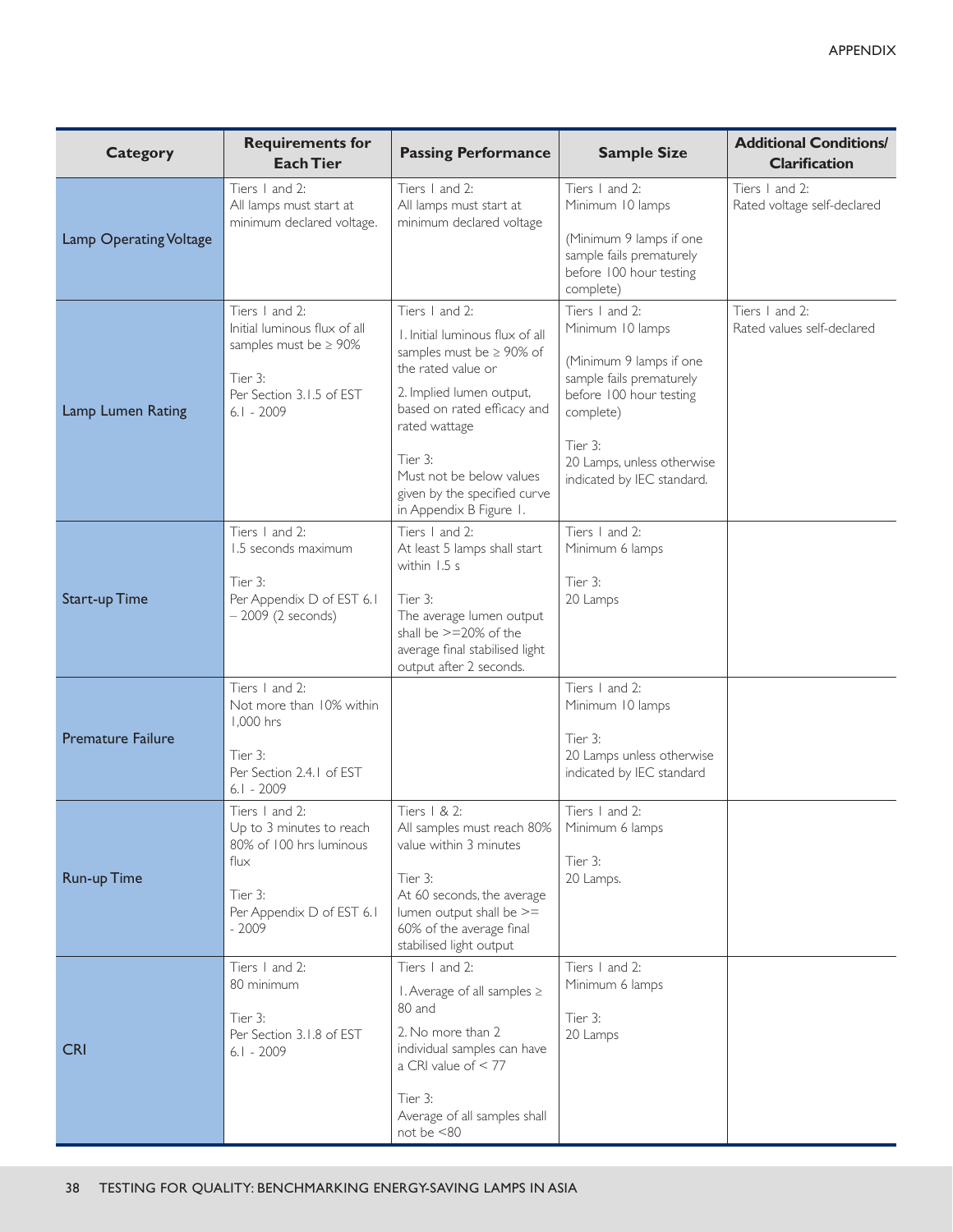| <b>Category</b>                 | <b>Requirements for</b><br><b>Each Tier</b>                                                                                                      | <b>Passing Performance</b>                                                                                                                                              | <b>Sample Size</b>                                              | <b>Additional Conditions/</b><br><b>Clarification</b>                                                                                                                                                                                                                                                |
|---------------------------------|--------------------------------------------------------------------------------------------------------------------------------------------------|-------------------------------------------------------------------------------------------------------------------------------------------------------------------------|-----------------------------------------------------------------|------------------------------------------------------------------------------------------------------------------------------------------------------------------------------------------------------------------------------------------------------------------------------------------------------|
| <b>Power Factor</b>             | Tiers 1 and 2:<br>No less than 0.5<br>Tier 3:<br>Per Section 3.1.9 of EST<br>$6.1 - 2009$                                                        | Tiers 1 and 2:<br>Average of all samples must<br>be 0.5 or greater.<br>Tier 3:<br>Power factor shall not be<br>< 0.55                                                   | Tiers I and 2:<br>Minimum 6 lamps<br>Tier 3:<br>20 Lamps        |                                                                                                                                                                                                                                                                                                      |
| Mercury                         | Tiers 1 and 2:<br>Maximum of 5 mg<br>Tier 3:<br>Per Appendix K of EST 6.1<br>$-2009$                                                             | Tiers 1 and 2:<br>1. Average of all samples ≤<br>5 <sub>mg</sub> and<br>2. No more than 2 samples<br>can exceed 5.5mg<br>Tier 3:<br>Submission requirements<br>for WEEE | Tiers I and 2:<br>Minimum 5 lamps (unique<br>samples required)  |                                                                                                                                                                                                                                                                                                      |
| Rapid Cycle/Switch<br>Withstand | Tiers 1 and 2:<br>Minimum 3,000 cycles<br>Tier 3:<br><b>NA</b>                                                                                   | Tiers I and 2:<br>No more than 2 failures<br>allowed                                                                                                                    | Tiers I and 2:<br>Minimum 10 lamps (unique<br>samples required) |                                                                                                                                                                                                                                                                                                      |
| <b>SDCM</b>                     | Tier I:<br>Within 7 SCDM of declared<br>value<br>Tier 2:<br>Within 5 SCDM or<br>declared value<br>Tier 3: Per Section 4.1.3 of<br>EST 6.1 - 2009 | Tiers 1 and 2:<br>All samples to comply<br>Tier 3:<br>Comply with the<br>requirements of the<br>relevant section/graph of<br>IEC 60081                                  | Tiers I and 2:<br>Minimum 6 lamps<br>Tier 3:<br>20 Lamps        | Tiers 1 and 2:<br>Rated value self-declared                                                                                                                                                                                                                                                          |
| <b>EMC</b>                      | Tiers 1 and 2:<br>Compliance with:<br>CISPR15, IEC 61547, IEC<br>61000-3-2<br>Tier 3:<br>Per Section 3.2.5 of EST<br>$6.1 - 2009$                | Tiers I and 2:<br>Comply with the relevant<br>clauses.<br>Tier 3:<br>Comply with relevant<br>clauses of EN 55015 and<br>EN 61547                                        | Minimum   Lamp                                                  | Tiers 1 and 2:<br>When interpreting the<br>results of harmonics<br>using IEC 61000-3-2, the<br>laboratories should carefully<br>read the instructions and be<br>aware that the harmonics<br>targets are different for low-<br>wattage lamps $(<$ or $=$ 25<br>W) vs. high-wattage (> 25<br>W) lamps. |
| Safety                          | Tiers I and 2:<br>Compliance with: IEC<br>60968<br>Tier 3:<br>Per Section 3.1.1 of EST<br>$6.1 - 2009$                                           | Tiers 1 and 2:<br>Comply with the relevant<br>clauses.<br>Tier 3:<br>Comply with the relevant<br>clauses of IEC 60969                                                   | Tiers I and 2:<br>All Lamps                                     | Tiers 1 and 2:<br>Compliance to be verified<br>by certified laboratory                                                                                                                                                                                                                               |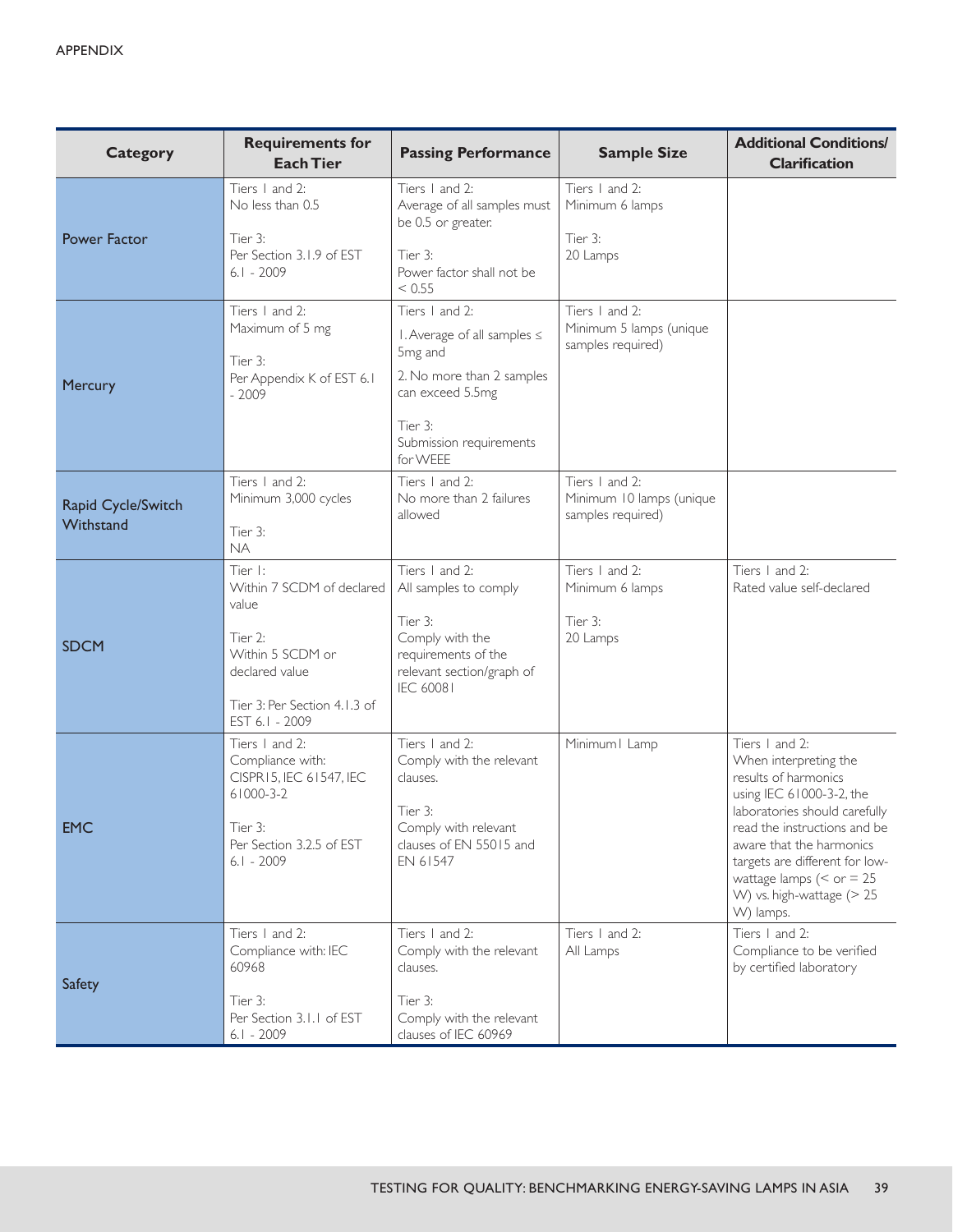## ATTACHMENT A: ENERGY SAVING TRUST LAMP SPECIFICATION VERSION 6.1 2009 – REFERENCED FIGURES AND TABLES

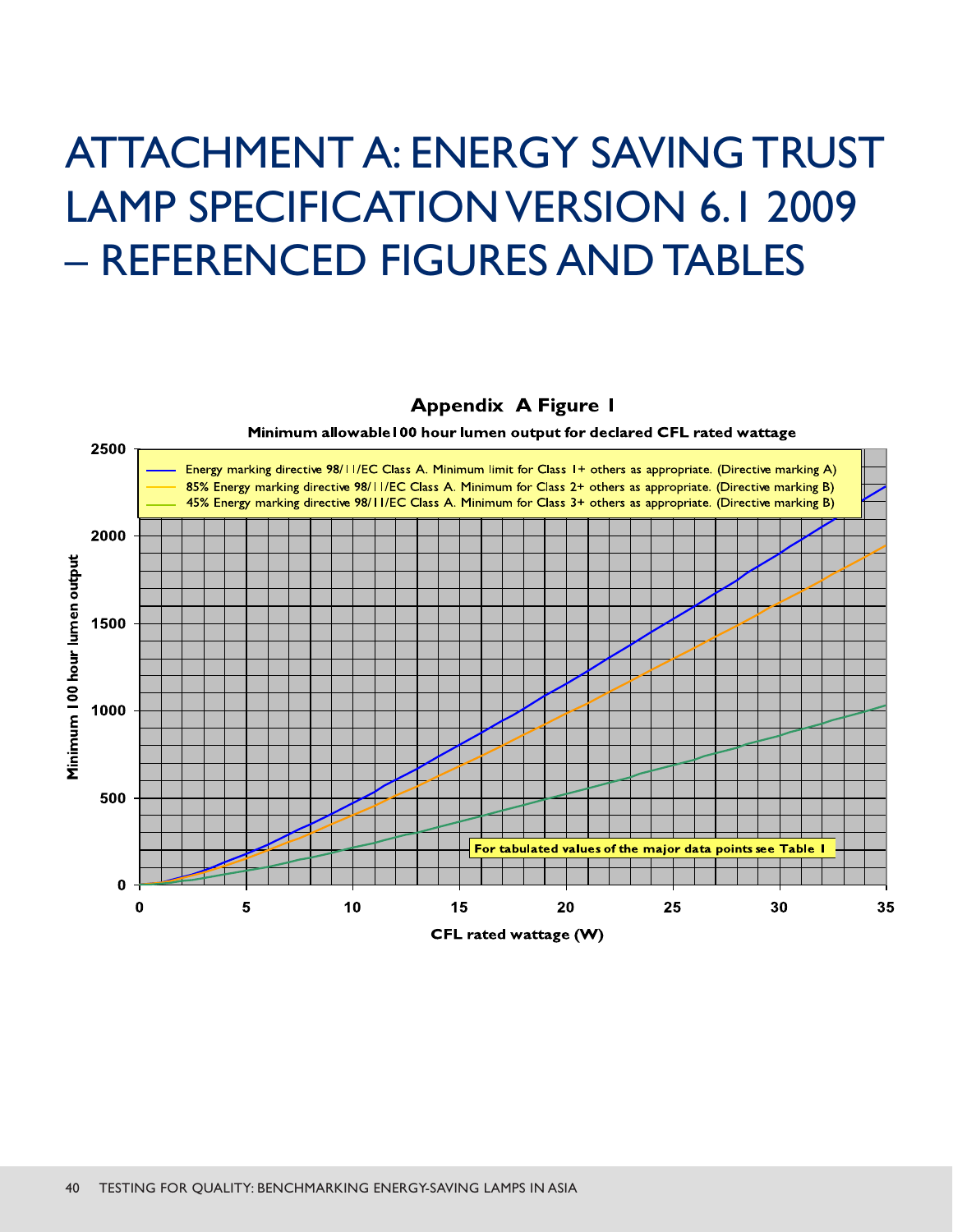

**Appendix A Figure 2** 

Minimum limit for lumen maintenance of primary Classes 1,2 and 3 lamps, and any other CFL Class as detailed in the specification, at any time through life

### **Appendix B Figure I** Standard EN 60064 tungsten filament lamp rating equivalence claim requirements



Tungsten filament lamp rated wattage (W)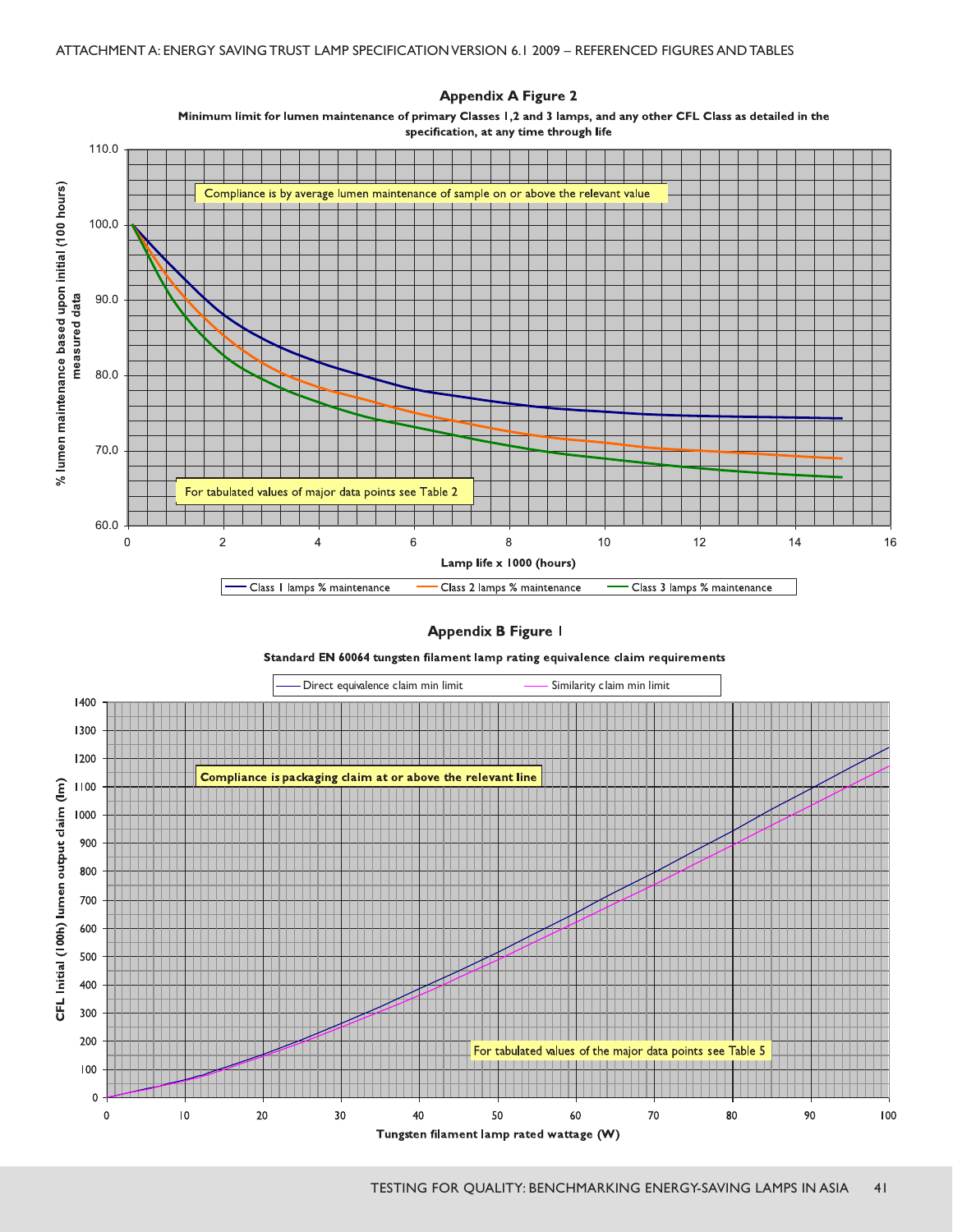#### **Lumens** Lamp Wattage (W) Minimum for A rated lamps class 1+ other relevant classes Minimum for B rated lamps class 2+ other relevant classes Minimum for B rated lamps class 3+ other relevant classes 0 0 0 0 0 13 11 6 42 36 19 81 69 37 126 107 57 176 150 79 230 195 103 286 243 129 344 292 155 405 344 182 467 397 210 531 451 239 596 507 268 663 563 298 730 620 328 798 678 359 16 867 737 390 937 797 422 1008 857 454 1079 917 486 1151 979 518 1224 1040 551 1297 1102 584 1370 1165 617 1445 1228 650 1519 1291 684 1594 1355 717 1669 1419 751 1745 1483 785 1821 1548 820 1898 1613 854 1975 1678 889 2052 1744 923 2129 1809 958 2207 1876 993 2285 1942 1028

#### **Table 1. Table of values used in Appendix A Figure 1**

**Table 2. Table of values used in Appendix A Figure 2**

|                              | % Maintenance |               |               |  |
|------------------------------|---------------|---------------|---------------|--|
| Lamp Life<br>$H \times 1000$ | Class I lamps | Class 2 lamps | Class 3 lamps |  |
| 0                            | 100.0         | 100.0         | 100.0         |  |
| I                            | 94.0          | 91.8          | 89.6          |  |
| $\overline{2}$               | 88.1          | 85.4          | 82.7          |  |
| 3                            | 84.3          | 0.18          | 78.9          |  |
| $\overline{4}$               | 81.7          | 78.4          | 76.4          |  |
| 5                            | 79.8          | 76.7          | 74.4          |  |
| 6                            | 78.1          | 75.0          | 73.1          |  |
| 7                            | 77.1          | 73.7          | 71.8          |  |
| 8                            | 76.2          | 72.5          | 70.6          |  |
| 9                            | 75.5          | 71.6          | 69.6          |  |
| $\overline{0}$               | 75.1          | 71.0          | 68.9          |  |
| $\vert \ \vert$              | 74.7          | 70.3          | 68.2          |  |
| 12                           | 74.5          | 69.9          | 67.6          |  |
| 3                            | 74.4          | 69.6          | 67.1          |  |
| 4                            | 74.3          | 69.2          | 66.7          |  |
| 15                           | 74.2          | 68.9          | 66.4          |  |

Derived from Energy Marking Directive 98/11/EC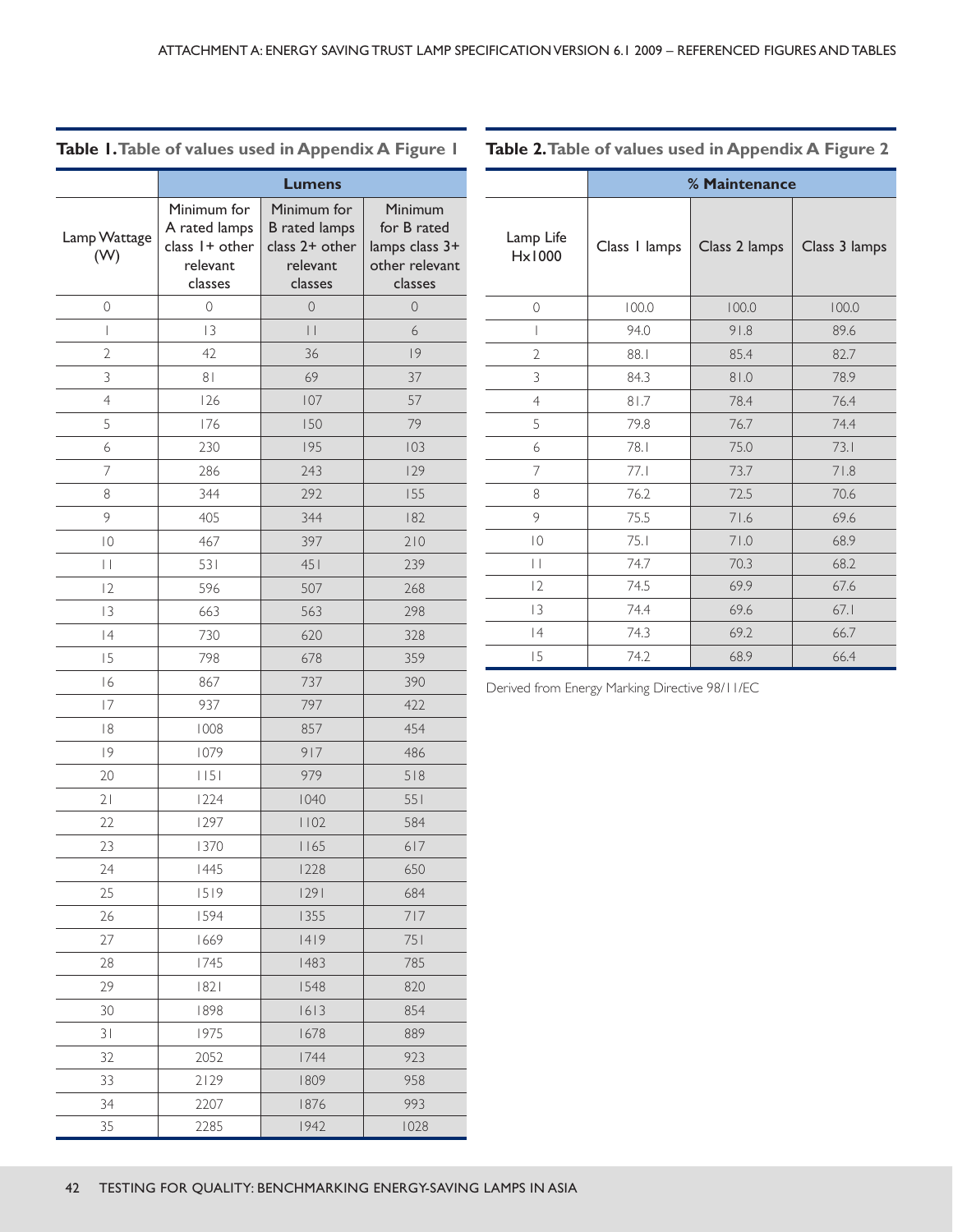| Table 3. Table of values used in Appendix B Figure I |  |  |  |
|------------------------------------------------------|--|--|--|
|------------------------------------------------------|--|--|--|

#### **Table 4. Table of values used in Appendix B Figure 2**

| <b>GLS Rated</b><br>Wattage | <b>Direct</b><br>equivalence<br>claim min limit | Similarity claim<br>min limit |
|-----------------------------|-------------------------------------------------|-------------------------------|
| (watts)                     | (lumens)                                        | (lumens)                      |
| $\Omega$                    | $\Omega$                                        | $\Omega$                      |
| $\overline{0}$              | 65                                              | 61                            |
| 15                          | 107                                             | 0                             |
| 20                          | 154                                             | 146                           |
| 25                          | 206                                             | 195                           |
| 30                          | 262                                             | 248                           |
| 35                          | 322                                             | 304                           |
| 40                          | 384                                             | 363                           |
| 45                          | 449                                             | 425                           |
| 50                          | 516                                             | 489                           |
| 55                          | 585                                             | 554                           |
| 60                          | 656                                             | 620                           |
| 65                          | 727                                             | 688                           |
| 70                          | 799                                             | 756                           |
| 75                          | 872                                             | 825                           |
| 80                          | 946                                             | 895                           |
| 85                          | 1019                                            | 965                           |
| 90                          | 1093                                            | 1034                          |
| 95                          | 1167                                            | 1104                          |
| 100                         | 24                                              | 1174                          |

| "Soft" Coated<br><b>GLS tungsten</b><br>filament lamp<br>wattage | <b>Direct</b><br>equivalence<br>claim min limit | Similarity claim<br>min limit |
|------------------------------------------------------------------|-------------------------------------------------|-------------------------------|
| (watts)                                                          | (lumens)                                        | (lumens)                      |
| 5                                                                | 25                                              | 24                            |
| $\overline{0}$                                                   | 57                                              | 54                            |
| 15                                                               | 95                                              | 90                            |
| 20                                                               | 138                                             | 3                             |
| 25                                                               | 187                                             | 176                           |
| 30                                                               | 239                                             | 226                           |
| 35                                                               | 295                                             | 279                           |
| 40                                                               | 354                                             | 335                           |
| 45                                                               | 415                                             | 393                           |
| 50                                                               | 479                                             | 453                           |
| 55                                                               | 544                                             | 515                           |
| 60                                                               | 610                                             | 577                           |
| 65                                                               | 677                                             | 641                           |
| 70                                                               | 745                                             | 704                           |
| 75                                                               | 812                                             | 765                           |
| 80                                                               | 879                                             | 831                           |
| 85                                                               | 945                                             | 894                           |
| 90                                                               | 1010                                            | 955                           |
| 95                                                               | 1073                                            | 1016                          |
| 100                                                              | 1135                                            | 1074                          |

Tabulated values derived from available EN60064 minimum lumen requirements

Tabulated values derived from manufacturers average performance claims